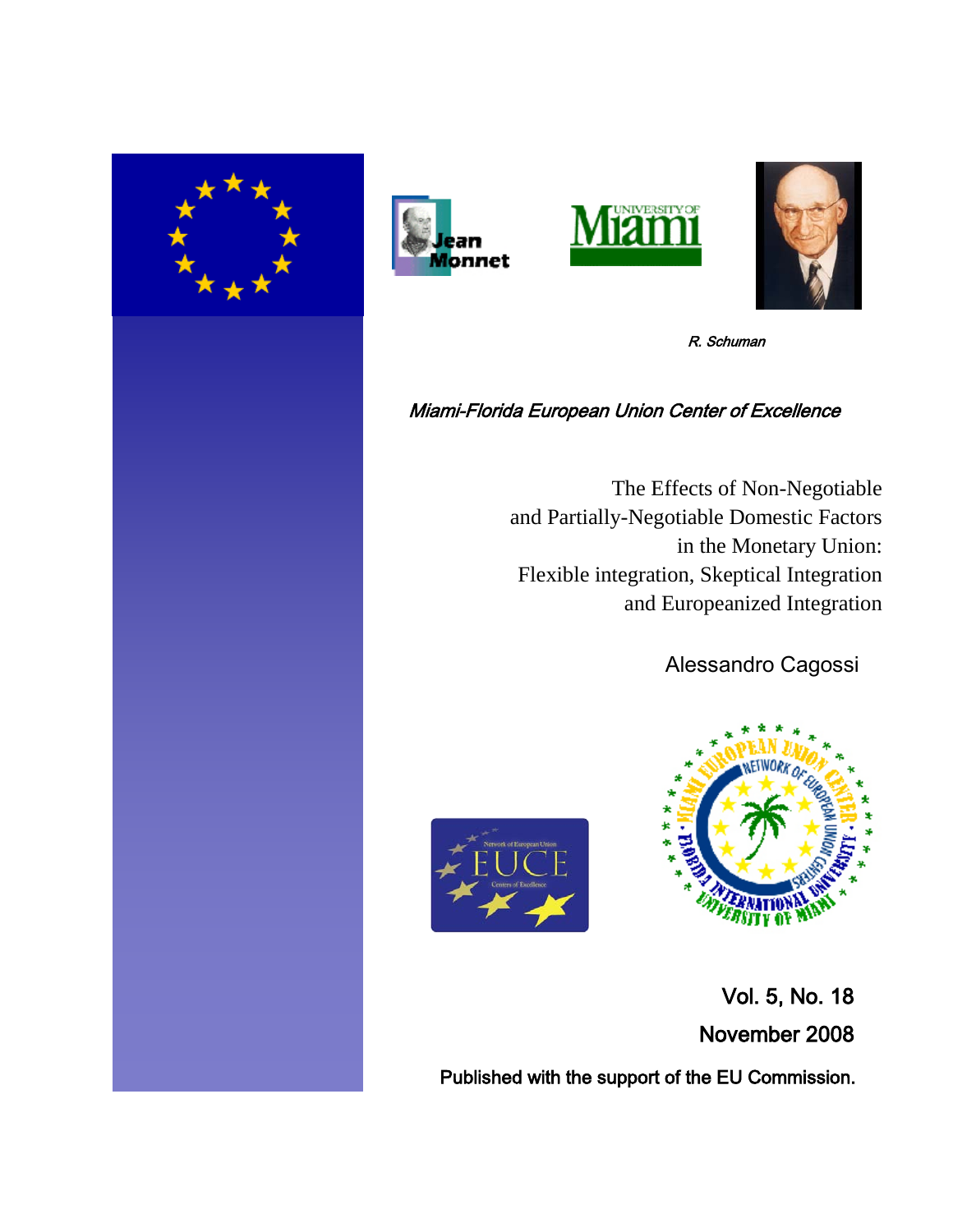# EUMA

*European Union Miami Analysis* **(EUMA), Special Series,** is a service of analytical essays on current, trend setting issues and developing news about the European Union.

These papers are produced by the Jean Monnet Chair, in cooperation with the Miami-Florida European Union Center of Excellence (a partnership of the University of Miami and Florida International University) as an outreach service for the academic, business and diplomatic communities.

Among the topics to be included in the series, the following are suggested:

- $\triangleright$  The collapse of the Constitution and its rescue
- $\triangleright$  Turkey: prospects of membership
- $\triangleright$  Immigration crisis and cultural challenges
- $\triangleright$  Security threats and responses
- $\triangleright$  The EU and Latin America
- $\triangleright$  The EU as a model and reference in the world
- The Common Agricultural Policy and other public subsidies
- $\triangleright$  The euro and the dollar
- $\triangleright$  EU image in the United States

These topics form part of the pressing agenda of the EU and represent the multifaceted and complex nature of the European integration process. These papers also seek to highlight the internal and external dynamics which influence the workings of the EU and its relationship with the rest the world.

#### *Miami - Florida European Union Center Jean Monnet Chair Staff*

University of Miami **Joaquín Roy** (Director) 1000 Memorial Drive **Astrid Boening** (Associate Director) 101 Ferré Building **María Lorca** (Associate Editor) Coral Gables, FL 33124-2231 **Maxime Larivé** (Research Assistant) Phone: 305-284-3266 Fax: (305) 284 4406 Web: [www.miami.edu/eucenter](http://www.miami.edu/eucenter) 

 **Florida International University Elisabeth Prugl (FIU, Co-Director)**

# *Inter-American Jean Monnet Editorial Board:*

**Carlos Hakansson,** Universidad de Piura, Perú **Finn Laursen,** Dalhousie University, Halifax, Canada **Michel Levi-Coral,** Universidad Andina Simón Bolívar, Quito, Ecuador **José Luis Martínez-Estay¸** Universidad de los Andes, Santiago de Chile, Chile **Félix Peña,** Universidad Nacional de Tres de Febrero, Buenos Aires, Argentina **Stephan Sberro**, Instituto Tecnológico Autónomo de México **Eric Tremolada**, Universidad del Externado de Colombia, Bogotá, Colombia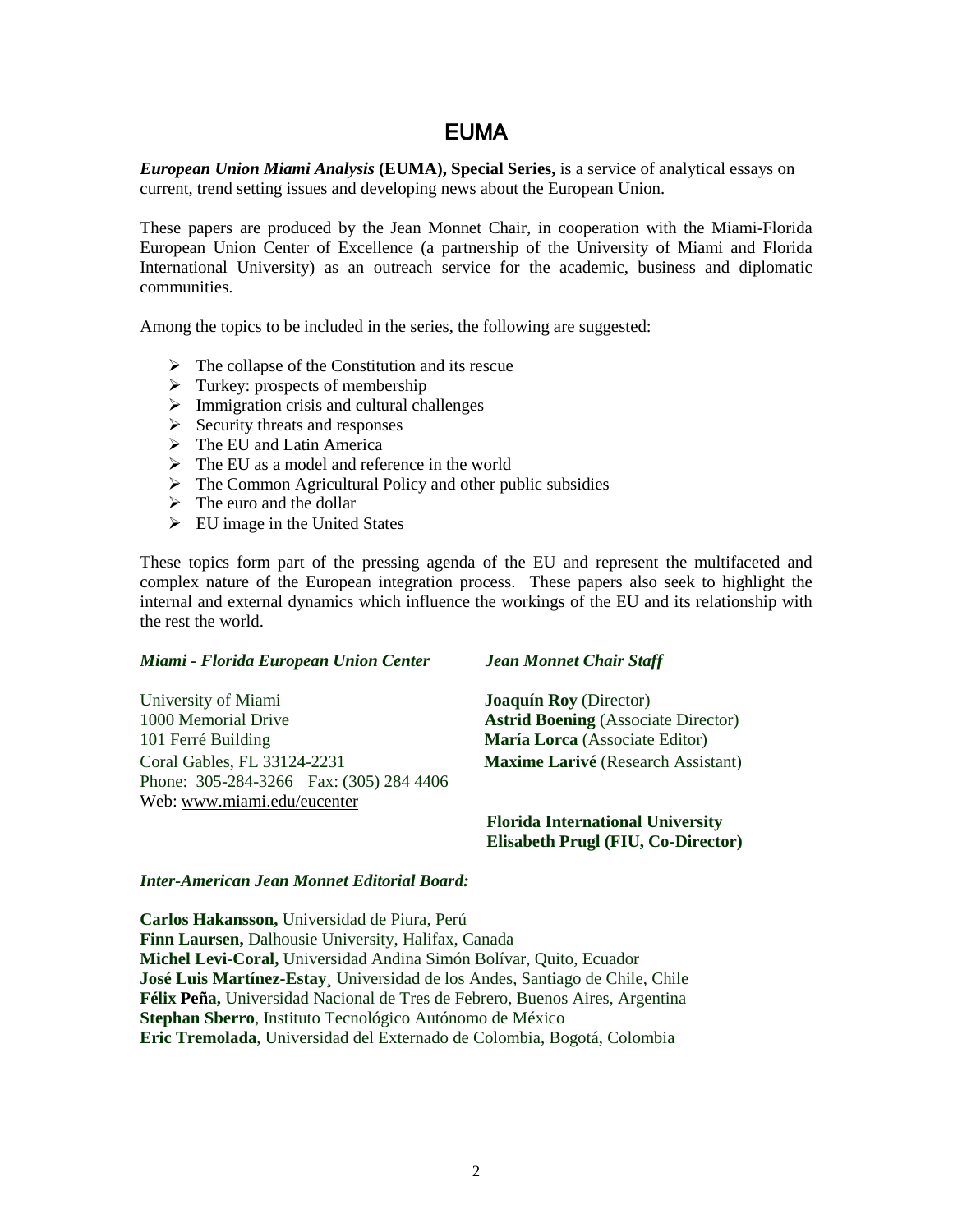# **The Effects of Non-Negotiable and Partially-Negotiable Domestic Factors in the Monetary Union: Flexible integration, Skeptical Integration and Europeanized Integration** [♦](#page-2-0)

Alessandro Cagossi [♣](#page-2-1)

## **Abstract:**

The aim of this paper is to investigate why convergence is so difficult in the EU Monetary Union. My hypothesis is that Non-Negotiable Domestic Factors (N-NDFs) and Partially-Negotiable Domestic Factors (P-NDFs) play a pivotal role in both monetary Integration and Europeanization. N-NDFs are *radically or irreducibly different* from, while Partially-Negotiable Domestic Factors (P-NDFs) are *significantly different* from the ones the EU dictates to its members.

I apply these two concepts to redefine two well-known approaches. Looking at "flexible integration", my hypothesis is that the UK, Denmark and Sweden failed to enter into the Eurozone because some Non-Negotiable leadership' and citizens' beliefs prevailed. With regard to "Uploading Europeanization", Germany was only partly successful in uploading its Deutsche Bank system to the EU level because it was obliged to partially negotiate with other members its proneness to play as a leader in monetary policy.

Furthermore, I use N-NDFs and P-NDFs to define two brand new processes. "Skeptical integration" refers to the cases of Italy's and Greece's dubious attitudes toward monetary union caused by Partially-Negotiable Domestic Factors (P-NDFs) such as internal policy heritage that heavily constrained the Euro implementation. Finally, "Europeanized Integration" led to new members of Eastern Europe to obtain a successful entrance delay into the Eurozone because a lack of integration process brought to a forced and subsequently unsuccessful Europeanization, meaning that new members integrated in an already Europeanized context. Taken together, these four approaches synoptically explain rejections that occurred in the EMU by both old and new members.

#### **Key Words**:

<span id="page-2-1"></span><span id="page-2-0"></span> $\overline{a}$ 

Non-Negotiable Domestic Factors, Partially-Negotiable Domestic Factors, Flexible Integration, Skeptical Integration, Europeanized Integration

♦ Paper presented at Northeastern Political Science Association 2008 Annual Meeting November 13-15,Boston

♣ **Alessandro Cagossi** is an Comparative Politics PhD-candidate at West Virginia University, with a MA in International Studies from the University of Trento/Italy and studies at SUNY (Binghamton/U.S.A) on democratization, environmental policy and International Relations. He was a visiting scholar in Asian studies at Griffith University in Brisbane/Australia, Associate Researcher on cultural, subaltern and post-colonial studies at Andina University in Quito/Ecuador, and has worked as a political campaigner in the 2002 New York State U.S.-midterm elections. Alessandro Cagossi has several international publications.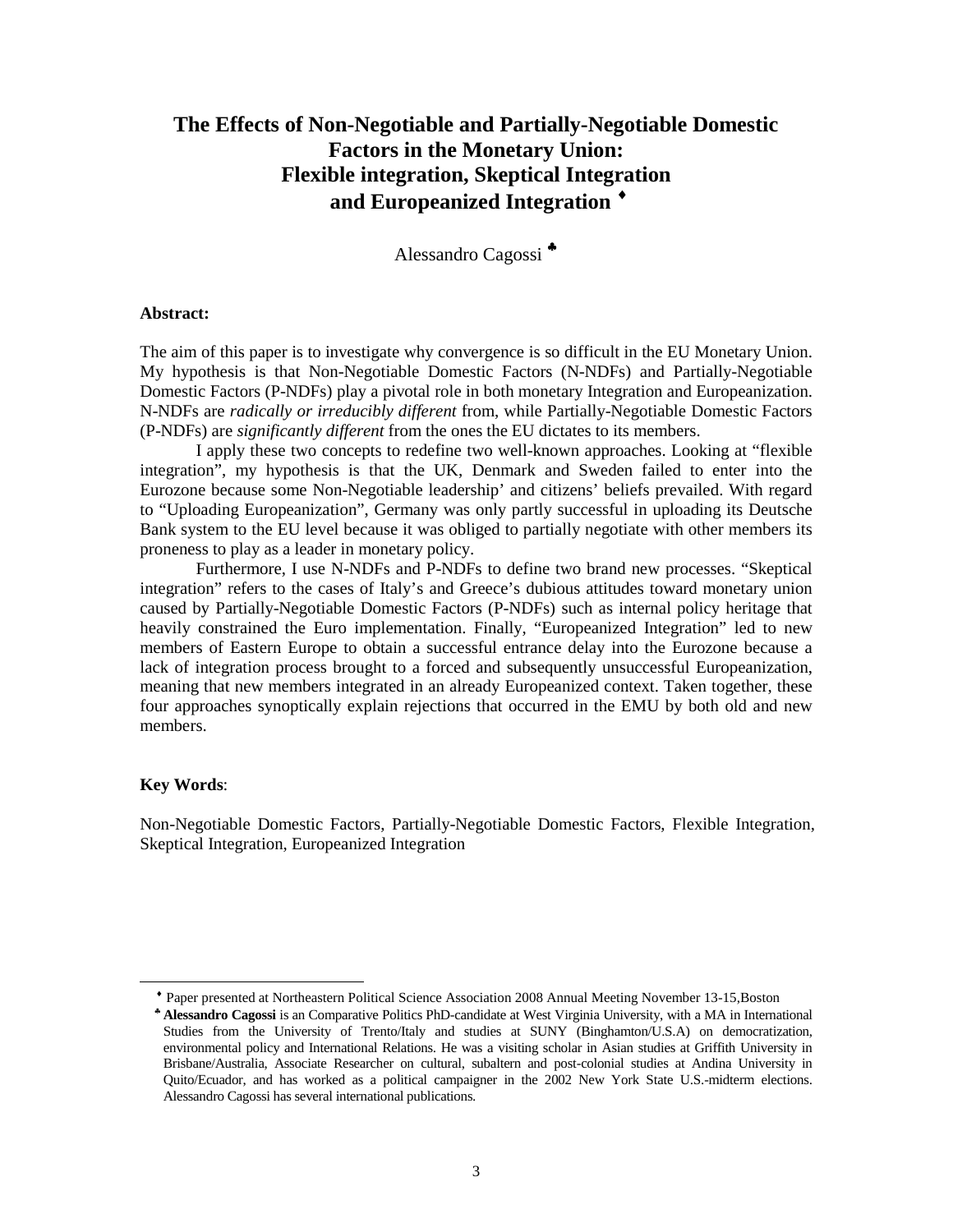# Introduction

- 1. Projecting the Monetary Union in Theory: The Three-Step Approach Toward Convergence
- 2. Theorizing Convergence in Monetary Union
- 3. Multi-Level Governance (MLG) and Monetary Union
- 4. Traditional Actors, Dynamics and Relationships on "Uploading" European Integration and "Downloading" Europeanization
- 5. The Pivotal Role of N-NDFs and P-NDFs in European Integration and Europeanization
- 6. The Structured Focused Comparison for the Study of the Illustrative Cases
- 7. When N-NDFs Prevail in Flexible Integration: The Case of UK's, Denmark's and Sweden's "Opting Out" from the EMU
- 8. P-NDFs Prevalence in Skeptical Integration: Italy and Greece Between the EMU as an "External Tie" and Lack of Structural Reform
- 9. When P-NDFs Prevail in Uploading Europeanization: Germany's Leadership Ambitions on the EMU
- 10. N-NDFs Prevalence in Europeanized Integration: New Central and Eastern European Members and their postponement of Entrance into the Eurozone

Conclusion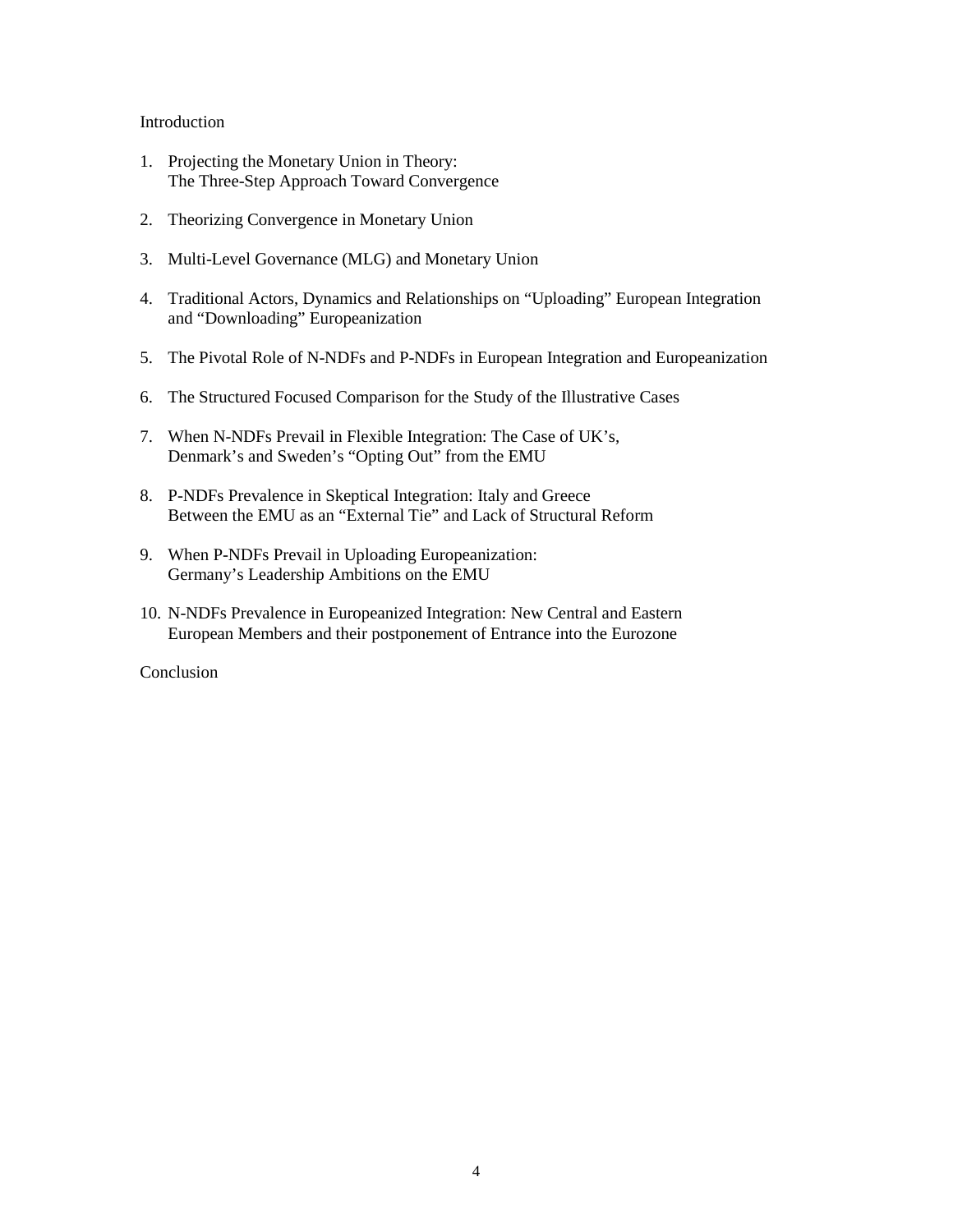## **Introduction**

Currently, only fifteen EU members out of twenty-seven have adopted the Euro. Numerically, this means that the Eurozone is slightly dominating in the "Non-Eurogroup". The aim of this paper, therefore, is to investigate why convergence and Europeanization are so difficult in the EU Monetary Union. What explains differential implementation of monetary union between old and new EU member-states? Why did some old members react ambivalently, some ask for derogation, and others request an exceptional status? And, why did new Central and Eastern members obtain a postponement? To answer these questions, I assume that in the EMU, European integration, convergence and Europeanization theories alone are insufficient to elucidate the path and result of monetary union. On the contrary, I am proposing a critical revision of the theory that synoptically explains frequent rejections that occurred in the EMU by both old and new members.

My central hypothesis is that in the EMU, Non-Negotiable Domestic Factors (N-NDFs) and Partially-Negotiable Domestic Factors (P-NDFs) play a pivotal role in both European Integration and Europeanization. N-NDFs are radically, significantly or irreducibly different from the ones the EU dictates to its members. N-NDFs win the competition against other powerful interests, which are organized at the EU level. With monetary union, the effects of N-NDFs reverberate in "Flexible Integration" and "Europeanized Integration".

On the other hand, Partially-Negotiable Domestic Factors (P-NDFs) are significantly different from the ones the EU dictates to its members. In this case, thus, during integration the domestic actors mediating between the two levels are resistant to giving up domestic influence. However, these domestic constraints are balanced by counter-pressures coming from both internal and EU levels. Therefore, P-NDFs do not decisively win the EU proneness organized at the domestic level. As a result, the country decides not to completely abandon the integration path, but at the end, given the activity of multiple, divergent, or opposite forces, integration is weakened. I assume that prevalence of P-NDFs causes "Uploading Europeanization" and "Skeptical Integration".

In section four, I will examine mainstream literature, traditional actors, dynamics and relationships involved in "Uploading" European Integration and "Downloading" Europeanization. "Uploading" European integration coincides with the successful bottom-up creation of a supranational body of institutions, rules and procedures by the members of the European Union (EU). With integration, the independent actors are the states and the EU is the dependent one. Integration, therefore, corresponds to the definition of "the rules of the game" in terms of polity building and policy framing. Successful integration in monetary union was achieved in the majority of the old members.

Recently, this path has been refined with an emerging attention on "downloading" Europeanization, the top-down domestic adaptation to the pressures emanating directly or indirectly from EU membership. Under Europeanization, the EU is assumed to act as an autonomous actor, able to decisively shape policies, polities and politics of its member-states. Shortly, Europeanization means to "play the EU game", representing a logical evolution after an intense phase of integration. In both "Uploading Integration" and "Downloading Europeanization", domestic factors do not constitute an obstacle to the reception of EU policies. In effect, the majority of old members effectively opened their domestic doors to the input coming from the European Central Bank with reference to the common monetary policy. Both European integration and Europeanization reverberate in the concept of convergence, especially in the development of the monetary union. In the first section, I will clarify how the EU institutions planned the monetary union in theory, adopting a three-step approach toward convergence. Successively, I will review literature on convergence in the second section.

Another theoretical framework linked with European integration and Europeanization is a peculiar institutional architecture defined as Multi-Level Governance (MLG) in which decisionmaking competences are supposed to stand not only within state governments but also within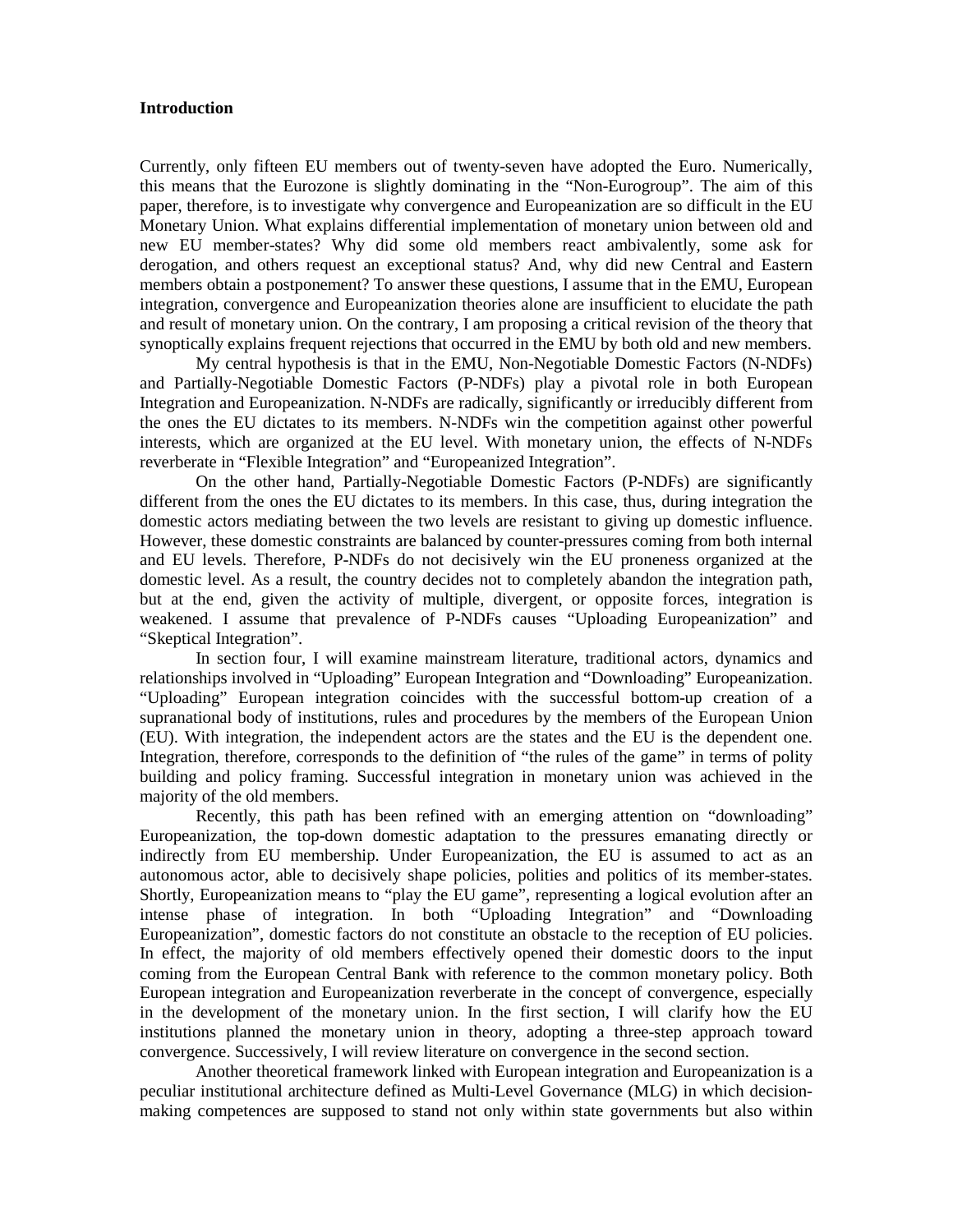institutions and actors at other levels of government. I will present a bibliographic literature review on MLG in section three. In sum, MLG defines "where the game is played". In the case of common monetary policy, the competence is supposed to be exclusively at the EU level, since that the management of the Euro is one of the EU's communitarian pillars.

My main contribution comes in section five, whose premise is the assumption that European integration and Europeanization theories are not capable of completely explain the enormous complexity posed by EU regionalism, especially considering the skeptical responses to the EU coming from its member-states. In fact, the different nature and degree of N-NDFs and P-NDFs give way to a fluctuating and co-evolving (not only unidirectional) relationship between the EU and its members, both old and new. In this section, I will first define N-NDFs and P-NDFs. Then, I will apply these two concepts to redefine two approaches already widely investigated in the literature on "Flexible Integration" and "Uploading Europeanization". Furthermore, I will use N-NDFs and P-NDFs to create and define two brand new processes, named "Skeptical Integration" and "Europeanized Integration". Taken together, these four approaches synoptically explain frequent rejections that occurred in the EMU by both old and new members. Finally, I will delineate the consequence of this critical framework for MLG theoretical apparatus and definition of convergence.

The sixth section summarizes the methodology adopted to advance the research design. I specify a series of transversal indicators such as strategy toward the monetary union, the type of prevailing factor (N-NDFs or P-NDFs), specific kind of factors, and the domestic actors using it. These indicators will be applied to the illustrative cases in a comparative perspective. I will start the study of the cases in section seven, reviewing the theory of flexible integration with reference to the monetary union. In this regard, my hypothesis is that the United Kingdom, Denmark, and Sweden failed to enter into the Eurozone because some Non-Negotiable leadership' and citizens' beliefs prevailed. In these cases, the domestic actors mediating between the EU and the countries decided to opt out during the definition of the rules.

Further, in section eight I will introduce the definition of "skeptical integration" looking at the cases of Italy's and Greece's dubious attitudes toward monetary union. According to my approach, these ambivalent attitudes toward the Euro were caused by Partially-Negotiable Domestic Factors (P-NDFs) such as internal policy heritage that did not prevent the adoption of the Euro but highly constrained its effective implementation.

In section nine, I will present the unique case of "Uploading" Europeanization, referring to the German success of transferring the model of its central bank to the European Central Bank (ECB). Germany, actually, wanted to upload its Deutsche Bank system in terms of emulating its constitutional designs to the EU level. However, negotiations between Germany, France, and other members resulted in Germany being only partly successful in this enterprise because it was obliged to partially negotiating its domestic proneness to play as a policy leader in setting monetary policy.

In the last section, before the conclusion, I will highlight other important cases in which Europeanization is made difficult by N-NDFs, which led to new members of Central and Eastern Europe to ask for and obtain a successful entrance delay into the Eurozone. I suggest that lack of integration process brought about a forced and subsequently unsuccessful Europeanization, thus causing almost all the new members to ask for a postponement of the Euro adoption. Lack of integration means that new members are required "to play the game" without participating in defining its rules during the 1990s, when they were not yet members of the Union. It indicates that downloading Europeanization forces new members to integrate in an already Europeanized context where the rules have been previously decided upon by other actors. In fact, they did not take part in "uploading" European integration that was managed solely by the old EU members. Therefore, asking for a postponement was the only option they had in redefining and negotiating "fit" and exercising some sort of power politics in bargaining with other members.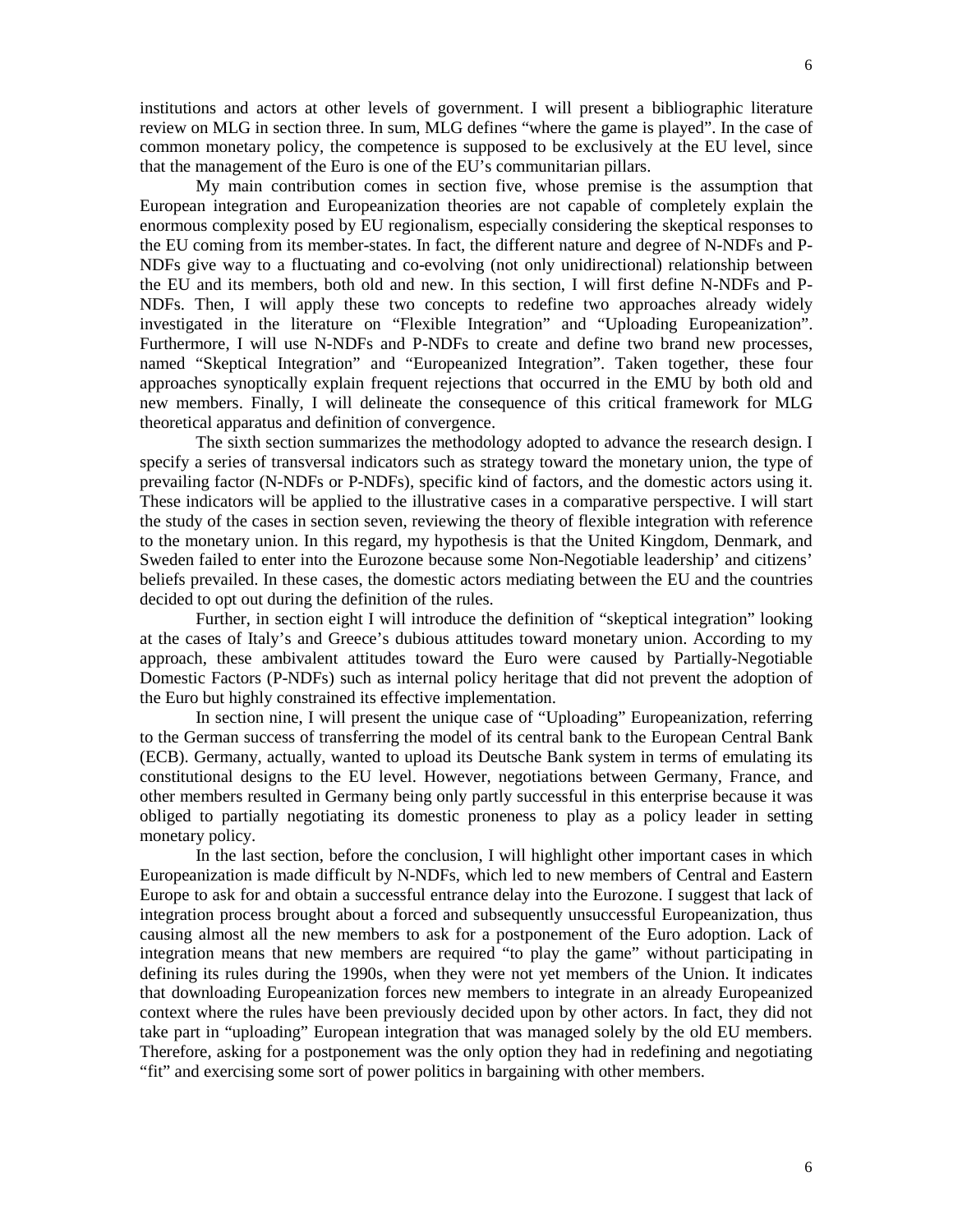# **1. Projecting the Monetary Union in Theory: The Three-Step Approach Toward Convergence**

-

The Economic and Monetary Union (EMU) is the last step of a long path toward EU economic and monetary integration<sup>[3](#page-6-0)</sup>. The attempt of the Commission in 1961-1962 with the "Action programme for the second stage of the common market" was prior to the EMU<sup>[4](#page-6-1)</sup>. Further, the Werner Report in 1970 expressed the "Member States' political will to establish an economic and monetary Union"<sup>[5](#page-6-2)</sup>. Finally, the creation of the European Monetary System (EMS), whose establishment was due to the political initiative of the French and the German governments, was defined as a "scheme for the creation of closer monetary cooperation leading to a zone of monetary stability in Europe" <sup>[6](#page-6-3)</sup>. The EMS included the European Exchange Rate Mechanism (ERM), a system designed to reduce exchange rate variability and achieve monetary stability in Europe against the turbulence of the global currency market, especially caused by the swinging US dollar during Reagan's presidency. The ERM was based on the concept of fixed currency exchange rate margins, but with exchange rates variable within those margins.

The 1985 Single European Act (SEA) mentioned that monetary union should be a reachable goal of the European Community. However, the SEA did not plan how this could be achieved  $\overline{?}$ . A new debate among European policymakers toward the opportunity of a monetary integration started in 1988. This debate, ignited by the president of the Commission, Jacques Delors – and opposed by UK prime minister Margaret Thatcher -, shows how policies can be affected, if not initiated, by political leaders that strongly follow their political beliefs, personal expertise, individual culture, norms and ideologies, psychological traits, and cognitive skills. Delors' intention was to further promote a monetary union through a three-stage process leading to a complete currency convertibility and an irrevocable fixing of exchange rates, together with some institutional arrangements and transitional requirements<sup>[8](#page-6-5)</sup>.

In 1992, following Delors, the Maastricht Treaty (formally, the Treaty on European Union, TEU) established the EU, together with the second stage of the EMU<sup>[9](#page-6-6)</sup>. Technically, Maastricht provided some convergence criteria (also known as the "Maastricht criteria") for EU member states to enter the third stage of the EMU and adopt the Euro<sup>[10](#page-6-7)</sup>. Then, as I will focus on

<span id="page-6-0"></span><sup>&</sup>lt;sup>3</sup> For the historical evolution of the monetary integration, see Jones, Erik (2002). "The Politics of Economic and Monetary Union", Rowman and Littlefield: Lanham, pag. 5 -11; Panarella, Alfredo (1995), "The Maastricht Treaty and the Economic and Monetary Union", Leuven University Press, pag. 13 – 30. Dinan, Desmond (2005), "Ever Closer Union", Rienner: Boulder, p. 77-79. Van Oudenaren, John (2005). "Uniting Europe". 2nd ed. Rowman and Littlefield: Lanham, Chap. 6.

<span id="page-6-1"></span><sup>4</sup> Commission des Communautés Européennes (1962), "Mémorandum de la Commission sur le programme d'action de la Communauté pendant la deuxième étape, Chapitre VIII (politique monétaire)", 24 Octobre 1962, Office des publications officielles des Communautés Européennes, No. 8067/1/XI/1962/5, Luxembourg. With this document, the commission inserted a chapter on monetary matters proposing to fix the exchange rates between European currencies together with the accumulation of an European reserve currency in preparation for the monetary union.

<span id="page-6-2"></span><sup>5</sup> Report to the Council and the Commission on the realisation by stages of an Economic and Monetary Union in the Community (Werner Report), OJ [1970] C 94/1, and Bulletin of the European Communities 11/1970.

<span id="page-6-3"></span> $6$  Resolution of the European Council of 5 December 1978 on the establishment of the European Monetary System (EMS) and related matters.

<span id="page-6-4"></span><sup>&</sup>lt;sup>7</sup> On the importance of the Single European Act for the monetary union, see Hix (2005). "Economic and Monetary Union", ch. 10 in *The Political System of the European Union*, 2nd ed. New York: St. Martin's Press, 2005.

<span id="page-6-5"></span><sup>8</sup> "Report on economic and monetary union in the European Community (the Delors Report), para. 25; and Van Oudenaren, John (2005), "Uniting Europe", 2nd edition, Rowman and Littlefield: Lahnam.

<span id="page-6-6"></span><sup>9</sup> On the development of EMU, see Panarella, Alfredo (1995), "The Maastricht Treaty and the Economic and Monetary Union", Leuven University Press, pag. 33 – 55; Van Oudenaren, John (2005), op. cit., pag. 206-227.

<span id="page-6-7"></span> $10$  The four main criteria are based on Article 121(1) of the European Community Treaty. The purpose of setting the criteria is to maintain the price stability within the EU even with the inclusion of new member states. The member who wants to adopt the euro need to meet certain criteria which include inflation rate (no more than 1.5 percentage points higher than the 3 best-performing member states of the EU); government finance (the ratio of the annual government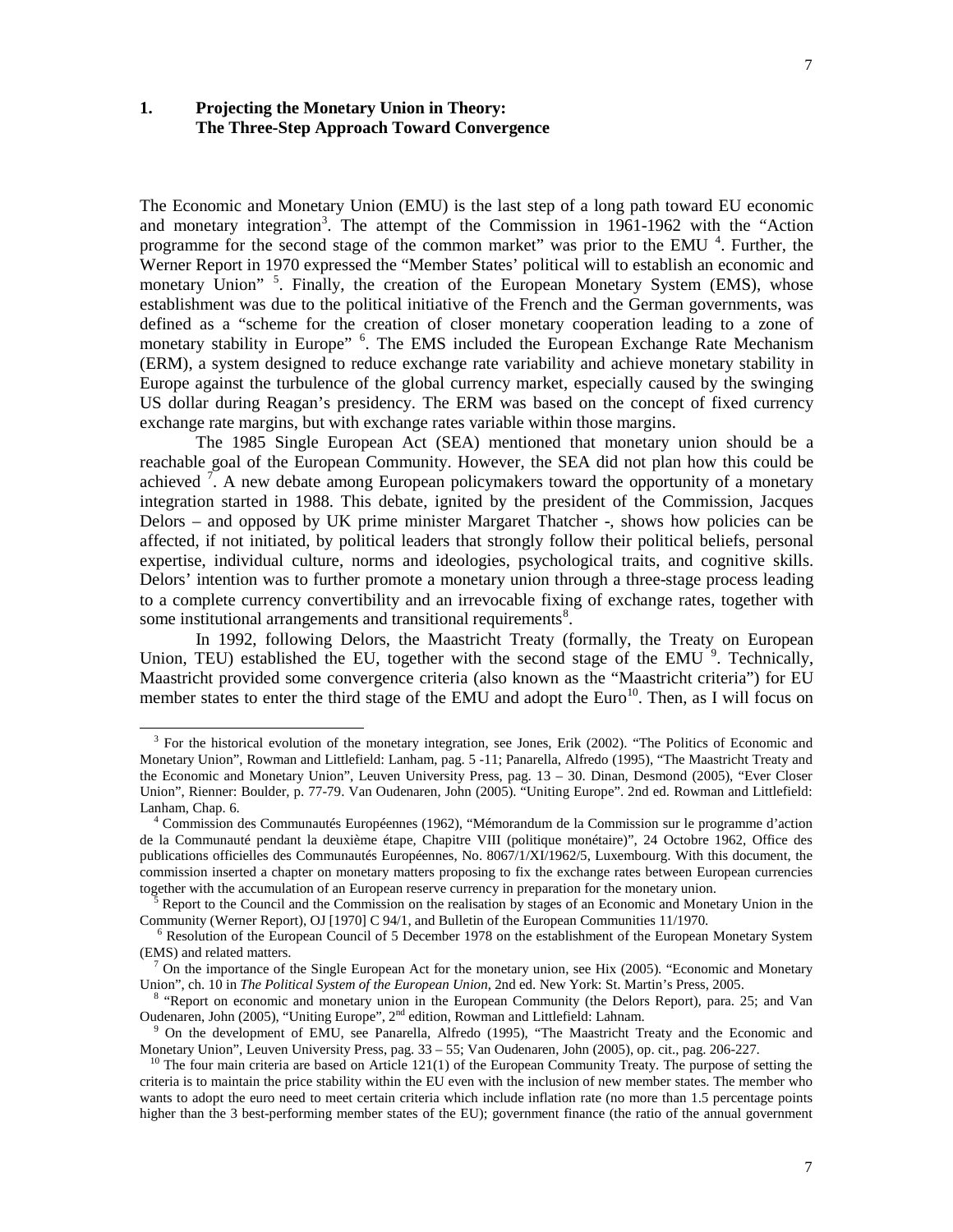later, the whole process to achieve monetary union, which lasts a decade, can be depicted in terms of convergence. In the TEU, four underlying principles drive the EMU: first, subsidiary defines the balance of power in the union<sup>[11](#page-7-0)</sup>. Second, the principle of parallelism between economic union and monetary union, which can be seen on the whole as a principle emphasizing the "economic convergence" process as already declared by the Treaty Establishing the European Community (TEC) in 1957 $^{12}$  $^{12}$  $^{12}$ . Third, the principle of cohesion was aimed to reduce developmental inequalities between richer and poorer regions within member states<sup>13</sup>. Finally, the principle of irreversible progressivity, that is, the three scheduled steps, emanates from the first stage of the EMU that started in 1990, with the full liberalization of capital movements among members. The second stage began in 1994, characterized by the creation of the European Monetary Institute (EMI). The last stage initiated in 1999, consisted of the creation of the European Central Bank (ECB) and the replacement of ERM by ERM II<sup>[14](#page-7-3)</sup>. With the third step, members decided to delegate irrevocably their monetary policy to the ECB. Finally, in 2002 creation and diffusion of the Euro came into effect.

A number of studies examine the negotiations that occurred during monetary integration, a process that lasted more than a decade. Specifically, looking at the domestic political reactions and subsequent bargaining in the European debate shows that the setting of a common monetary policy was determined by politics<sup>[15](#page-7-4)</sup>. This feature, together with the determination of political leaders, characterized the early evolution of the EMU, with reluctant, skeptic and supportive positions. The reluctant UK government contested the political desirability of the EMU, followed by Denmark. As a result, a derogation status has been granted for the states that wanted to opt out from the EMU, following the principle according to which participation in the EMU cannot be imposed on any member state. Sweden, a member since 1995, has also deliberately chosen to stay out of the mechanism, thus maintaining their currency, the Swedish Krona. Sweden is expected to participate in ERM II in order to meet the convergence criteria required to adopt the Euro, but its exceptional status has been tolerated by EU institutions. Greece and Italy represent ambivalent cases. After an initial decision to opt out from the EMU, Greece decided to adopt the Euro. As a result, during the third step in 1999, the Greek currency was part of ERM II, and Greece has been part of the Euro-zone since 2001. Not only Greece but also Italy deal skeptically with the possibility to postpone its entrance into the EMU, due to lack of prerequisites. However, especially in the case of Italy, the Euro was intended as an "external tie" and to work as a tool to promote some urgent domestic reforms, allowing Italy to respect the timing scheduled. Finally, Germany, a leading member supporting the EMU, succeeded to transfer the model of its central bank to the European Central Bank.

In 2004, a new chapter was written on monetary union, with the entrance of ten new members from Eastern Europe into the EU. In theory, the situation of new members is different from the one of the old members. In fact, new members have to accept all the provisions that come with entrance into the European Union, which includes mandatory adoption of the Euro. None of them have the possibility to opt-out, they are obliged to join the Euro-group according to

-

deficit to gross domestic product (GDP) must not exceed 3% at the end of the preceding fiscal year); government debt (the ratio of gross government debt to GDP must not exceed 60% at the end of the preceding fiscal year; exchange rate (applicant countries should have joined the exchange-rate mechanism (ERM II) under the European Monetary System (EMS) for 2 consecutive years; long-term interest rates (the nominal long-term interest rate must not be more than 2 percentage points higher than the 3 best-performing member states.

Art. G.5 TEU.

<span id="page-7-1"></span><span id="page-7-0"></span><sup>&</sup>lt;sup>12</sup> Title II (arts 102 – 109), Part Three of the EEC Despite the interconnections between the economic and the monetary union, in this paper I take into consideration only the monetary union.

 $13$  Art 130A TEC, para. 2.

<sup>&</sup>lt;sup>14</sup> Currencies in ERM II are allowed to float within a range of  $\pm 15\%$  with respect to a central rate against the Euro.

<span id="page-7-4"></span><span id="page-7-3"></span><span id="page-7-2"></span><sup>&</sup>lt;sup>15</sup> Among others, see Jones, Erik (2002). "The Politics of Economic and Monetary Union", Rowman and Littlefield, Lanham. Dinan, Desmond (2005), "Ever Closer Union", Rienner: Boulder,. Featherstone K., and Radaelli, C. (2003) "The Politics of Europeanization", Oxford University Press.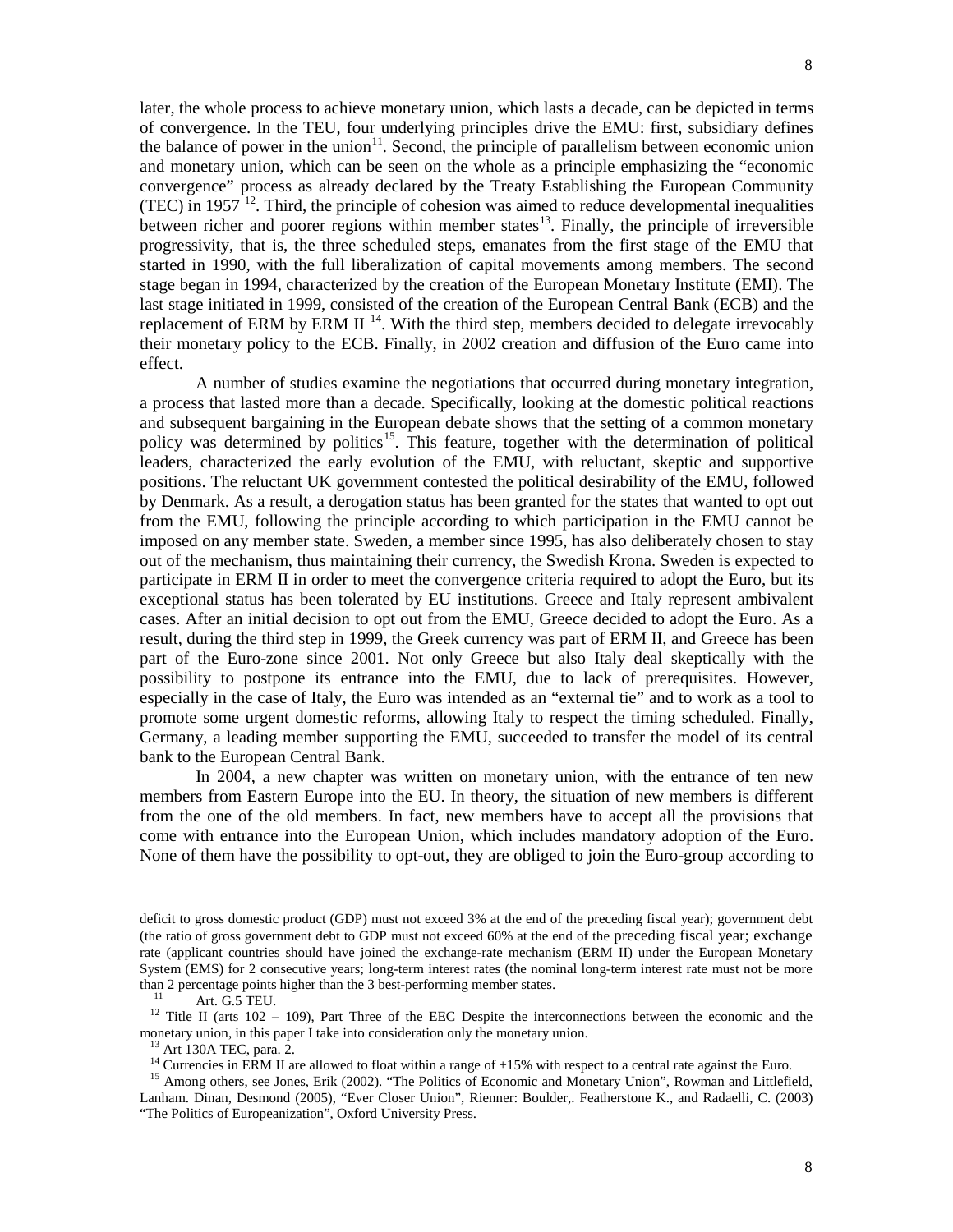the convergence criteria<sup>[16](#page-8-0)</sup>. However, negotiations between domestic and the EU level characterize not only the early, but also the latest evolution of the EMU, with the inclusion of new members. Specifically, new members have found room for negotiation with the aim of procrastinating their entrance into the Eurozone. As a result, of the ten new members, only Slovenia has adopted the Euro in 2007 and only small members Malta and Cyprus have adopted it in 2008. The absence of big names such as Poland, the Czech Republic and Hungary in the Euroclub is confirming that convergence is far from completely successful<sup>17</sup>. Even Romania and Bulgaria, new members as of 2007, are expected to convert to the Euro without a definite timetable  $^{18}$  $^{18}$  $^{18}$ .

The overall historical path depicted above on monetary union affects four theoretical apparatuses intertwined among themselves, which are theories on convergence, MLG, European integration and Europeanization. To clarify the use of these terms, I assume that convergence and MLG can be used as indicators of European integration and Europeanization. Convergence and MLG are analyzed in the following two sections, while traditional actors, dynamics and structure on "Uploading" European integration and "Downloading" Europeanization will be outlined in the fourth section.

# **2. Theorizing Convergence in Monetary Union**

j

This section outlines the theoretical apparatus on convergence that logically followed the crafted convergence by real EU policy makers. For many commentators, the chapter on the EMU included in the Maastricht Treaty represents the most significant event in European integration since the signing of the Rome Treaties in  $1957<sup>19</sup>$  $1957<sup>19</sup>$ . The EMU has been particularly important because it introduced the idea of convergence, a process that will be adopted by the EU to promote integration in other policy areas. Also, the EMU represents one of the first examples of European integration and subsequent Europeanization; this means that the EU has an effective role in directing and pressuring its members toward policy, procedures and goals. Finally, the EMU is particularly important for multi-level governance due to, at least, two prominent reasons: first, it presupposes a transfer of sovereignty in monetary policy from national authorities to supranational institutions; secondly, it provides a new concept of a central bank, called to manage an entirely fiduciary currency.

The EMU represents a clear case of policy change for the EU members. Initially, within the dynamic of regional integration, the EMU designers proposed and propelled the EMU through a convergence process. However, in real terms, members have adopted multiple strategies to cope with the EMU convergence criteria. Looking at the theoretical lineaments on convergence, Featherstone and Radaelli (2003) with the other contributors of their book, use some institutional explanatory concepts such as domestic adaptation, cross-national convergence, policy transfer and "goodness to fit". These concepts depict brand new processes in policy homologation within the EU, which is defined as a complex entity with its own nature, mixing international, supranational and intergovernmental features<sup>[20](#page-8-4)</sup>. Notwithstanding, among these institutional explanations that are in competition or partially overlapping, particularly persuasive is the "goodness of fit"

<span id="page-8-0"></span><sup>&</sup>lt;sup>16</sup> The EU institutions tolerated UK's, Denmark's and Sweden's opt out from the Euro but the Commission has stated it would not be indulgent on any future members attempting the same route. Then, opting out became a procedure that the EU was obliged to ban for future new members.

<span id="page-8-1"></span><sup>&</sup>lt;sup>17</sup> The Estonian Kroon, Lithuanian Litas, and Slovenian Tolar were included in the ERM II in 2004; the Cypriot pound, the Latvian lats and the Maltese lira on 2005; the Slovak koruna on 2005. The currencies of the three largest countries which joined the European Union on 1 May 2004 (the Polish zloty, the Czech koruna, and the Hungarian forint) are expected to follow eventually, without a precise timetable.

<span id="page-8-2"></span><sup>&</sup>lt;sup>18</sup> Bulgaria enjoyed ERM II membership in the beginning of 2007 and adoption of EMU is predicted for 2010. Romania plans to join ERM II in 2010-2012, while adoption of EMU is not scheduled with a precise timetable.

<span id="page-8-4"></span><span id="page-8-3"></span><sup>19</sup> J. V. Louis, "Perspectives of the EMU after Maastricht", in Stuyck ed., *Financial and Monetary Integration in the European Economic Community – Legal, Institutional and Economic Aspects,* Kluwer Law and Taxation Publishers, Deventer 1993, pp. 5.

<sup>&</sup>lt;sup>20</sup> Featherstone K., and Radaelli, C. eds. (2003) "The Politics of Europeanization", Oxford University Press.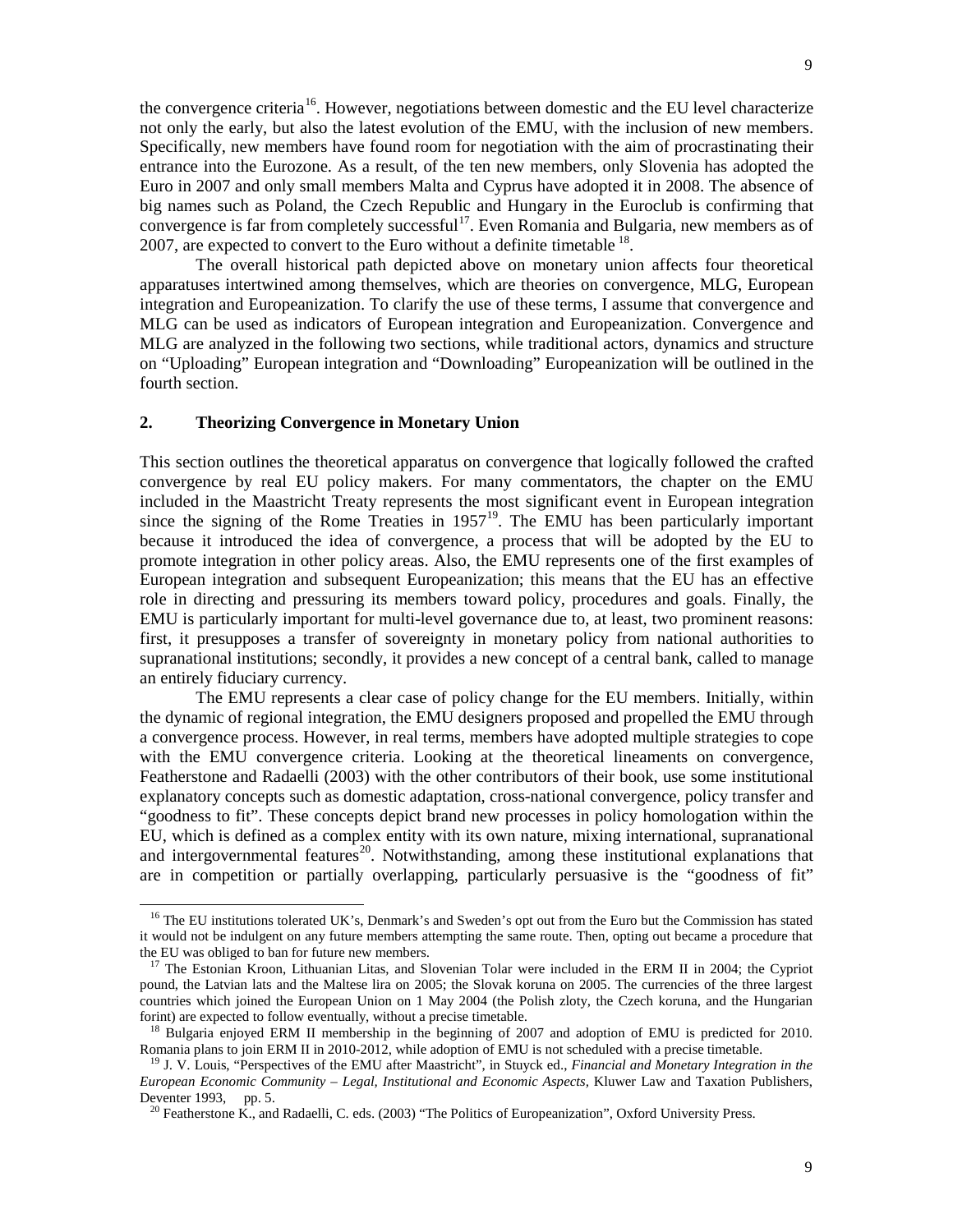approach elaborated upon by Börzel and Risse to explain successful policy implementation, a situation that occurs when there is homogeneity between the domestic institutional framework and the European one. In the EMU, this approach works better in the German and French cases, when the two countries tried to upload their respective central bank models to the EU level during the earlier negotiations  $21$ .

Literature offers other insightful theories on convergence. For Knill, convergence is "an increase in the similarity between one or more characteristics of a certain policy [...] across a given set of jurisdictions [...] over a certain period of time. Policy convergence, thus, describes the end result of a process of policy change". Knill argues that convergence is a causal mechanism provoked by imposition, international harmonization, regulatory competition or transitional communication and Europeanization<sup>22</sup>. Furthermore, Holzinger and Knill distinguish among degree, direction and scope of convergence. This configuration applies to many concepts familiar to the study of public policy such as imposition, international harmonization, lesson-drawing, transnational problem-solving, and emulation<sup>[23](#page-9-2)</sup>. Falkner et al., (2005) argue that in social policy and labor law, only moderate convergence can be detected because the members partially implement the EU directives. Even if they are not interested in measuring convergence, translating their intuition to the EMU opens the possibility to measure quantitatively monetary convergence through a scale in terms of low, moderate, significant or full convergence. In addition, Jordan addresses an interesting methodological article on convergence, underlining the necessity to better define the problem of causality with a more precise definition of the variables under investigation. In fact, for him, the implementation of EU policy can be studied with a cumulative body of research designs dealing with the concepts of isophormism, policy transfer, and new modes of EU coordination<sup>[24](#page-9-3)</sup>. Finally, in line with my hypothesis on Non-Negotiable Domestic Factors affecting Europeanization, Lenschow, Lieffering and Veenman develop a framework for analyzing domestic factors (culture, tradition and economy) behind policy diffusion and convergence<sup>[25](#page-9-4)</sup>. They confirm the "Family of Nations" idea that countries that are culturally, traditionally and economically closer are expected to adopt similar policy solutions<sup>[26](#page-9-5)</sup>.

# **3. Multi-Level Governance (MLG) and Monetary Union**

Another theoretical apparatus linked with European integration and Europeanization reflected by the EMU is Multi-Level Governance (MLG). This section, initially presents theories on MLG and later it focuses on literature looking at the connections between MLG and the EMU. Both European integration and Europeanization reverberate not only in convergence but also in a peculiar institutional architecture defined as Multi-Level Governance (MLG). This crossroads denotes an intersection between comparative policy and international relations because European integration and Europeanization are closely related to policy formulation processes, while MLG is referring to the debate on the second image and the second image reversed. Since the 1990s, the EU government has been defined as multilevel and interdependent. In such an environment, MLG is defined as the intertwined policy formation processes at three levels: the subnational (the

j

<span id="page-9-0"></span> $21$  Goodness to fit has been elaborated in two separated articles. Börzel, T. and Risse, T. (2000). "When Europe Hits Home: Europeanization and Domestic Change", in European Integration online Papers (EIoP), 4, 015; and Börzel, T. and Risse, T. (2003). "Conceptualizing the Domestic Impact of Europe", in Featherstone and Radaelli eds., The Politics of Europeanization, Oxford University Press.

<span id="page-9-1"></span><sup>&</sup>lt;sup>22</sup> Knill, C. (2005), "Introduction: Cross-national Policy Convergence: Concepts, Approaches and Explanatory Factors." Journal of European Public Policy 12: pag. 768.

<span id="page-9-2"></span><sup>&</sup>lt;sup>23</sup> Holzinger, K. and Knill C. (2005), "Causes and conditions of cross-national convergence", in Journal of European Public Policy, Vol. 12, N. 5 (October), pgs. 775 – 796;

<span id="page-9-3"></span><sup>&</sup>lt;sup>24</sup> Jordan, A. (2005), "Policy Convergence: A Passing Fad or a New Integrating Focus in European Union Studies?", Journal of European Public Policy 12: 944-953;

<span id="page-9-5"></span><span id="page-9-4"></span><sup>&</sup>lt;sup>25</sup> Lenschow, A., Duncan L., and Sietske V., (2005), "When the Birds Sing. A Framework for Analyzing Domestic Factors Behind Policy Convergence", Journal of European Public Policy 12: 797-816.

<sup>&</sup>lt;sup>26</sup> See F. Castles (1993). "Families of Nations", Brookfield, NH: Dartmouth.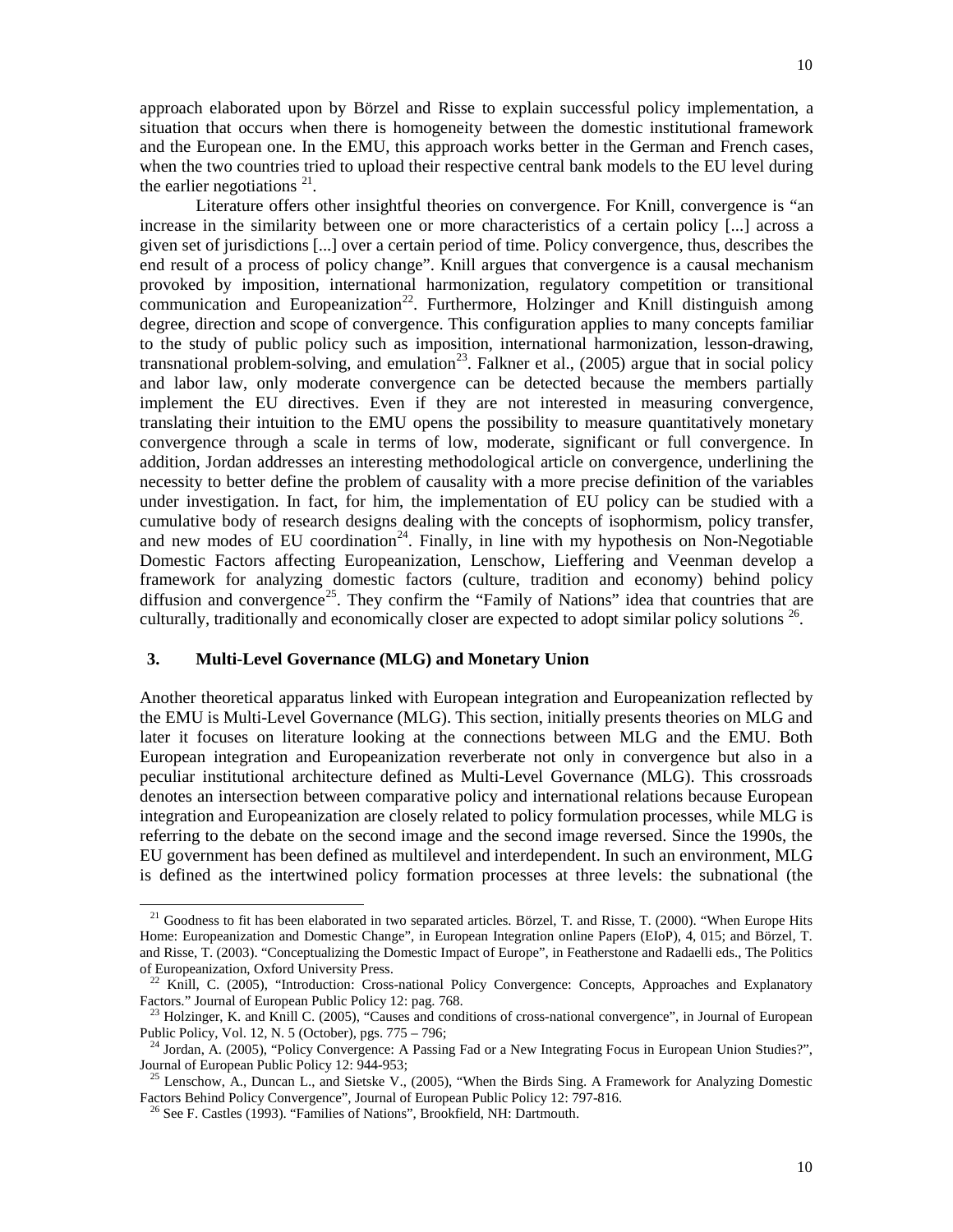micro-regions within the states) the domestic (the various member-states) and the supranational (the EU institutions).

In line with MLG theory and practice, states are required to play the role of co-policymakers and/or policy implementers. On the other side, the EU is supposed to be able to effectively drive policymaking, especially in areas where it is exclusively competent. Moreover, Micro-regions within the state are relatively free to search for representation at the EU level, in order to search for funds and legitimation as political actors. MLG is continuously shaped by different dynamics: In this way, trends to decentralization of agenda setting and devolution work well when there is symbiosis between the two levels of analysis providing the development of collaborative patterns.

MLG was first used by Marks in 1993 to capture developments in the European integration after the Single European Act (SEA) in 1988<sup>27</sup>. Drawing from the policy networks approach in domestic politics, Marks defined MLG as "a system of continuous negotiation among nested governments at several territorial tiers<sup>"[28](#page-10-1)</sup>. He further notes that within MLG "supranational, national, regional, and local governments are enmeshed in territorially overarching policy networks". For Hooghe and Marks, MLG does not imply that central governments are no longer important<sup>[29](#page-10-2)</sup>; rather it contends that central governments are no longer the only institutions that control decision-making. Fundamentally, multi-level governance implies that the making of public decisions is dispersed across multiple territorial levels. Further, according to Marks and Hooghe, the core argument of MLG is that "governance must operate at multiple scales in order to capture the variations in the territorial reach of policy externalities" [30](#page-10-3).

Looking at the EU, Marks and Hooghe propose a model in which institutions, such as international, national, regional, and local authorities, perform general-purpose functions in a multilevel governance system. Driven by general-purpose, these institutions perform several functions, including a number of policy responsibilities. This model, then, is concerned with power sharing among actors operating at a limited number of levels. Applying the concept of multi-level governance, to EU decision making, Marks notes that in MLG, subnational actors are important in the EU, leading to three tiers of decision making- national, supranational, and subnational. Principally, in the EU, MLG has been used to denote the presence of various institutions that affect public policy in the EU member countries<sup>31</sup>. Other studies have also outlined some benefits of MLG. Pollack and Majone argue that multiple jurisdictions can facilitate credible policy commitments<sup>32</sup>. For Weingast, multiple jurisdictions allow for jurisdictional competition<sup>[33](#page-10-6)</sup>. To Gray, it facilitates innovation and  $experimentation<sup>34</sup>$  $experimentation<sup>34</sup>$  $experimentation<sup>34</sup>$ .

Literature on the EMU grasps MLG theory in various degrees. Despite the empirical problems and theoretical criticisms that will be depicted later, the EMU is particularly important for at least two prominent reasons: first, it presupposes a transfer of sovereignty in monetary policy from national authorities to supranational institutions; second, it provides a new concept of a central bank, called to manage an entirely fiduciary currency. In this way, the EMU can be inscribed in the path that Radaelli

-

<span id="page-10-0"></span><sup>&</sup>lt;sup>27</sup> Marks, Gary (1993). "Structural Policy and Multilevel Governance in the EC." in Alan Cafruny and Glenda Rosenthal, (eds).,*The State of the European Community*, New York: Lynne Rienner, pag. 391-410.

<sup>&</sup>lt;sup>28</sup> Marks, Gary (1993), op. cit. pag. 392.

<span id="page-10-2"></span><span id="page-10-1"></span><sup>&</sup>lt;sup>29</sup> Hooghe, Liesbet and Gary Marks (2001). "Multi-level Governance and European Integration". Rowman and Littlefield Publishers.

 $^{0}$  Hooghe, Liesbet and Gary Marks (2001), op. it., pag. 16.

<span id="page-10-4"></span><span id="page-10-3"></span><sup>&</sup>lt;sup>31</sup> These institutions are the European Commission (EC), European Parliament (EP), the European Court of Justice (ECJ) , the central governments of member countries, and the provincial and state governments in federal and quasifederal member countries of the EU.

<span id="page-10-5"></span><sup>32</sup> Pollack, M., (1997). "Delegation, Agency and Agenda Setting in the European Community," International Organizations, 51:99-134. Majone, Giandomenico (1998). "Europe's `Democratic Deficit': The Question of Standards", European Law Journal, 4:1:5-28.

<span id="page-10-6"></span><sup>&</sup>lt;sup>33</sup> Weingast, B., (1995). "The Economic role of Political Institutions: Market Preserving Federalism and Economic Development", Journal of Law, Economics and Organization, 11: 1-31.

<span id="page-10-7"></span><sup>&</sup>lt;sup>34</sup> Gray, Virginia (1973). "Innovation in the States: A Diffusion Study." American Political Science Review, 67: 1174-85.Gray, Virginia (1994). "Competition, Emulation, Policy Innovation", in Lawrence C. Dodd and Calvin Jillson (eds.), New Perspectives on American Politics, 230-48, Washington: CQ Press.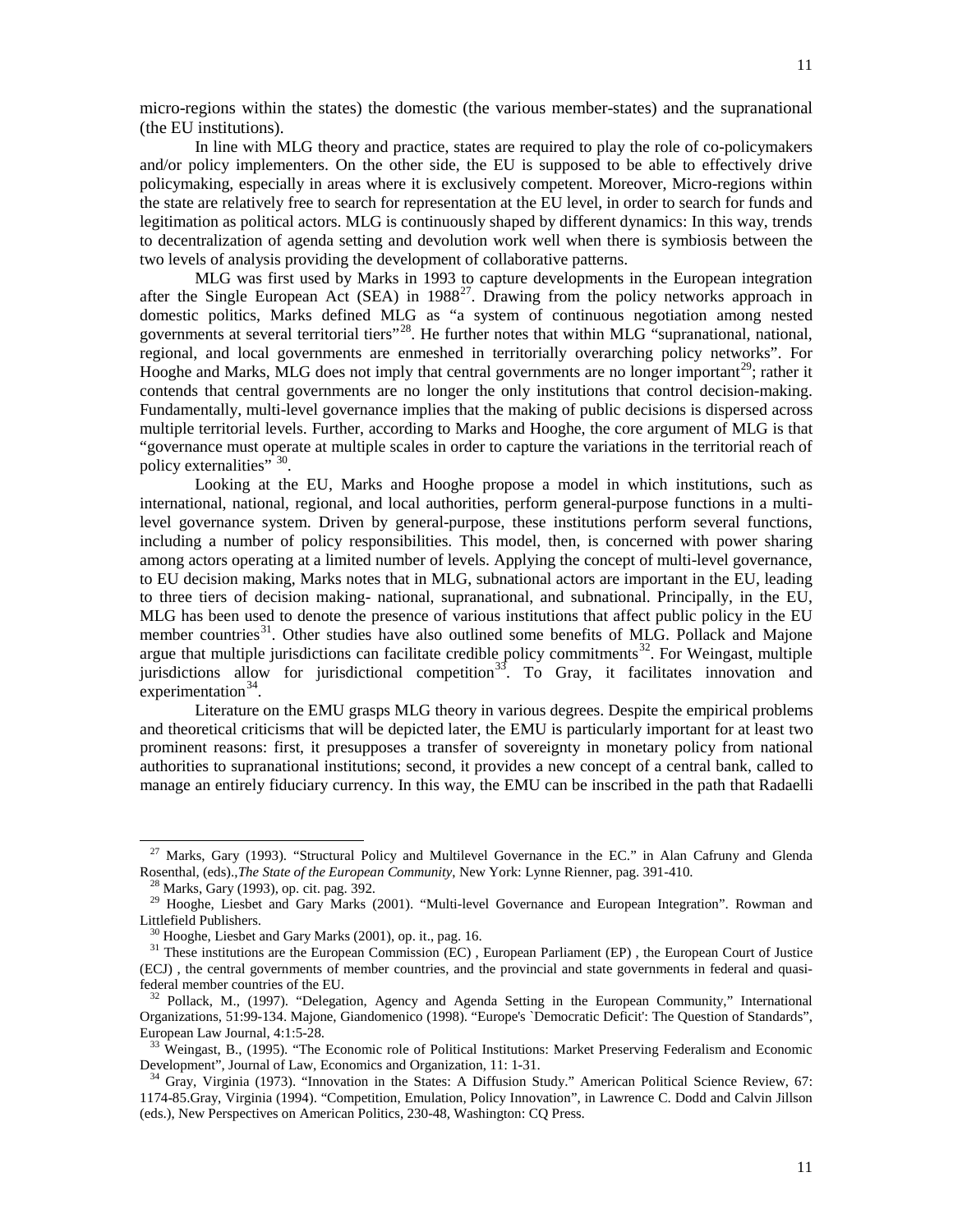defines as Europeanization of public policy <sup>[35](#page-11-0)</sup>. This means that the influence of MLG in European politics and public policy means that members experience some reduction of their influences in their domestic environment. In a policy area like the EMU, MLG should encourage institutional reform and sovereignty shift from the domestic level to the European one. In the EMU, then, only the supranational level of authority (the European Central Bank) is exclusively responsible for addressing monetary policy. This intuitively explains why member-states are not affected uniformly by the EMU, even if it was supposed to regulate a common monetary policy. Especially looking at the old members, this fragmented response is caused by different preferences among member states, able to circumvent necessities of institutional change promoted by the EMU. This means that non-negotiable domestic interests decisively influence decision making in several countries on domestic issues.

Here it is important to note that when looking at the monetary union, MLG works only in two main contexts: the national context of individual countries (the European states) and the context of European Union one. With reference to the EMU, MLG is strongly correlated to the relationship between the European and the domestic levels, with little importance accorded to sub-national actors like local communities. This is because the monetary policy, before the EMU, was in the hands of domestic national governments and regulated by independent agencies such as the central banks. In this system of competences, scarce room was accorded to the local actors, such as provinces, regions, or lands. Consequentially, with the aim to develop a common monetary policy, the EMU defined a new system of competences in which territorial actors were not involved<sup>[36](#page-11-1)</sup>.

A common denominator is that the EMU promotion within the EU is depicted as a process in which the policy process is determined by politics<sup>37</sup>. On this point, Falkner et al write "the process of designing and implementing EU law is political"<sup>[38](#page-11-3)</sup>. Similarly, Featherstone and Radaelli (2003) demonstrate that Europeanization of policies is a political-driven process. However, many theories portray MLG from different perspectives, looking at economic factors, institutional legitimation, and actors' behaviors.

Cameron traces the emergence of new European organization structures in the monetary realms, adopting an economic explanation of MLG<sup>39</sup>. He argues that member-states perceived the necessity to create new institutions at the supranational level to better serve their interests. Like Cameron, Jones analyzes the EMU in terms of an economic goal led by political processes <sup>[40](#page-11-5)</sup>. Idiosyncrasy is the concept used by Jones to define the controversies that have surrounded the creation of the EMU, because "the politics of EMU [...] varies from country to country and from one situation to the next"<sup>[41](#page-11-6)</sup>. The author argues that divergences toward the EMU embraced the significance of the broad change instilled in the member-states and the EU, made more difficult by the coexistence of different actors, interests, institutions and time.

According to Risse, Cowles and Caporaso, Europeanization is the "emergence and the development at the European level of distinct structures of governance"<sup>[42](#page-11-7)</sup>. Featherstone notes that the EMU has changed the political agendas of national governments and has created a new institutional

j

<span id="page-11-0"></span><sup>35</sup> Radaelli, C. (2003). "The Europeanization of Public Policy", in Featherstone K., and Radaelli, C. (2003) "The Politics of Europeanization", Oxford University Press.

<span id="page-11-1"></span><sup>&</sup>lt;sup>36</sup> However, further studies might explore and find cases in which local levels played a major role in defining old domestic monetary policy and subsequently in EMU, if any.

<span id="page-11-2"></span><sup>&</sup>lt;sup>37</sup> Jones, Erik (2002). "The Politics of Economic and Monetary Union", Rowman and Littlefield, Lanham. Dinan, Desmond (2005), "Ever Closer Union", Rienner: Boulder,. Featherstone K., and Radaelli, C. (2003) "The Politics of Europeanization", Oxford University Press.

 $38$  Falkner, Gerda et al., (2005). "Complying with Europe", Cambridge University Press: Cambridge/New York.

<span id="page-11-4"></span><span id="page-11-3"></span><sup>&</sup>lt;sup>39</sup> Cameron, David (1998). "Creating Supranational Authority in Monetary and Exchange-Rate Policy: The Sources and Effects of EMU", in Stone Sweet and Sandholtz eds. *European Integration and Supranational Governance*, Oxford University Press: Oxford.

<span id="page-11-5"></span><sup>&</sup>lt;sup>40</sup> Jones, Erik (2002). "The Politics of Economic and Monetary Union", Rowman and Littlefield, Lanham.

 $41$  Jones, Erik (2002). Op cit., pag. 1.

<span id="page-11-7"></span><span id="page-11-6"></span><sup>&</sup>lt;sup>42</sup> Green Cowles, Caporaso and Risse, (2001), "Transforming Europe: Europeanization and Domestic Change", Cornell University, Ithaca, pag. 23.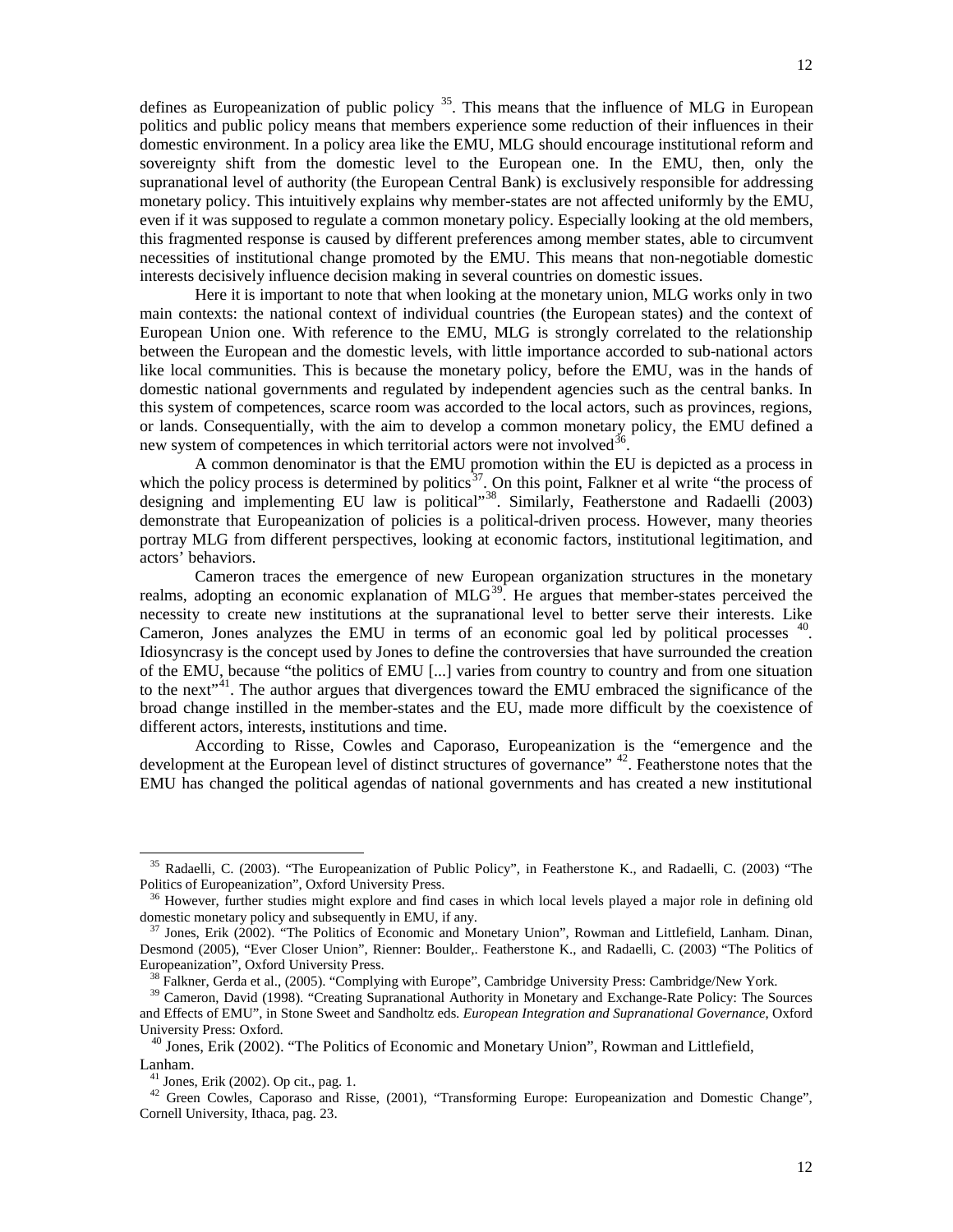framework at the EU level<sup>[43](#page-12-0)</sup>. All the steps towards the EMU have been characterized by a political legitimation. However, for Featherstone the situation is complicated by the necessity of double levels of legitimation (at the national and European ones) and actors' legitimation (citizens, technocracies, elites). On the same field, Hix approaches the EMU as a policy-making area by reviewing the political science literature. In doing this, he underlines the institutional division of competences in the EMU between the EU and its member-states<sup>[44](#page-12-1)</sup>. Goetz and Hix, finally, analyze the EU as a political system, looking at the way its actors and institutions work<sup>[45](#page-12-2)</sup>. Actually, policy outcomes depend on preferences and institutions. Policy competences between the EU and its member-states are analyzed in terms of constitutional settlement with a separation between exclusive competences of the EU, shared competences between the EU and its members, coordination competences, and exclusive competences of the member-states.

# **4. Traditional Actors, Dynamics and Relationships on "Uploading" European Integration and "Downloading" Europeanization**

In this section, I illustrate and define the actors, dynamics and the nature of the relationships involved in both the European integration and Europeanization. The traditional bibliography on "uploading" European integration posits the bottom-up creation of a supranational body of institutions, rules and procedures by the members of the European Union (EU).<sup>[46](#page-12-3)</sup> Recently, this path has been considerably

j

<span id="page-12-3"></span> <sup>46</sup> In the bibliography, there are multiple approaches on integration. **On the logic and causes of regionalism**, see Baldwin, R. (1997), "The Causes of Regionalism", Oxford: Blackwell; Mansfield, E. Milner H. (1999), "The New Wave of Regionalism", in International Organizations, 53, 3 (Summer): pgs 589 - 627; Mattli, W. (1999), "The Logic of Regional Integration: Europe and Beyond", Cambridge University Press. **With regard political integration**, see Deutsch, K. (1957), "Political Community and the North Atlantic Area: International Organizations in the Light of Historical Experience", Princeton University Press. Haas; E. (1964), "Beyond the nation state, the uniting of Europe", Stanford University Press; Schmitter, P. (1969), "Three Neo-Functional Hypothesis about International Integration", in International Organization, 23, 1 (Winter), pgs. 161 – 166; Sandholtz, W. Moravcsik, A. (1995), "Liberal Intergovernmentalism and Integration: A Rejonder", in Journal of Common Market Studies, 33 (4), pp. 611-628; Moravcsik, A. (1998) "The choice for Europe", Cornell University Press, Ithaca; Stone Sweet, A. (1998), "European Integration and Supranational Governance", Oxford: Oxford University Press; Close, P., Ohki-Close, E. (1999), "Supranationalism and the New World Order", Barnes&Noble, Lanham; Laursen, F. (1999), "Civil Society and European Integration", in Annals of the AAPSS, 565, September; Hettne, B. and Soderbaum, F. (2000), Theorizing the Rise of Regioness, in New Political Economy; November 5, 3; Habermas, J. (2001), "The postnational constellation : political essays", MIT Press, Cambridge; Schmidt, V. (2004), "Democracy in Europe: The EU and National Politics" in Journal of Common Market Studies, 42, 4: 975 – 999; Ugur, M. (2004), "(Re)theorizing European Integration under Globalisation: A Political Economy Approach", in European Political Economy Review, 2, 74-103; Sbragia, A. (2005), "Post-national democracy as post-national democratization", in Fabbrini ed. *Democracy and federalism in the European Union and the United States*, Routhledge, New York: 167-83. **On economic integration**, see Tinbergen, J. (1954), "International economic integration", Amsterdam: Elsevier. Gordon, L. (1956). "The Organization for European Economic Cooperation", University of Wisconsin Press; Balassa, B. (1961), "The Theory of Economic Integration", Homewood, Illinois: American Technical Publishers; Pinder, J. (1968), "Positive Integration and Negative Integration: Some Problems of Economic Union in the EEC", in World Today, 24; Bhalla, P., Bhalla A. (1997), "Regional Blocks: Building Blocks or Stumbling Blocks?", London: Macmillan Press; Higgott, R. (1998), "The International Political Economy of Regionalism", in Coleman and Underhill eds, *Regionalism and Global Economic Integration: Europe, Asia and the Americas*, Routledge, London: pgs 42 – 65. **On the comparative and methodological fields**, see Nye, J. (1968), "Comparative Regional Integration: Concept and Measurement", in International Organization, 22, 4 (Autumn): pp. 855 – 880; Barrera, M., Haas, E. (1969), "The Operationalization of Some Variables Related to Regional Integration: A Research Note", in International Organization, 23, 1 (Winter), pp. 150 – 160; Lindberg, N. (1971), "Political integration as a multidimensional phenomenon requiring multivariate measurement", in Lindberg and Scheingold ed, *Regional Integration: Theory and Research*, pp. 45 – 127; Dolan, M. (1975), "The Study of Regional Integration: A Quantitative Analysis of the Neo-Functionalist and Systemic Approaches", in International Studies Quarterly, 19, No. 3 (September): pp. 285 – 315; Hettne, B. Inotai A. Sunkel, O.

<span id="page-12-0"></span><sup>&</sup>lt;sup>43</sup> Featherstone, Kevin (1999). "The Political Dynamics of the Economic and Monetary Union", in Cram et al. eds. *Developments in the European Union*, St. Martin Press.

<span id="page-12-1"></span><sup>44</sup> Hix (2005). "Economic and Monetary Union", ch. 10 in *The Political System of the European Union*, 2nd ed. New York: St. Martin's Press, 2005.

<span id="page-12-2"></span><sup>45</sup> Goetz, K., Hix, S. (2000) "Europeanised Politics?: European Integration and National Political Systems", Frank Cass & Co., London; Hix, S. (2005). "The Political System of the European Union", 2nd ed. New York: St. Martin's Press.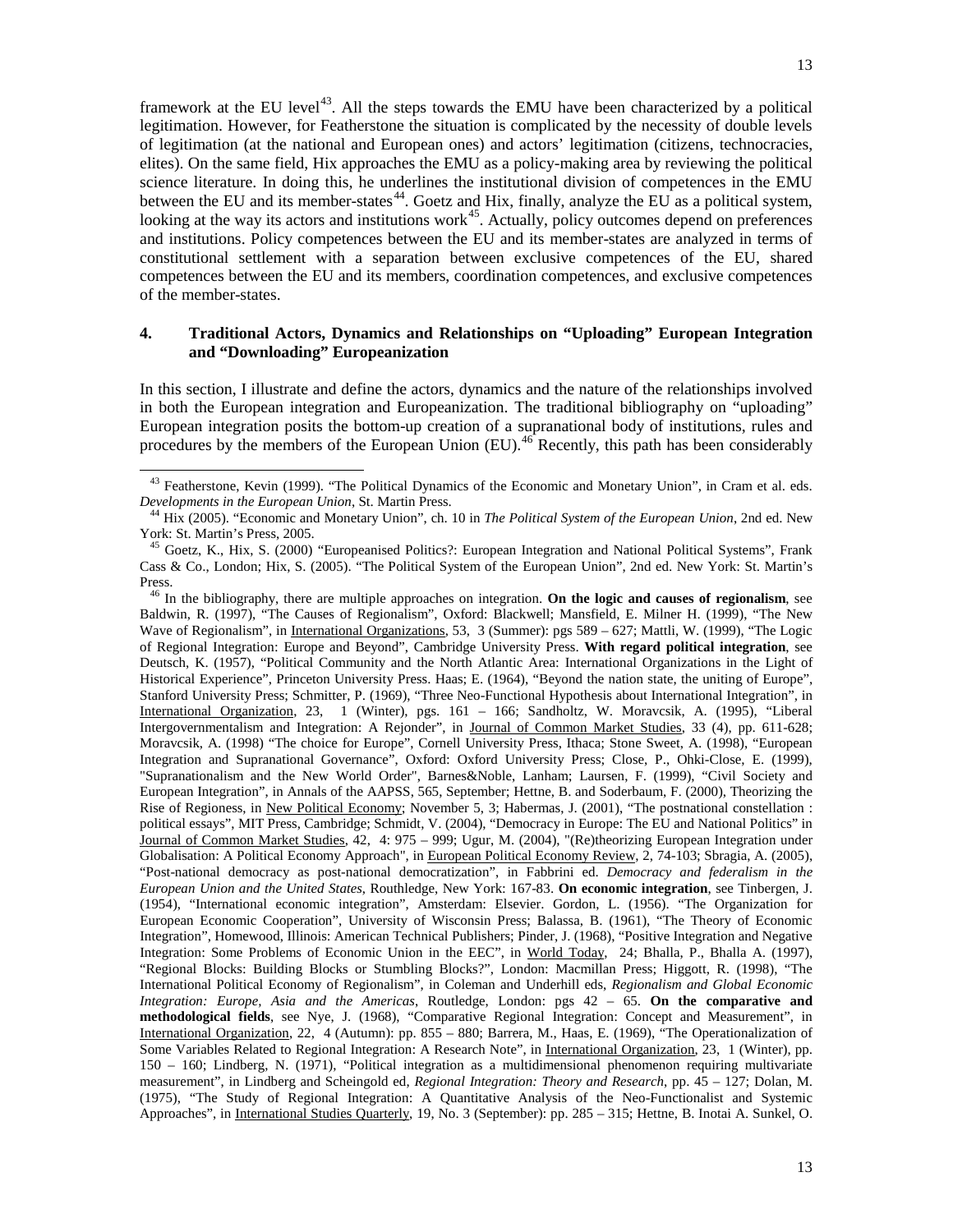

Figure. 1 – Structure, actors and dynamics in regionalism between the member states and the European Union. Adaptation from Borzel<sup>[48](#page-13-1)</sup>.

-

<sup>(2001), &</sup>quot;Comparing Regionalisms: Implications for Global Development", Palgrave: London; Murray, P. (2004), "Towards a Research Agenda on the European Union as a Model of Regional Integration", in Asia Pacific Journal of EU Studies,  $2, N^{\circ}$  1, pp.  $33 - 51$ ; **With regard the historical perspective**, see Breslin, S. Higgott, R. (2000), "Studying Regions: Learning from the Old, Constructing the New", in New Political Economy, 5, 3 (November): 333 – 352; Fawcett, L. (2004), "Exploring regional domains: a comparative history of regionalism", in International Affairs, 80, 3: pgs. 429 – 446. **On regionalism and peace**, see Mitrany, D. (1943/1975), "A Working Peace System: A functional Theory of Politics", London School of Economics and Political Science; Salmon, T. (1992) "Testing Times for European Political Cooperation: The Gulf and Yugoslavia, 1990-1992" in International Affairs, 68 (2), 233-253; Lavdas, K. (1996), "The European Union and the Yugoslav conflict: crisis management and re-institulization in southeastern Europe", in Journal of political and Military Sociology, 24, 334 – 353; Miller, B. (2004), "When and How Regions Become Peaceful: Potential Theoretical Pathways to Peace", in International Studies Review, 7, pgs. 229 – 267.

<span id="page-13-0"></span><sup>47</sup> Featherstone K., and Radaelli, C. (2003:7), "The Politics of Europeanization", Oxford University Press. **On the logic and the causes of Europeanization**, see Knill, C. and Lehmkuhl, D. (1999), "How Europe Matters. Different Mechanisms of Europeanization", in European Integration online Papers (EIoP), 3, 1999-007; Radaelli, C. (2000)," Whither Europeanization? Concept stretching and substantive change", in European Integration online Papers (EIoP), 4, 1-31; Cowles, M. and Caporaso, J. Risse, T. (2001), "Transforming Europe: Europeanization and Domestic Change", Cornell University, Ithaca; Anderson, J. (2002), "Europeanization and the Transformation of the Democratic Polity, 1945-2000", in Journal of Common Market Studies, 40 (5), 793-822; Buller, J. and Gamble, A. (2002), "Conceptualizing Europeanisation", Public Policy and Administration, 17, 4; Schmidt, V. and Radaelli, C. (2002), "Opening the Black Box: Europeanisation, Discourse, and Policy Change", Introduction for a Symposium Issue of West European Politics, manuscript; Falkner, G. (2003), "Comparing Europeanisation Effects: From Metaphor to Operationalisation", in European Integration online Papers (EIoP), 7, 13; Olsen, J. (2002), "The Many Faces of Europeanization", Blackwell, London; Featherstone, K. and Radaelli, C. (2003) "The Politics of Europeanization", Oxford University Press; Bulmer S. and Padgett, S. (2004), "Policy Transfer in the European Union: An Institutionalist Perspective", in British Journal of Political Science, 35, 103-126; Radaelli, C. (2004), "Europeanisation: Solution or problem?", in European Integration online Papers (EIoP), 8, 16;

<span id="page-13-1"></span><sup>48</sup> Borzel, Tanja. (2005). "How the European Union Interacts with Its members", in Bulmer and Lequesne (eds), The Member States and the European Union, Oxford, Oxford University Press.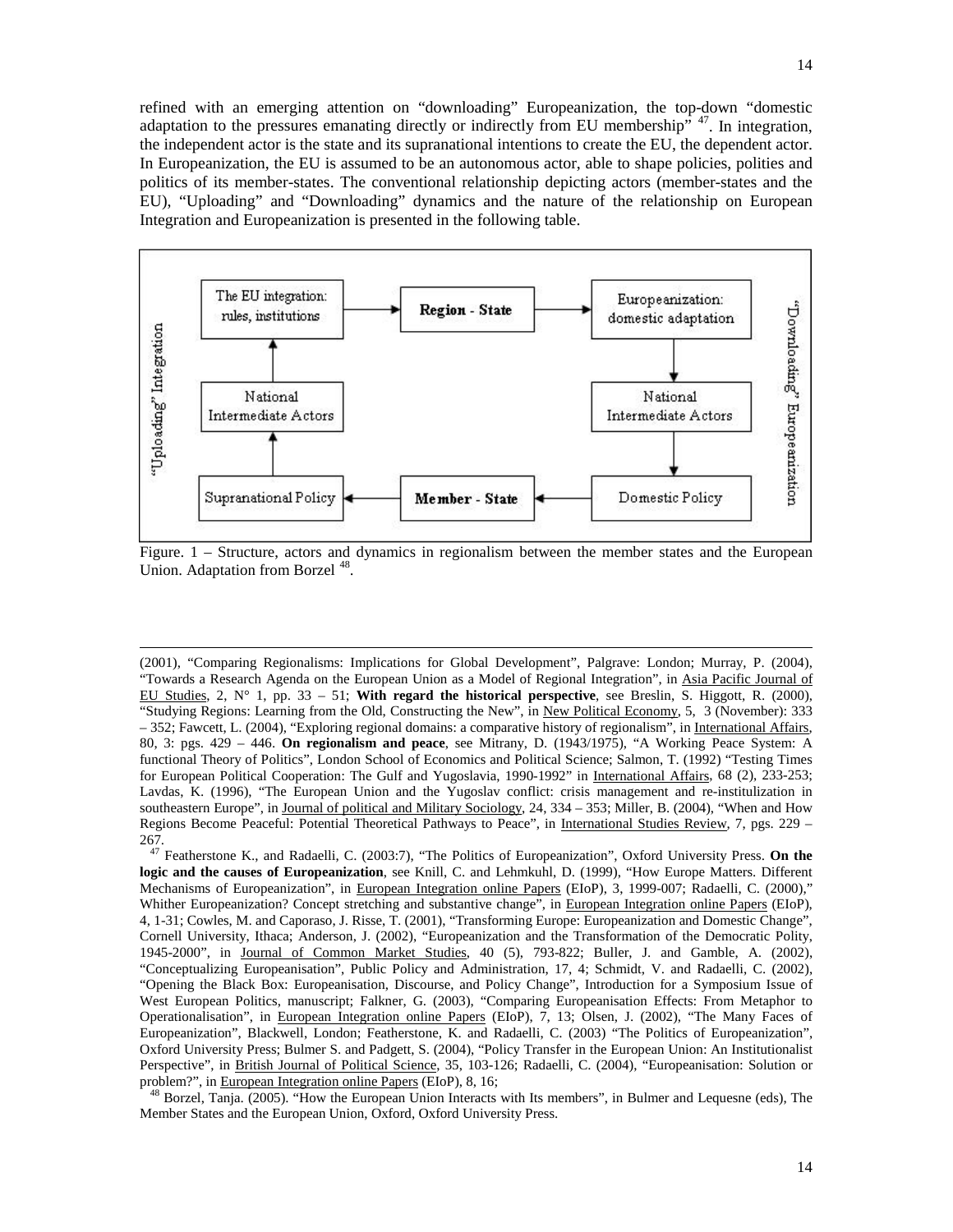# "Uploading" Integration

l

"Uploading" European integration is the bottom-up creation of a brand new supranational body of institutions, rules and procedures by the members of the European Union (EU). It is the definition of "the rules of the game". In integration, the independent actors are the member-states and the EU is the dependent actor. The successful accomplishment of an uploading supranational path of politics ("full integration") represents a crucial step in the process of achieving politicoinstitutional homogeneity, economic performance, legal framework, and cultural convergence. Featherstone suggests that the identification of domestic inputs keen on the EU policy process properly equates to the notion of integration<sup>[49](#page-14-0)</sup>. The EU integration process is combining in a brand-new way the external projections and the internal factors of its member. It departs from the nation-state level, but it is not merely internal. It represents a bottom-up flow, but it is not a mere external factor. Integration is characterized by a double dynamic: on one side, the horizontal integration in terms of (relatively) free flows of people, goods and services in the region, due to the economic policy coordination among members. In this scheme, further, a second coordinate can be identified in the vertical integration between multiple levels of governance, the subnational, the national and the supra-national.

Full integration is made possible by the activity of some intermediate actors bridging and mediating between domestic and supranational politics. In integration, the action of intermediate actors is analyzed with a multi-perspective focus, in terms of institutions, economic interests, and lobbying groups (neo-liberalism), norms and identities (constructivism), balance of power (realism), leadership perceptions and ideologies (the statist school). In integration, the missing approach is the societal one, because integration is supposed to be an elite-driven process. Hix identifies a plethora of domestic actors who are responsible for the EU policy process activation, like political parties, interest groups, domestic and European elections, and public opinion. Finally, the Council, being essentially formed by national governments, is more willing to accommodate member states' interests than those of EU. Another sphere where heads of governments unite, the Council is pivotal is the definition of the treaties, the long-term rules under which EU policies have to be delivered.

In the creation phase, as well as in the subsequent phases, a member-state opens a third decisional level, the supranational policy that expands its area of responsibility. That is, with the regional project, the states have to set their decision according to three levels of policies (domestic, regional and foreign) that correspond to three different stages of the IR system (national, supranational, and international). In this way, the supranational delegation of sovereignty cannot be considered a form of masked foreign policy because in the latter, the states do not delegate sovereignty, while in the former they delegate sovereignty to the regional level. This implies a different ontology associated with a different sphere of action. Then, regional integration is changing Putnam's two level system and Gourevitch's second image reversed<sup>[50](#page-14-1)</sup>.

Technically, integration can be considered as an institutional reconfiguration requiring new model engineering, widely analyzed by two schools. Theoretically, researchers appear divided in two schools of analysis: on one hand, intergovernmentalists consider the EU as an international regime constituted by national interests and preferences in a bargaining game not

<sup>49</sup> Featherstone K., and Radaelli, C. (2003), "The Politics of Europeanization", Oxford University Press.

<span id="page-14-1"></span><span id="page-14-0"></span><sup>50</sup> See Putnam, R. (1988), " Diplomacy and Domestic Politics: The Logic of Two-Level Games", in International Organization, 42, 427-460 and Gourevitch, P. (1978), " The Second Image Reversed: The International Sources of Domestic Politics", in International Organization, 32, 881-912.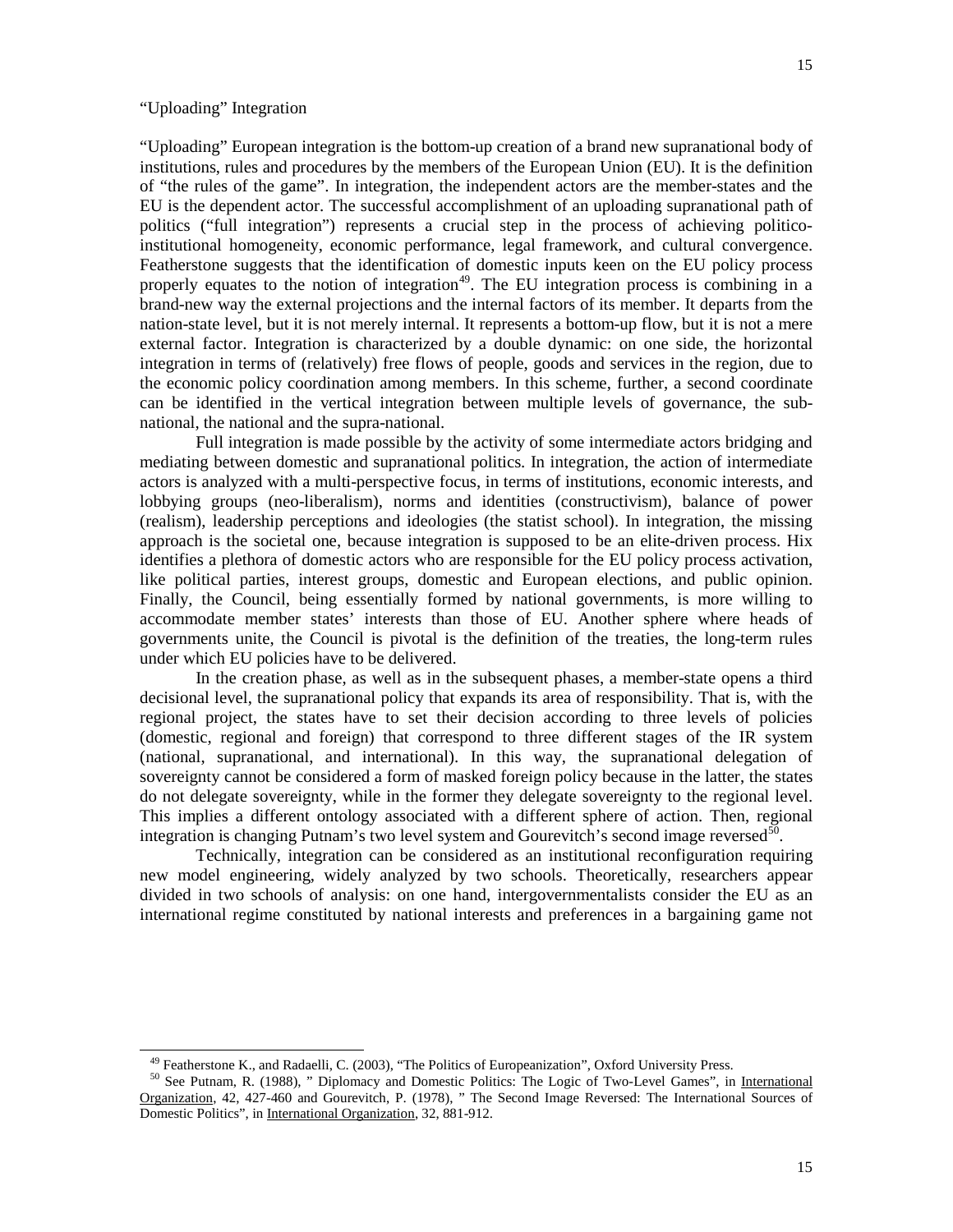different from the one in the International system<sup>51</sup>. On the other hand, supranationalists see the EU as a quasi-federal system, with its own nature, in neo-functionalist terms  $^{52}$  $^{52}$  $^{52}$ .

Successful integration in monetary union means that the majority of member states met the convergence criteria in time to launch the single currency in 1999, corresponding to the stage III of the EMU. These countries are Spain, Portugal, France, Belgium, the Netherlands, Finland, Austria, Luxembourg and Ireland. Greece failed in 1999 but succeed in 2001. However, in this list I exclude Italy and Greece because they will be considered cases in which "Skeptical Integration" prevailed in implementing the monetary union because of some Partially-Negotiable Domestic Factors (see page 28). Further, the United Kingdom, Denmark and Sweden are excluded due to their political decision not to join the monetary union at its launch. They invoked their "opt-outs" under the Maastricht Treaty, appealing for their right to use "Flexible Integration". In these cases, Non-Negotiable Domestic Factors prevailed (see page 26). Moreover, Germany as well is excluded because it represents the unique case of "Uploading" Europeanization, due to its success to "copy-paste" the model of its central bank system to the European Central Bank, although with limits (see page 30). Finally, new Central and Eastern Europe members obtained a postponement of their entrance into the monetary union, without a definite timetable. My hypothesis, explained on page 32, is that their lack of participation in the integration stage during the 1990s – because they were not members – constitutes the main political reason of their delaying. In this sense, they were forced to a kind of "Europeanized Integration" with any power to decide about the rule of the game.

## Region-State

j

To better define the phenomenology of regionalism, then, new concepts have been developed by the new school: regionness and region-state. Hettne and Soderbaum argue that regioness is the process through which a pre-region zone is achieving its regional awareness or consciousness, a path leading to a pan-regional identity and culture<sup>53</sup>; for Bayliss and Smith, the individuation of a region through a "growing interdependence between geographically contiguous states" is an important process, because there is no "natural region"<sup>54</sup>. For Hettne and Soderbaum, regioness can be understood in analogy with concepts such as "stateness" and "nationness" [55.](#page-15-4) According to Hix, the EU is a new political system without the classic apparatus of a state<sup>[56](#page-15-5)</sup>. In this sense, it embodies a government that does not have the monopoly of political activity, shared with its member-states.

Considering the increasing level of complexity developed in the EU since the 1990s with a renovated effort on political integration, scholars consider the EU as a prominent structure able to provoke effects into the member states. This actor has been named as a region-state, a supranational entity voluntarily created by sovereign states, after a successful phase of intense regional-building. Region-state is defined by Ohmae "as an area developed around a regional economic center in which governments have a vital interest in propagating and enforcing the values of inclusiveness" <sup>[57](#page-15-6)</sup>. Hettne and Soderbaum refine the concept of a "region-state" that

<span id="page-15-0"></span><sup>&</sup>lt;sup>51</sup> In this sense, intergovernmentalists do not expand Putnam's the two level logic. The leading scholar of this approach is Andrew Moravcsik. (1995), "Liberal Intergovernmentalism and Integration: A Rejonder", in Journal of Common Market Studies, 33 (4), pp. 611-628; Moravcsik, A. (1998) "The choice for Europe", Cornell University Press, Ithaca;

<span id="page-15-1"></span><sup>&</sup>lt;sup>52</sup> See Alec Stone Sweet, Alec (1998), "European Integration and Supranational Governance", Oxford: Oxford University Press.

<span id="page-15-2"></span><sup>&</sup>lt;sup>53</sup> Hettne, B. and Soderbaum, F. (2000), "Theorizing the Rise of Regioness", in New Political Economy; November 5, 3.

<span id="page-15-5"></span><span id="page-15-4"></span><span id="page-15-3"></span><sup>54</sup> Bayliss and Smith (2005: 376), "The Globalisation of World Politics" (Third Edition), Oxford: Oxford University Press.

<sup>&</sup>lt;sup>55</sup> Hettne and Soderbaum, op. cit.

<sup>&</sup>lt;sup>56</sup> Hix, Simon (2005), "The Political System of the European Union", 2<sup>nd</sup> ed, Palgrave Mcmillan: New York.

<span id="page-15-6"></span><sup>57</sup> Ohmae, K. (1995: 143), "The End of the Nation State", New York: McKinsey.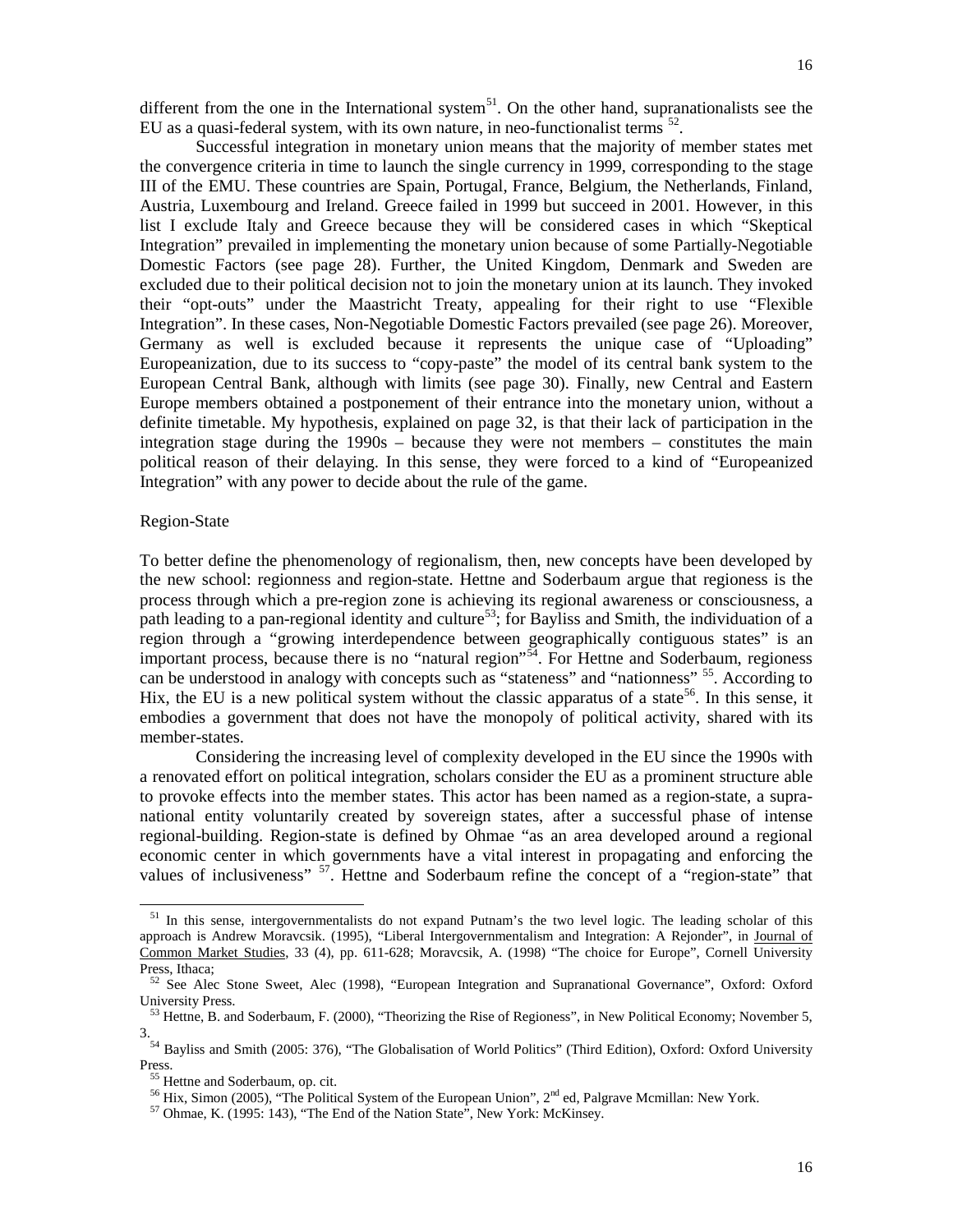"constitute a voluntary evolution of a group of formerly sovereign national communities into a new form of political entity" <sup>58</sup>. Stubbs underlines the geographic factor, while Katzenstein defines region-state as a concept dependent on a series of ideal, linguistic, political, social and cultural factors<sup>59</sup>. For Schmidt, a region-state is "a union of states in which the creative tension between the Union and its member-states ensures both ever-increasing regional integration and ever-continuing national differentiation"<sup>[60](#page-16-2)</sup>.

# "Downloading" Europeanization

"Downloading" Europeanization is the top-down domestic adaptation to the pressures emanating from EU membership. It means "to play the game". In Europeanization, the EU is assumed as an autonomous actor, able to shape policies, polities and politics of its members. In this sense, Europeanization is a systemic approach that evaluates the impact of the EU on the domestic politics of its members because of the growing importance accorded to the EU as a region state, able to operate actively in a number of domestic policies, polities and politics. Then, after the initial state intention to transfer some pivotal policies at the supranational level (integration), now the region-state is able to cause some domestic repercussions in terms of policy adaptation by member states. As a result, in full Europeanization it is correct to assume that the EU is the independent actor, and the member-states the dependent one.

According to Hix and Goetz, studies on Europeanization are different from studies of European integration in terms of their analytical focus. On one side, studies on integration stress the process of institution-building at the European level. On the other side, an emerging approach is paying attention to the influence of supranational framework on the domestic politics of member states. Similarly, Risse, Cowles and Caporaso address their attention to "why, how and under what conditions Europeanization shapes a variety of domestic structures in a number of countries"<sup>[61](#page-16-3)</sup>.

Featherstone and Radaelli define Europeanization as a "domestic adaptation to the pressures emanating directly or indirectly from EU membership"<sup>[62](#page-16-4)</sup>. It means that Europeanization is a policy process that refers to the mediating role of the European Union in mutating domestic institutions, networks, political cultures and public policy within its members. Further, Radaelli discusses the concept of Europeanization looking at the impact of the EU politics and policies on the member-states<sup>63</sup>. He proposes a taxonomy for both theoretical and empirical purposes, underlying the differences among Europeanization, convergence, harmonization, and political integration. According to Risse, Cowles and Caporaso, finally, Europeanization is the "emergence and the development at the European level of distinct structures of governance" <sup>[64](#page-16-6)</sup>.

Full Europeanization is analyzed in terms of agents and processes. Looking at the first factor, intermediate actors facilitating or hindering Europeanization are formal structures (state institutions, national legal systems, regional administrations, etc.) as well as informal structures (leadership beliefs and perceptions, relationship between government and business, public discourses, national identities, citizenship)<sup>[65](#page-16-7)</sup>. Risse, Green Cowles and Caporaso argue that, whether or not a country addresses its institutional structure to Europe depends on the presence or

-

<sup>58</sup> Hettne and Soderbaum, op. cit.

<span id="page-16-1"></span><span id="page-16-0"></span><sup>59</sup> Stubbs, Richard (2002), "ASEAN Plus Three: Emerging East Asian Regionalism?", in Asian Survey, Vol. 42, N. 3:440-455; Katzenstein, Peter (2000), "Regionalism and Asia", in New Political Economy, November, Vol. 5.

<sup>60</sup> Schmidt (2004: 976), op. cit.

<span id="page-16-3"></span><span id="page-16-2"></span><sup>61</sup> Cowles, M. and Caporaso, J. Risse, T. (2001), "Transforming Europe: Europeanization and Domestic Change", Cornell University, Ithaca;

 $^{62}$  Featherstone K., and Radaelli, C. (2003:7), "The Politics of Europeanization", Oxford University Press.

<span id="page-16-5"></span><span id="page-16-4"></span><sup>&</sup>lt;sup>63</sup> Radaelli, C. (2003). "The Europeanization of Public Policy", in Featherstone K., and Radaelli, C. (2003) "The Politics of Europeanization", Oxford University Press.

<span id="page-16-7"></span><span id="page-16-6"></span><sup>64</sup> Cowles, M. and Caporaso, J. Risse, T. (2001), "Transforming Europe: Europeanization and Domestic Change", Cornell University, Ithaca;

<sup>65</sup> Cowles, M. and Caporaso, J. Risse, T. (2001), op. cit.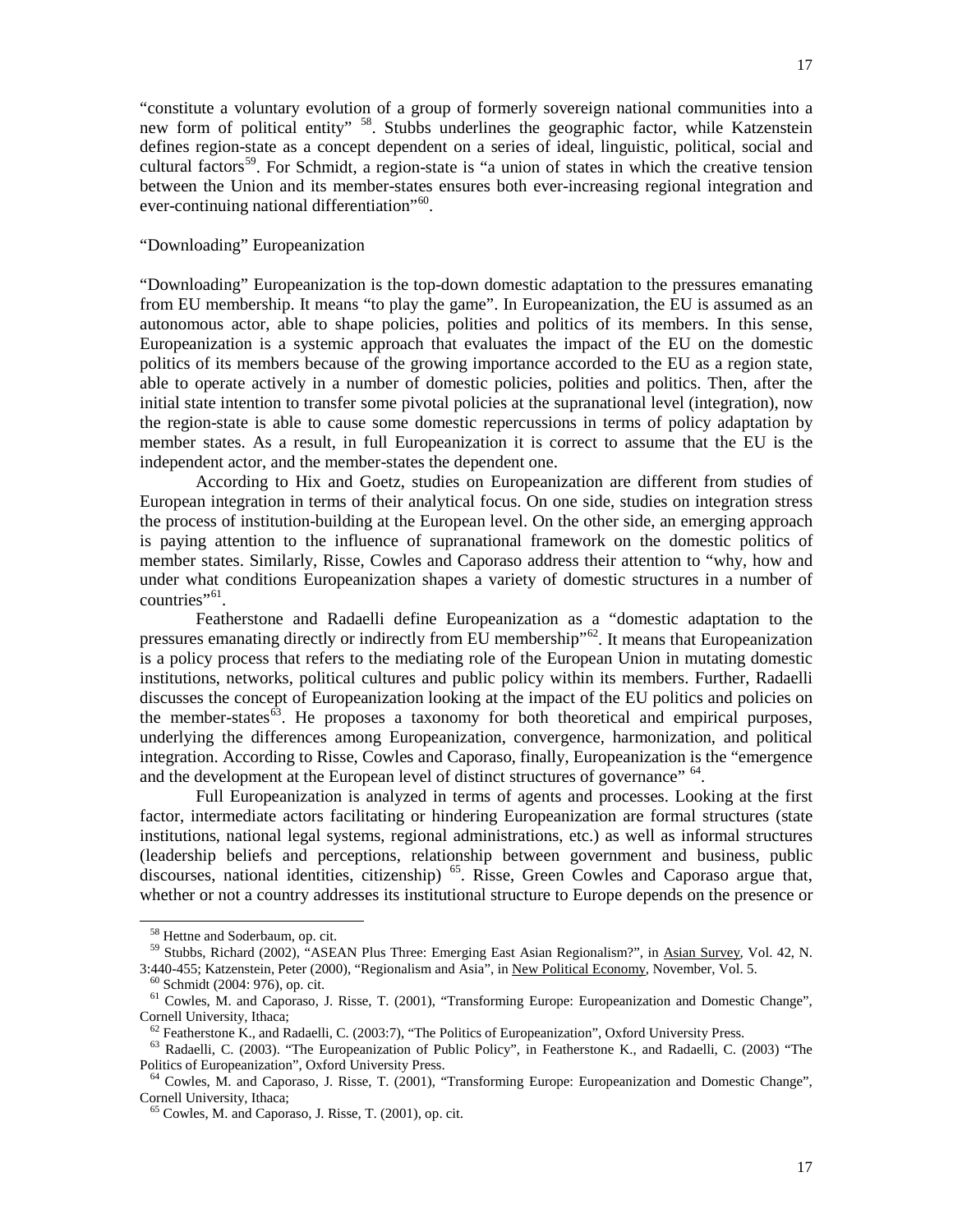absence of mediating factors. They posit five mediating factors: multiple veto points in the domestic structure, facilitating formal institutions, a country's organizational and policymaking cultures, the differential empowerment of domestic factors, and learning<sup>[66](#page-17-0)</sup>.

Analyzing the processes, in successful Europeanization, scholars focus on the notion of change in the nation-states<sup>67</sup>. In this regard, the literature identifies some intermediate processes in terms of domestic adaptation, cross-national convergence, or policy transfer<sup>[68](#page-17-2)</sup>. Particularly successful has been the "goodness of fit" approach, a situation that occurs when there is homogeneity between the domestic institutional framework and the European one<sup>[69](#page-17-3)</sup>.

When "Downloading" Europeanization is successful, EU policies enter in the domestic realm of its member-states. In the monetary union, among the old members this happened everywhere with the exception of the "opting out" states (UK, Denmark and Sweden). Looking at the new members, only Slovenia, Malta and Cyprus adopted the Euro, while all the other states obtained a postponement.

The Nature of the Conventional Relationship

At this point, it is epistemologically important to define the structure in which the actors and their dynamics described above act. As said before, in the bibliography the traditional approach to full integration posits the states as the independent actors and the EU as the dependent result; this results in a bottom-up dynamic. Further, the growing literature on "Downloading" Europeanization argues that the conventional relationship is the opposite, with the EU being the independent actor and the states being the dependent one, with a top-down stream as a result. It derives a conventional relationship that is depicted with the following chart.

| Uploading Integration $\bullet$     | > Downloading Europeanization     |
|-------------------------------------|-----------------------------------|
| Independent Actor(s): member-states | Independent Actor: EU             |
| Dependent Actor: EU                 | Dependent Actor(s): member-states |

Figure 2 - Conventional relationship with actors in European Union and Europeanization processes.

This relationship is correct when both European integration and Europeanization are successful. Overall, it depicts a logical and consequential process in which member-states first integrate themselves into the EU, and secondly they are willing to play the EU game, adapting domestically to its inputs. In the case of monetary union, European integration was pursued with the inter-governmental bargain and, effectively managed with supranational method by the

j

<sup>66</sup> Green Cowles, Caporaso and Risse, (2001), op. cit.

<span id="page-17-1"></span><span id="page-17-0"></span><sup>67</sup> Bulmer S. and Padgett, S. (2004), "Policy Transfer in the European Union: An Institutionalist Perspective", in British Journal of Political Science, 35, 103-126;

<span id="page-17-2"></span><sup>68</sup> **For the bibliography of domestic adaptation,** see Green Cowles, Caporaso and Risse, (2001), op. cit.. **For the bibliography on cross-national convergence,** see Seeliger, R. (1996), "Conceptualizing and Researching Policy Convergence," in Policy Studies Journal 24: 287- 306; Holzinger, K. and Knill C. (2005), "Causes and conditions of cross-national convergence", in Journal of European Public Policy*,* Vol. 12, N. 5 (October), pgs. 775 – 796; Jordan, A. (2005), "Policy Convergence: A Passing Fad or a New Integrating Focus in European Union Studies?", in Journal of European Public Policy 12: 944-953; Knill, C. (2005), "Introduction: Cross-national Policy Convergence: Concepts, Approaches and Explanatory Factors." Journal of European Public Policy 12: 764-774; Lenschow, A., Duncan L., and Sietske V., (2005), "When the Birds Sing. A Framework for Analyzing Domestic Factors Behind Policy Convergence", in Journal of European Public Policy 12: 797-816. **Bibliography on policy transfer** includes Bulmer and Padgett (2004), op. cit; Radaelli, C. (2000)," Whither Europeanization? Concept stretching and substantive change", in European Integration online Papers (EIoP), 4, 1-31.

<span id="page-17-3"></span><sup>69</sup> Borzel and Risse (2003) in Featherstone K., and Radaelli, C. *The Politics of Europeanization*, Oxford University Press.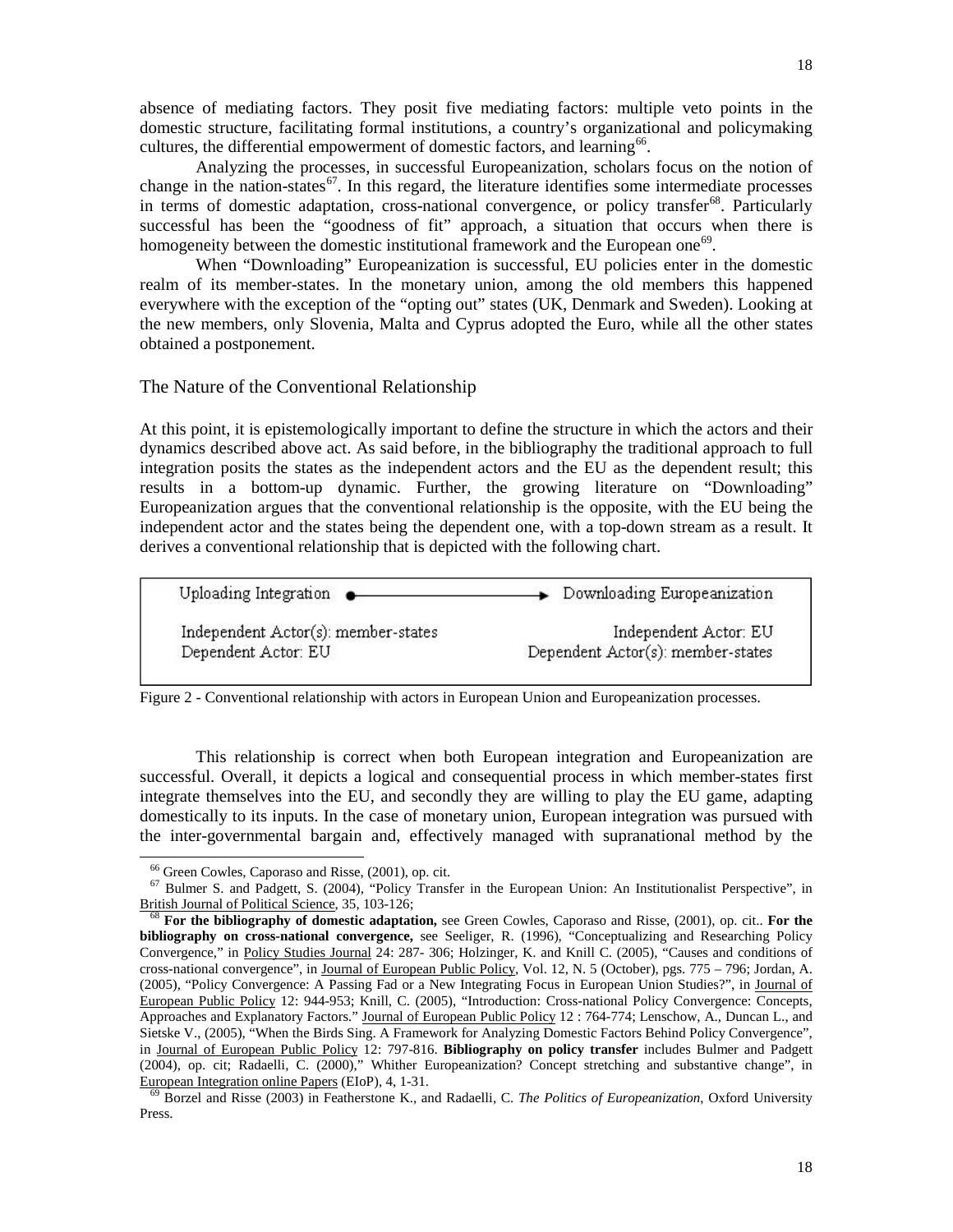European institutions. However, this crucial logic is not universal because it does not have an explanatory leverage posed by the difficulty of integration and Europeanization toward the monetary union. These difficulties, depicted above, have significant repercussions on convergence and MLG theories. These important empirical problems call for a critical revision of the conventional wisdom that I explain in the following section.

# **5. The Pivotal Role of N-NDFs and P-NDFs in European Integration and Europeanization**

Considering the empirical problems that occurred with convergence in the EMU and other policy areas, a developing body of literature is creating theories that put under discussion (criticize) the nature of the relationship involved in integration and Europeanization, with significant repercussion on convergence and MLG. In effect, a plethora of studies suggests that in this model there is not an exact relationship between European integration and Europeanization. As a consequence, scholars see a spurious relationship between European integration and Europeanization  $\frac{70}{2}$  $\frac{70}{2}$  $\frac{70}{2}$ . For many scholars, in fact, the difference between the two processes is not clear-cut. For Olsen, the European regionalism is constituted by multiple and coevolving processes in which the setting of dependent and independent variables is complex<sup>[71](#page-18-1)</sup>. The result is a continuous linkage between the national and European models, making the distinction between integration and Europeanization porous.

Why in monetary union the path to integration and Europeanization was not straightforward? And how does it influence theorization on convergence and MLG? The UK, Denmark and Sweden "opted out" from integration and subsequently did not europeanize their domestic monetary systems; dubious Italy and Greece skeptically accepted integration. This means that the path to monetary union was difficult even for states that followed the logic of "integration first" and "Europeanization later". Further, almost all new Central and Eastern member-states obtained a postponement of their entrance in the Eurozone. Here, I assume that these new member-states were forced to europeanize without participating in the previous step of integration. This illogical and paradoxical dynamic is echoed by an oxymoronic definition that I call "Europeanized Integration". Even the case of Germany's "Uploading Europeanization" of its central bank to the EU level offers insightful reflections. In sum, these cases denote that the whole project is more complicated than depicted by the traditional relationship explained above, in which member-states are pivotal in integration and the EU plays as main actor in "downloading" Europeanization.

What explains differential implementation of Monetary Union across old and new EU member-states? Why did some old members react ambivalently, some ask for derogation and others request an exceptional status? And, why did new Central and Eastern members obtain a postponement? To answer these questions, I assume that in the EMU European integration, convergence and Europeanization theories are insufficient to elucidate the path and result of monetary union. On the contrary, I propose a critical theory that synoptically explains frequent rejections that occurred in the EMU by both old and new members.

To answer all these questions, my central hypothesis is that in the EMU, Non-Negotiable Domestic Factors (N-NDFs) and Partially-Negotiable Domestic Factors (P-NDFs) play a pivotal role in both European Integration and Europeanization. N-NDFs and P-NDFs are one set of interests playing a crucial role in the contemporary nation state. In addition, N-NDFs and P-NDFs

<span id="page-18-0"></span> <sup>70</sup> **On the nature of the relationship between the member-states and the EU**, see Börzel, T. and Risse, T. (2000), "When Europe Hits Home: Europeanization and Domestic Change", in European Integration online Papers (EIoP), 4, 2000-015; Goetz, K., Hix, S. (2000) "Europeanised Politics?: European Integration and National Political Systems", Frank Cass & Co., London; Börzel, T. (2002), "Pace-Setting, Foot-Dragging, and Fence-Sitting: Member State Responses to Europeanization", in Journal of Common Market Studies, 40, 193-214; Featherstone, K. and Radaelli, C. (2003) "The Politics of Europeanization", Oxford University Press;

<span id="page-18-1"></span><sup>&</sup>lt;sup>71</sup> Olsen, J. (2002), "The Many Faces of Europeanization", Blackwell, London; Featherstone, K. and Radaelli, C. (2003) "The Politics of Europeanization", Oxford University Press;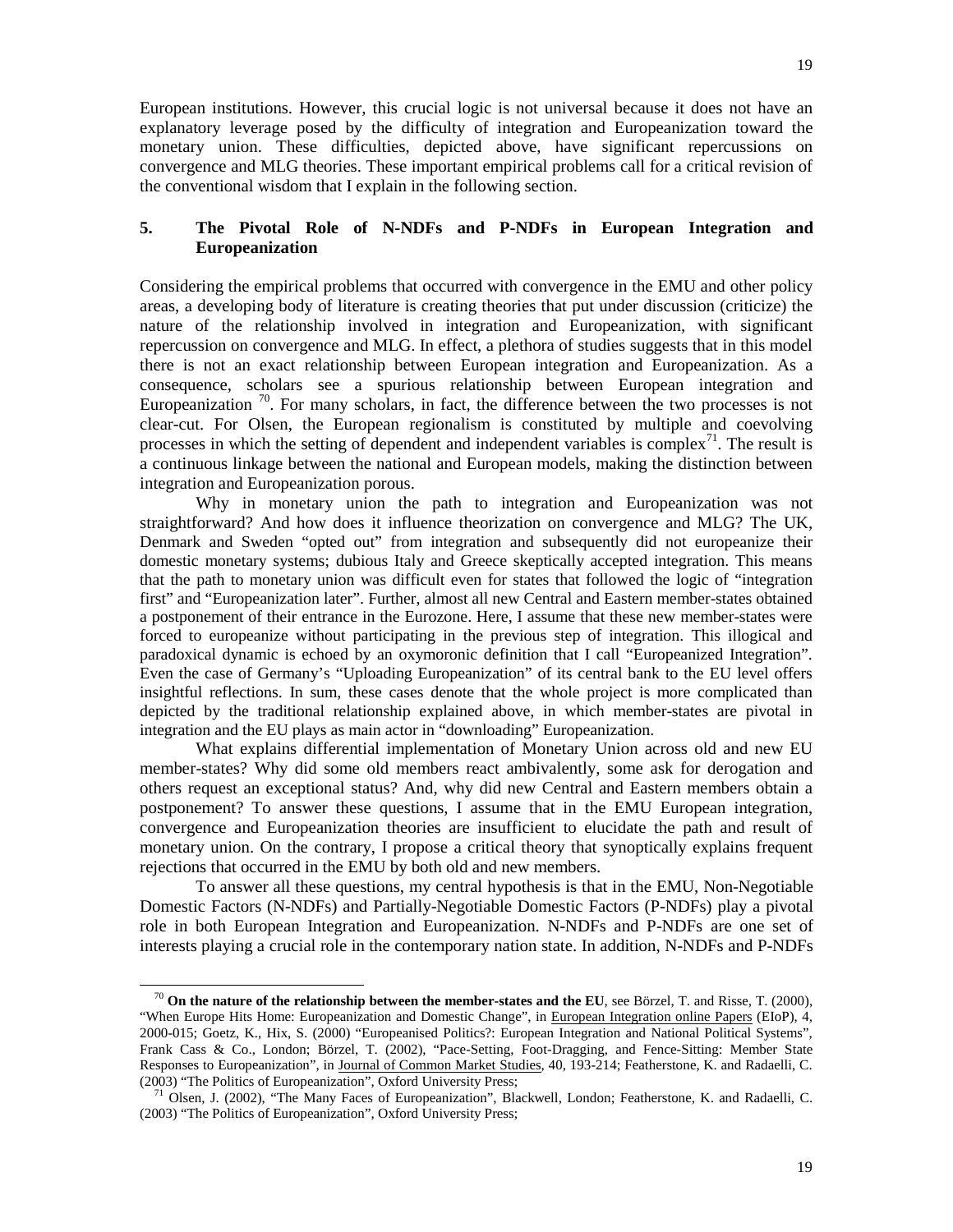Non-Negotiable Domestic Factors (N-NDFs) are radically or irreducibly different from the ones the EU dictates to its members. More specifically, I assume that the common denominator bringing to flexible integration and Europeanized integration is the prevalence of N-NDFs. It means that N-NDFs decisively prevail on opposition factors organized at the domestic and EU levels. With N-NDFs, domestic actors are able to set their boundaries, maintaining their ability to set political rules, establish norms, enforce regulations and guide public processes against or ignoring the EU. Here, it is important to note that they do not reject the whole EU project but only a specific policy area or issue.

On the other hand, Partially-Negotiable Domestic Factors (P-NDFs) are significantly different from the ones the EU dictates to its members. In this case, thus, during integration the domestic actors mediating between the two levels are resistant to giving up domestic influence. However, these domestic constraints are balanced by counter-pressures coming from both internal and EU levels. Therefore, P-NDFs do not decisively win the EU proneness organized at the domestic level. As a result, the country decides not to abandon completely the integration path, but at the end, given the activity of multiple, divergent, if not opposite forces, integration is weakened. I assume that prevalence of P-NDFs causes "Uploading Europeanization" and "Skeptical Integration".

# N-NDFs and Flexible Integration

l

What happens when N-NDFs prevail in integration? The answer to this question shows that predominance of the domestic level is also evident in a second path defined as a "flexible integration", or "variable geometry integration", or "external empowerment", a path that happens when a particular rule, procedure or institutional matter of discussion is irreconcilable with its N-NDFs. As a result, the member-state voluntarily interrupts the cycle toward Europeanization, deliberately failing to achieve it. Flexible integration has been already investigated in the bibliography, but my contribution is to define this concept within my framework, considering it as a result of N-NDFs  $^{72}$  $^{72}$  $^{72}$ . In flexible integration, the domestic actors mediating between domestic and EU levels do not participate in the definition of the EU rules because they voluntarily decide that they do not want to Europeanize in a particular policy area. In this sense, the interrupted arrow in the table denotes this dynamic. As a result, they will not be under the pressures coming from Europeanization. Three cases embody this dynamic in monetary union: The United Kingdom's, Denmark's and Sweden's opting out from the Euro (see page 26). The dynamic is depicted in the following table.



Figure 3 - Relationship with actors and dynamics in flexible integration.

<span id="page-19-0"></span><sup>72</sup> **Bibliography on flexible integration** includes Stubb, A. (1996), "A Categorization of Differentiated Integration", in Journal of Common Market Studies, 34, 283-295; Junge, K. (1999) "Flexibility, enhanced cooperation and the treaty of Amsterdam", Kogan Page; Jaeger, T. (2002), "Enhanced Cooperation in the Treaty of Nice and Flexibility in the Common Foreign and Security Policy", in European Foreign Affairs Review, 7, 297-316; Stubb, A. (2002) "Negotiating flexibility in the European Union: Amsterdam, Nice and beyond", Palgrave, London; Warleigh, A. (2002) "Flexible Integration: Which Model for the European Union?", Sheffield Academic Press.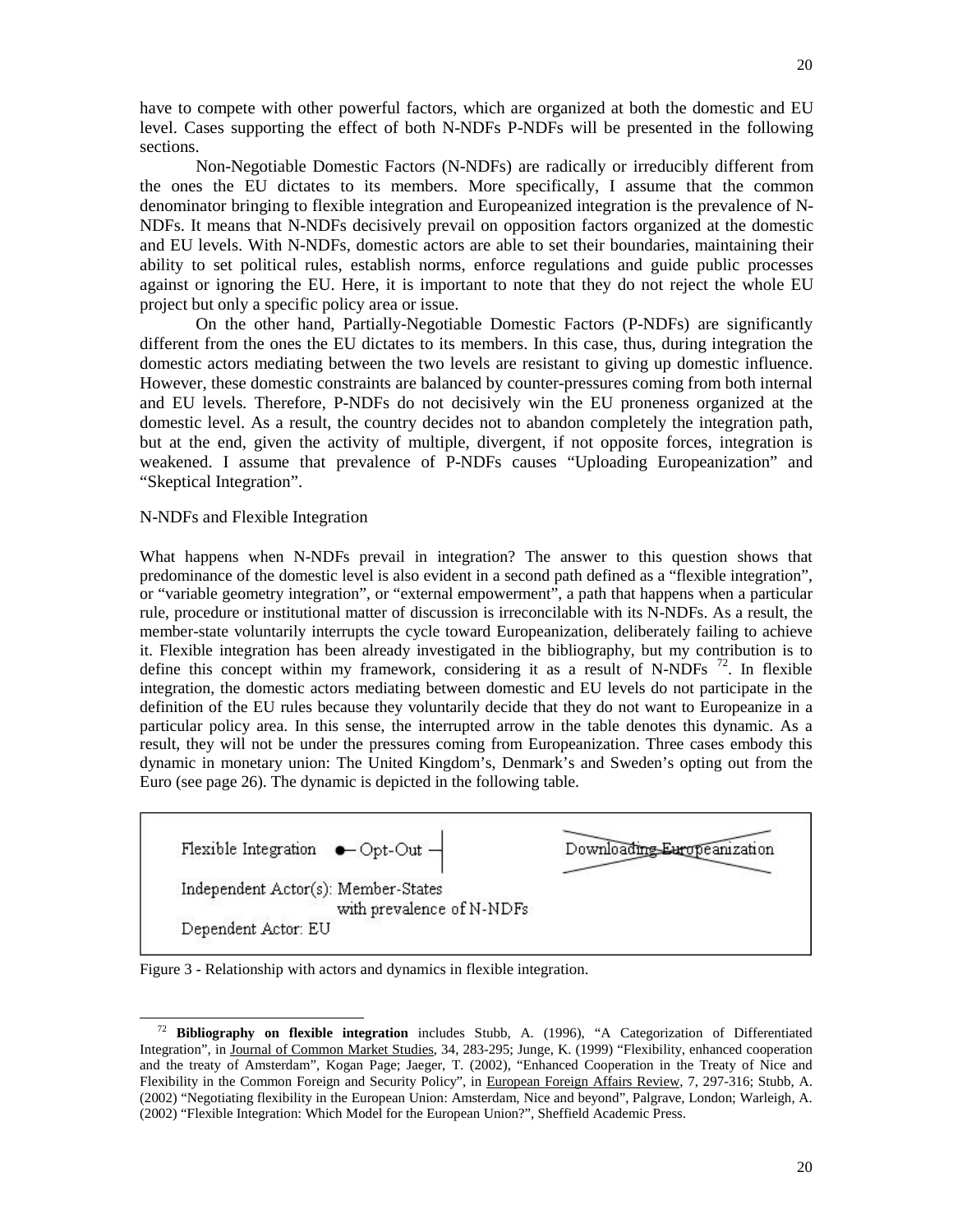# P-NDFs and Skeptical Integration

What happens when P-NDFs prevail in integration? I assume that prevalence of P-NDFs causes "Skeptical Integration" and "Uploading Europeanization". In skeptical integration, member-states in which P-NDFs prevail act as independent actors unwilling to promote further integration, as in the case of N-NDFs. However, the domestic pressures of other actors pushing for further integration counterbalance the anti-EU position, with the result that the integration path for that country is not interrupted. In the next scheme, the broken arrow denotes an accomplished but skeptical integration. Italy's and Greece's dubious implementation of the Euro not followed by adequate structural reform represents two examples in which P-NDFs caused an unconvinced adoption of the Euro (see page28).

Skeptical Integration  $\bullet$  --------------- Downloading Europeanization Independent Actor(s): Member-States with prevalence of P-NDFs Dependent Actor: EU

Figure 4 - Relationship with actors and dynamics in skeptical integration.

# P-NDFs and Uploading Europeanization

"Uploading Europeanization" is a process that occurs during uploading integration in which P-NDFs play a major role. The reason whereby uploading Europeanization coexists with uploading integration is not contradictory because in upward Europeanization, during the definition of the EU rules and institutions, a member-state tries to transfer to the European level one of its institutions. This happens because the member does not want to get rid of sovereignty or a successful institution which is performing particularly well in its domestic realm and thus could be considered as an example to be adopted in the EU. Departing from this premise, the member tries to "copy-paste" its institution to the EU, claiming its "goodness of fit" in the EU  $^{73}$  $^{73}$  $^{73}$ . In this model, the "leading member" acts as the sole independent player, while the other states and the EU are the dependent players. However, the inevitable confrontation with other members leads to a negotiation that does not block the leading member from uploading its model but imposes some restrictions. In this way, the initial intention propelled by the leading member becomes partially negotiable. The overall result is downloading Europeanization, this meaning that the EU frames policies through an institution built upon a model picked from one of its members. In the EMU, this approach works especially with Germany that was able to upload its central bank model to the EU level during the earlier negotiations, notwithstanding some resistance of other members (see page 30).

| Uploading Europeanization . |                                 | > Downloading Europeanization |
|-----------------------------|---------------------------------|-------------------------------|
| Independent Actor:          | One Member-State<br>with P-NDFs |                               |
| Dependent Actors:           | Other Member-States<br>EU       |                               |

Figure 5 - Relationship with actors and dynamics in Uploading Europeanization.

<span id="page-20-0"></span>l  $^{73}$  Goodness to fit has been elaborated in two separated articles. Börzel, T. and Risse, T. (2000). "When Europe Hits Home: Europeanization and Domestic Change", in European Integration online Papers (EIoP), 4, 015; and Börzel, T. and Risse, T. (2003). "Conceptualizing the Domestic Impact of Europe", in Featherstone and Radaelli eds., The Politics of Europeanization, Oxford University Press.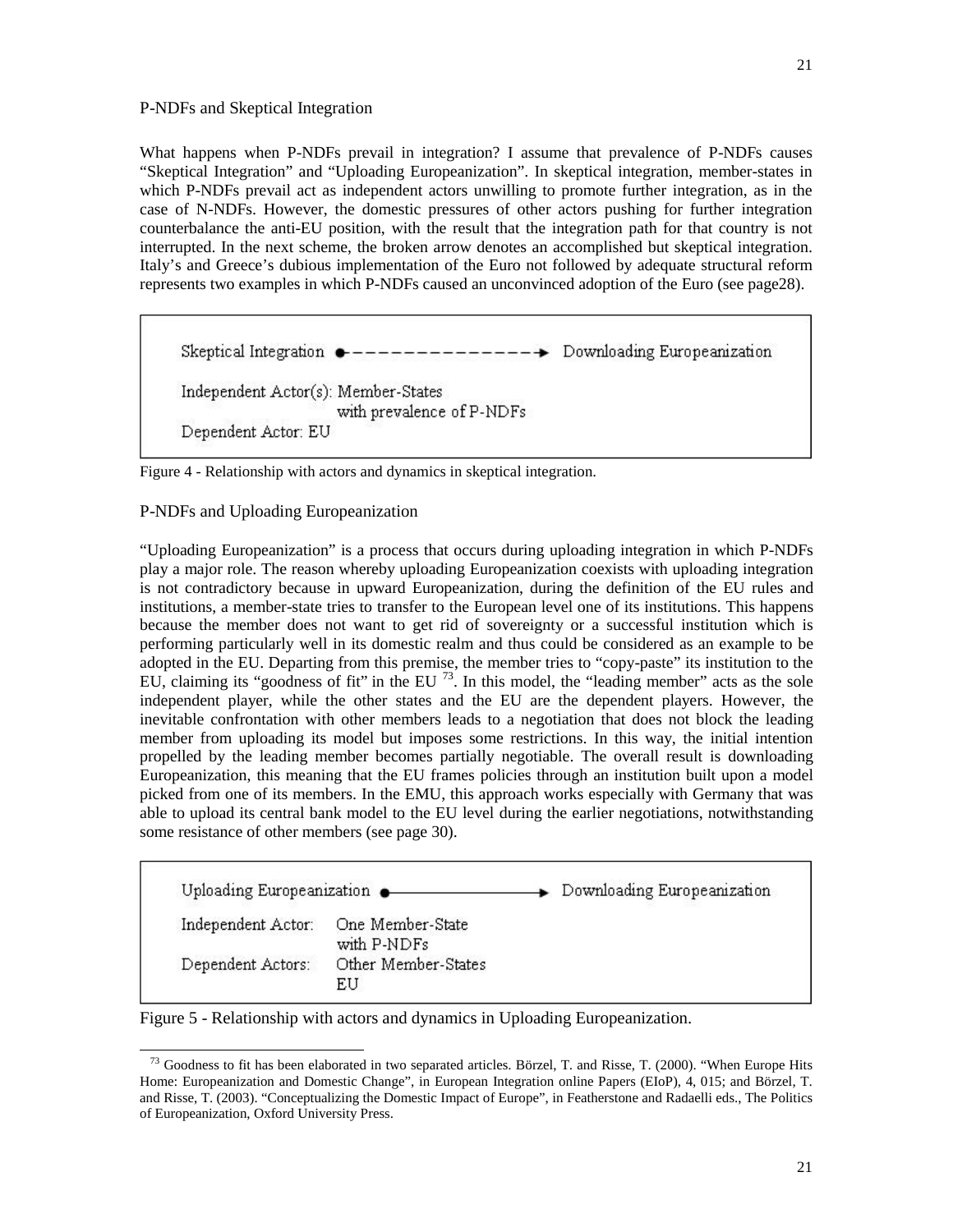#### N-NDFs and Europeanized Integration

Finally, I suggest that the prevalence of N-NDFs is a situation that can also occur in downloading Europeanization. In this sense, I examine how N-NDFs organize themselves to oppose policies coming from the EU. Europeanized Integration espouses the view that Europeanization alone cannot adequately explain the evolution of the European Union especially with regard to new Central and Eastern members. Here, as shown in table 5, I assume that in a given policy area new member-states perceive that they are forced to Europeanize because they did not participate in the previous step of integration, they were not members as yet at that time. Once members, however, they consider the opportunity to exercise their negotiation power eventually opposing Europeanized policies that do not fit with their domestic realms and that they did not participate in deciding. In this sense, Europeanized Integration is an oxymoronic definition capturing this illogical and paradoxical dynamic involving new member-states. In Europeanized Integration, therefore, the domestic actors mediating between the two levels are not able – or not willing – to accommodate in the domestic sphere the inputs coming from the region-state, playing a pivotal role in redirecting the strategic choices posed by Europeanization.

Every failure or delay in Europeanizing like Europeanized Integration creates problems in the entire process that cannot be considered an isolated exception, or lack of domestic adaptation, or an undesired externality or a mere disagreement with the dictates coming from the EU as a region-state. Therefore, with Europeanized Integration I suggest a fluctuating and co-evolving (not only unidirectional) relationship between EU and its members in Europeanization. Europeanized Integration demonstrates how N-NDFs can reverse the direction of the relationship in Europeanization, when the State is the independent actor able to shape the EU. The best example of Europeanized Integration involves almost all new Central and Eastern member-states (with the exception of Slovenia, Malta and Cyprus) that obtained a postponement of their entrance into the Eurozone.



Figure 6 - Relationship with actors and dynamics in Europeanized Integration.

#### A Synoptic View of the Relationships

Table 6 summarizes the nature of the new relationships explained above. The chart shows the unit of analysis, the independent and the dependent actors in the EU regionalism. The result is a new synthesis of the whole process, with the state at the center of the stage for two reasons. Looking at integration, the predominance of the domestic level is demonstrated in many ways. In integration, *per definition*, states set the rules of the games, no matter if they fully integrate, have a skeptical attitude due to prevalence of P-NDFs, or decide to opt out because of N-NDFs. Furthermore, the predominance of the domestic sphere is real in Uploading Europeanization and Europeanized Integration. On the other hand, only in Downloading Europeanization is the EU able to lead policy setting. In the following section, this synoptic approach will be applied to empirical cases of monetary union.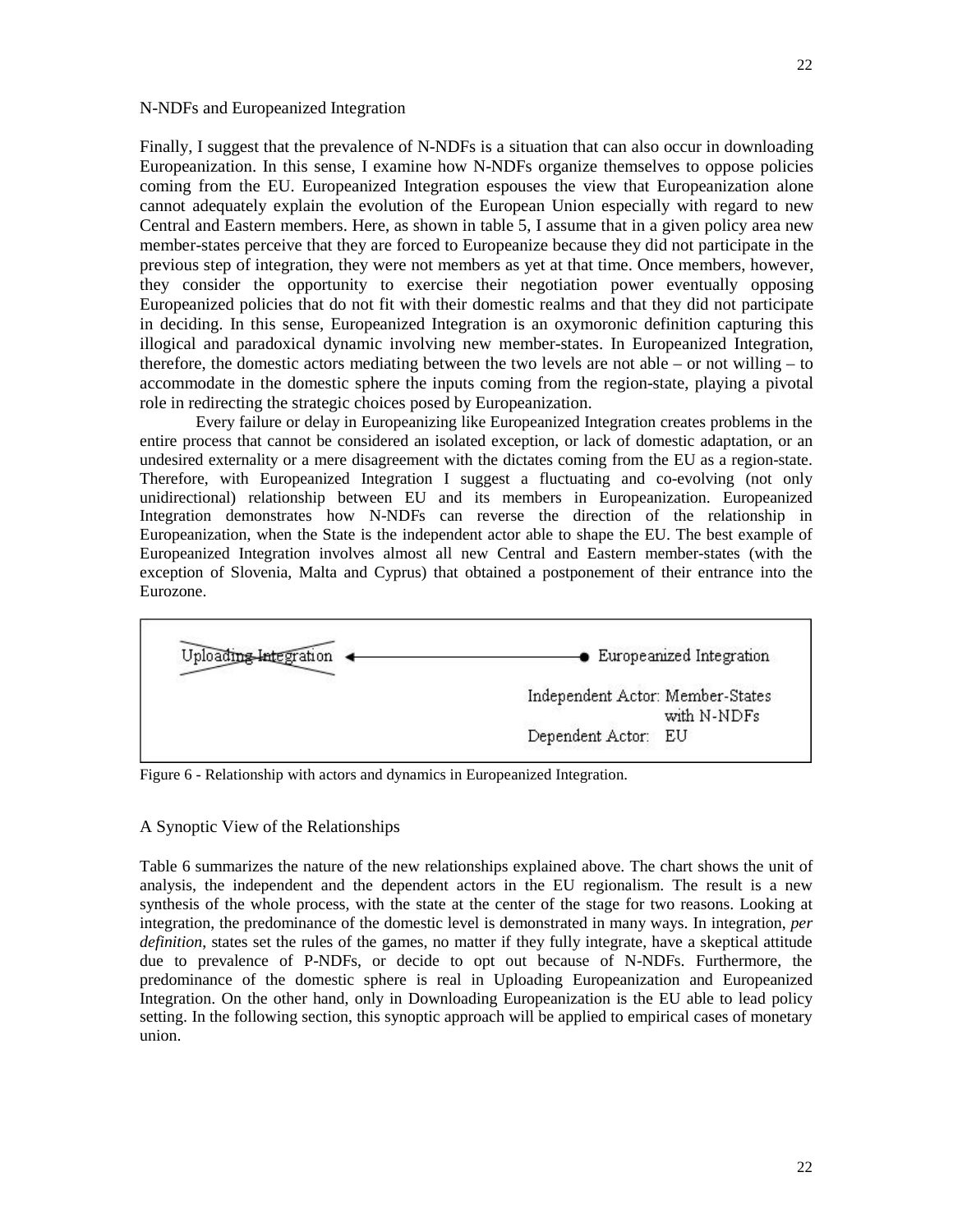| <b>The Units of Analysis</b>     | The Independent Actor(s) | The Dependent Actor(s)     |  |
|----------------------------------|--------------------------|----------------------------|--|
| <b>Uploading Integration</b>     |                          |                            |  |
| <b>Flexible Integration</b>      | Member – States          | The European Union         |  |
| <b>Skeptical Integration</b>     |                          |                            |  |
| Europeanized Integration         |                          |                            |  |
| <b>Uploading Europeanization</b> |                          | <b>Other Member-States</b> |  |
|                                  | One Member - State       | The European Union         |  |
| Downloading Europeanization      | The European Union       | Member - States            |  |

Figure 7 – The unit of analysis, the independent and the dependent actors in the EU regionalism.

Critical Theories on Europeanization

-

The concept of Europeanized Integration moves in the direction of investigations on unsuccessful or critical Europeanization. In effect, there is growing critical literature showing that states are far from a "stateless EU", with states sometimes still rejecting a submissive attitude to the EU. In this sense, Busch provides useful suggestions about the condition under which Europeanization does not affect domestic policy patterns in banking systems<sup>[74](#page-22-0)</sup>. Further, looking at Common Agriculture Policy (CAP), Fouilleux and Cini analyze how domestic change inducted by the EU can be limited if it goes against the preferences of national intermediate actors who have the capacity to resist  $<sup>75</sup>$  $<sup>75</sup>$  $<sup>75</sup>$ . This critical literature reflects</sup> on the equilibrium, the reciprocal position and the direction of the dynamics between the two entities under investigation, that is to say, the member-states and the EU.

In fact, looking at the Europeanization of old members, Falkner et al. critically approach it from a legal perspective, confirming that "one-size-fits-all are neither politically feasible nor normatively desirable" <sup>76</sup>. The concept of legal harmonization within the EU is hindered by the need of required flexibility asked by members' governments. Even Featherstone and Radaelli who optimistically define Europeanization as a "process of structural change variously affecting actors and institutions, ideas and interests"  $^{77}$  $^{77}$  $^{77}$ , admit a possibility of a minimal response in terms of policy inertia or economic retrenchment by the member-states to the political pressures coming from the EU  $^{78}$  $^{78}$  $^{78}$ . In various important

<span id="page-22-0"></span><sup>74</sup> Busch, Andreas (2004). "National Filters: Europeanisation, Institutions, and Discourse in the Case of Banking Regulation", West European Politics, Vol.27, No.2 (March), pp.310–333.

<sup>75</sup> Fouilleux, Eve.(2003). "The Common Agricultural Policy", in Cini *European Union Politics*, Oxford University Press

<sup>&</sup>lt;sup>76</sup> Falkner, Gerda et al., (2005). "Complying with Europe", Cambridge University Press: Cambridge/New York, pag. 1.

<sup>77</sup> Featherstone K., and Radaelli, C. (2003) "The Politics of Europeanization", Oxford University Press, pag. 35.

<sup>78</sup> Outside Monetary Union, old members provided other examples where predominance of N-NDFs causes failures in Downloading Europeanization and finally canalizes in un-adaptive integration. The first example is the German management of the Balkan crisis, where the pursuit of a Non-Negotiable "great power" foreign policy by its government nullified the task of any EU common foreign policy, not pursuing the goal to be a pacifier and democratic promoter. The second case is the French refusal to ratify the European constitution via popular referendum,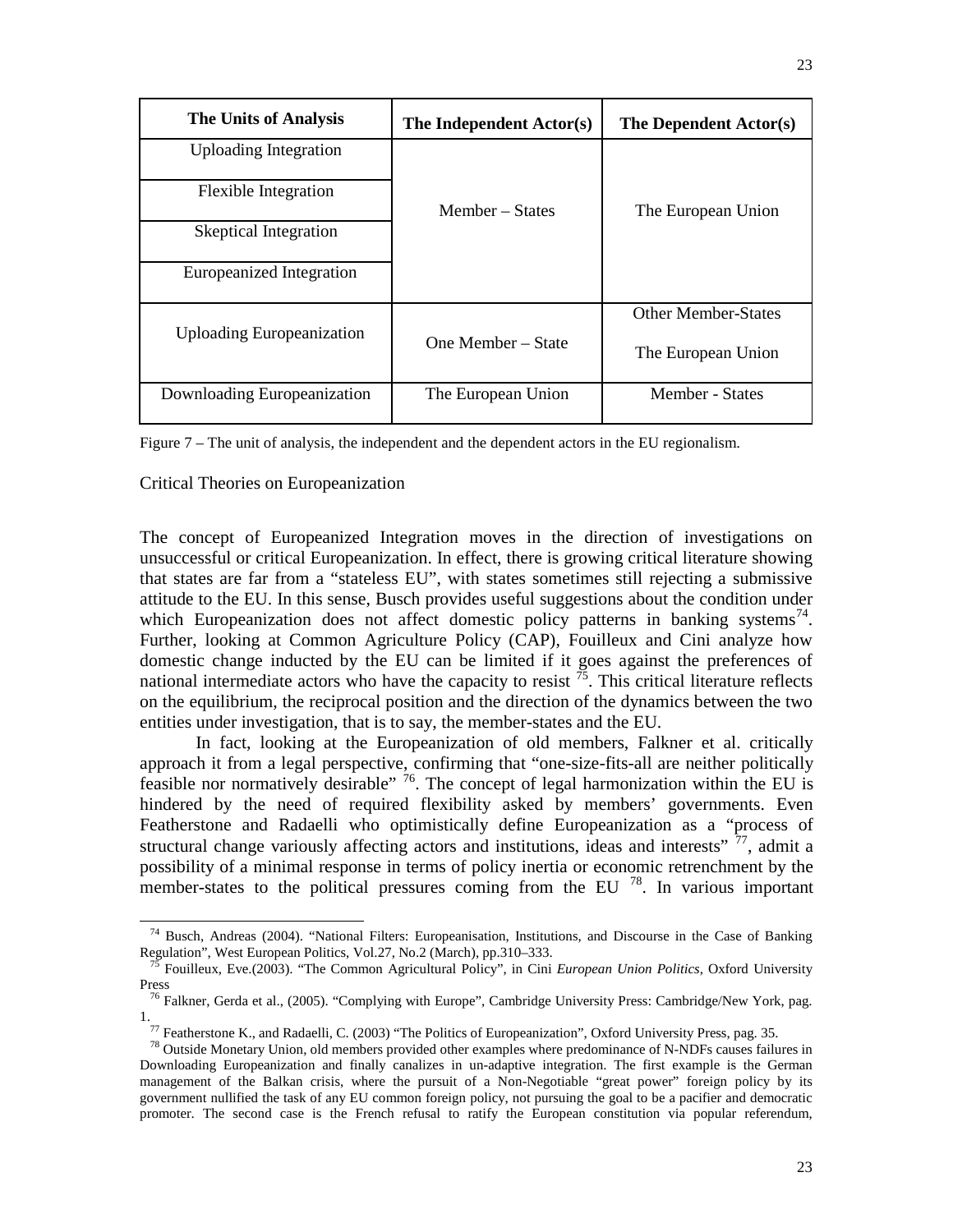Considering critical Europeanization in new members, Goetz adopts the "family of nations" cultural perspective to criticize convergence and Europeanization of policymaking<sup>80</sup>. He develops a critical approach, looking at cases in which non-convergence is caused by territorial and temporal constraints. Goetz defines national trajectories along different criteria, individuating the North-Western core of founding members, with Southern, Central and Eastern European countries, making only possible a mere "clustered Europeanization". Grabbe argues that Europeanization operating in applicant countries is characterized by an asymmetry of power, because they are subject to pressures without the possibility to influence EU policy-making from the inside<sup>[81](#page-23-2)</sup>. As a result, new Central and Eastern members act under the effect of "uncertain Europeanization". Finally, Dyson, in a pivotal contribution, looks at the difficult entry of East-Central Europe into the Eurozone, characterized by political strategies developed to temporally delay their entry into the monetary union<sup>[82](#page-23-3)</sup>. As a result, "paradoxical Europeanization" is defined as a dynamic in which Europeanization is extreme but limited, causing uncertainty in the convergence process and institutional reform.

## Critical Theories on Convergence and MLG

-

Before the presentation of the cases, I clarify how the complex system of the relationships involved in integration and Europeanization have significant repercussions on convergence and MLG. Members asking to opt out, skeptical members searching for derogation and new members asking for procrastination made the real process more fragmented than expected by policy makers. As a result, then, one of the most interesting analytical results of this fragmentation has been the development of critical convergence and critical MLG theories. Therefore, following this discussion, it can be observed that in the EU it is not difficult to find N-NDFs that impede cultural, institutional and economic integration and Europeanization, destabilizing also convergence in the direction of policy fragmentation in both in theoretical and empirical terms<sup>[83](#page-23-4)</sup>.

In this regard, Jordan provocatively asks if policy convergence is a real and effective process followed by an enduring study agenda by EU scholarship or a debatable passing

demonstrating how Non-Negotiable societal vetoes can reverse the direction of the relationship in Europeanization, being the State the independent actor, not the EU.

<span id="page-23-0"></span> $\overline{P}$  Dyson, K., (1994), "Elusive Union: The Process of Economic and Monetary Union in Europe", Longman, London; Dyson, Kenneth (2000) "EMU as Europeanization: Convergence, Diversity and Contingency", JCMS: Journal of Common Market Studies 38 (4), 645–666; Dyson, Kenneth ed. (2002). "European States and the Euro: Europeanization, Variation and Convergence", Oxford, Oxford University Press, 2002.

<span id="page-23-1"></span><sup>80</sup> Goetz, Claus (2006). "Territory, Temporality and Clustered Europeanization", Institute for Advanced Studies, Political Science Series, Vienna.

<span id="page-23-2"></span><sup>&</sup>lt;sup>81</sup> Grabbe, Heather (2002), "Europeanisation Goes East: Power and Uncertainly in the EU Accession Process", paper for the ECPR Joint Sessions of Workshops, Turin 22 – 27 March.

<span id="page-23-3"></span><sup>&</sup>lt;sup>82</sup> Dyson, Kenneth (2007). "Euro Area entry in east-central Europe: Paradoxical Europeanisation and clustered convergence", in West European Politics, 30:3, 417 – 442.

<span id="page-23-4"></span><sup>&</sup>lt;sup>83</sup> Knill, C. (2005), "Introduction: Cross-national Policy Convergence: Concepts, Approaches and Explanatory Factors." Journal of European Public Policy 12: pag. 768.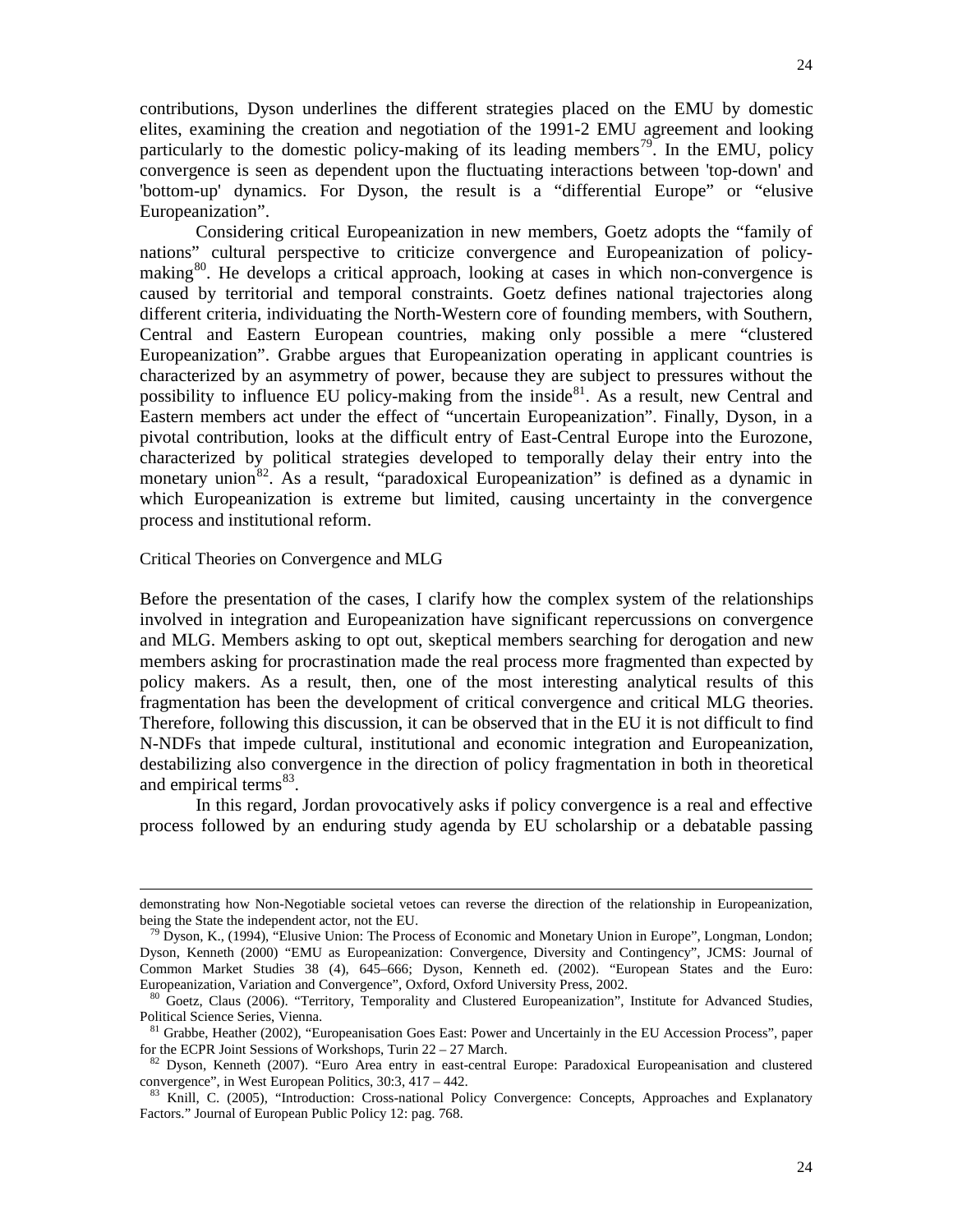$rad^{84}$ . With reference to the old members, Börzel creates a typology of member state responses to policy convergence<sup>[85](#page-24-1)</sup>. For her, states are more likely to engage in "pace-setting" when they try to actively push their domestic policies and institutions at the EU level. However, the other two typologies express all the problems about partial convergence. "Footdragging" is exactly the opposite of pace-setting, because it is aimed to contain the attempt of other states to upload their domestic policies to the EU level. Finally, "fence-setting" is an ambivalent strategy, mixing indifferent, inertia or neutral attitudes toward policy convergence. With regard to the problems that occurred with the recent enlargement of new Central and Eastern members, Dyson proposes the concept of clustered convergence, that is, in the EMU convergence is visible only in groups of countries, such as the Baltic states, the Visegrad States, and Slovenia<sup>86</sup>. With clustered convergence, Dyson analyzes multiple sources of uncertainty among members, such as geo-strategic differences, diverse economic structures, different legacies from Communist era, difficulties to conform to the convergence criteria, and the role of political parties and structure of political competition. Furthermore, Tumple-Gugerell and Mooslechner underline the risk that policy convergence in a geopolitical periphery like Central and Eastern Europe, where countries have economically to catch up with respect to the core members, might become a divergence, or, at least, nominal convergence <sup>[87](#page-24-3)</sup>.

In Europe not only convergence, but also the emergence of an MLG system (EU, states, states/regions, and local communities) call for innovative ways of collaboration and coordination among actors. In this way, MLG, European integration and Europeanization correctly understand these dynamics ahead of trends of the decentralization of agenda setting and devolution. Following the MLG logic, in supranational policies like the monetary union, states are decentralized actors whose role is to implement policies dictated at the EU level especially by the European Central Bank.

However, with the critical dynamics explained above, the symbiosis between MLG, European integration and Europeanization is at risk, because the development of collaborative patterns is not always clear. To this regard, much less recognized is memberstates recentralization, provided by N-NDFs and P-NDFs that act as centrifugal forces leading to elusiveness in terms of level of competences. In this way, intricate patterns of MLG are not consolidating but, on the contrary, disappearing. MLG can be obstructed by N-NDFs and P-NDFs in integration, during the setting of the rules, and Europeanization, during the implementation of the rules. Therefore, if MLG efficacy is limited by N-NDF, then a theory on limited or fragmented MLG might become a predominant – and not solely a secondary order explanation – explaining the problematic functioning of the EU system.

# **6. The Structured Focused Comparison for the Study of the Illustrative Cases**

In the last sections, I take into consideration cases in monetary policy where effects that the members caused to the EU because of their defense of N-NDFs and P-NDFs in European Integration and Europeanization are evident. in which it is evident the effects that the members caused to the EU because of their defense of N-NDFs and P-NDFs in European

j

<span id="page-24-0"></span><sup>84</sup> Jordan, A. (2005), "Policy Convergence: A Passing Fad or a New Integrating Focus in European Union Studies?", in Journal of European Public Policy 12: 944-953;

<span id="page-24-1"></span><sup>85</sup> Börzel Tania (2002), "Pace-Setting, Foot-Dragging, and Fence-Sitting:", in Journal of Common Market Studies, 40, 193-214;

<span id="page-24-2"></span><sup>86</sup> Dyson, K. (2007). "Euro Area entry in East-Central Europe: Paradoxical Europeanisation and Clustered convergence", West European Politics, Vol. 30, No. 3, 417 – 442, May.

<span id="page-24-3"></span><sup>87</sup> Tumple-Gugerell, Gertrude and Mooslechner, Peter (2003), "Economic Convergence and Divergence in Europe: Growth and Regional Development in an Enlarged European Union", Edward Elgar: Cheltenham.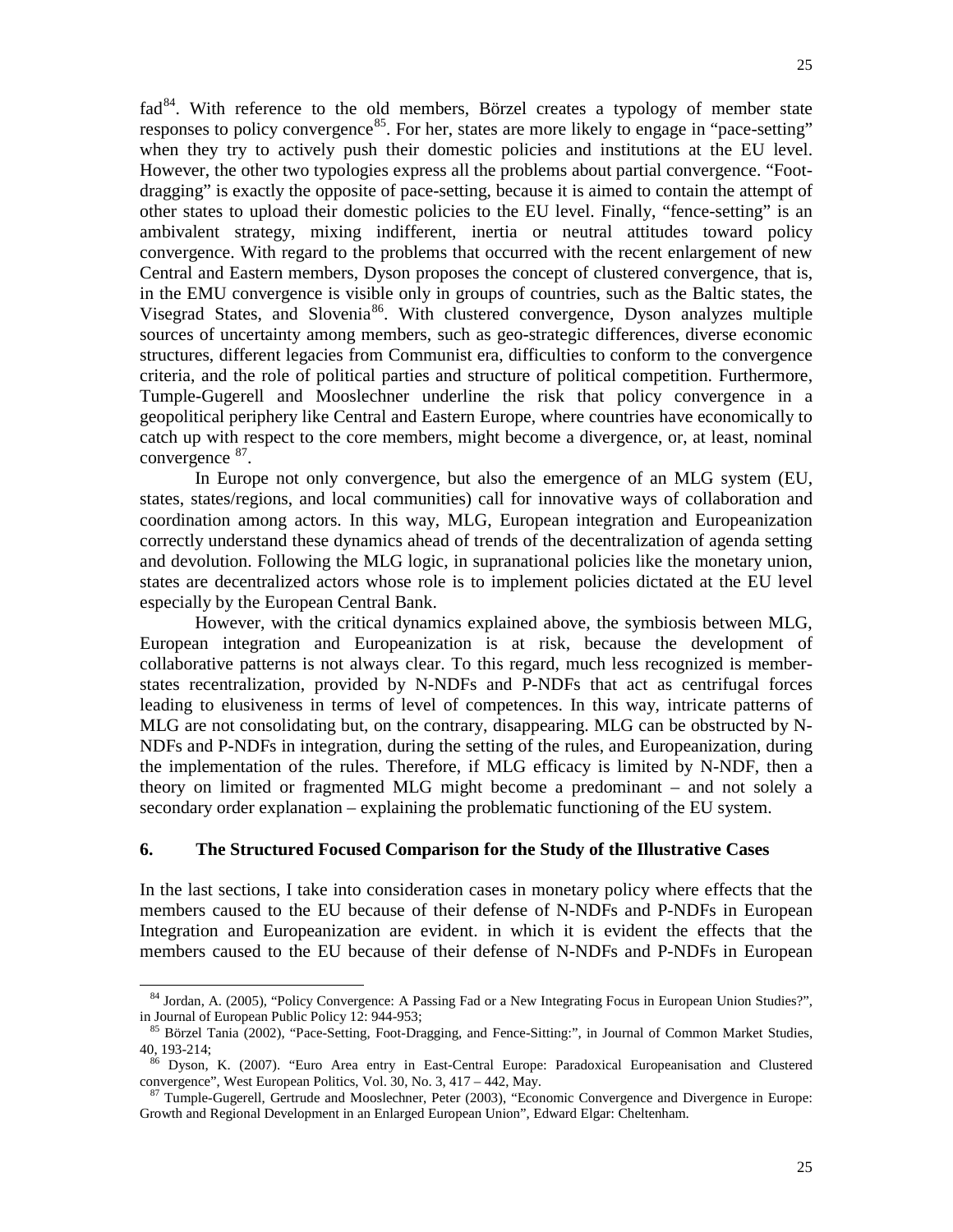Integration and Europeanization. In approaching the study of the cases, I use the "method of structured focused comparison" developed by George and Bennett, with the identification of a series of transversal questions/indicators that I have listed below in the following chart <sup>[88](#page-25-0)</sup>: Q1: What member-state? Q2: What strategy did it adopt toward monetary union? Q3: In which time frame? Q4: In which process? Q5: What type of domestic factors prevailed? Q6: What is the nature of the domestic factor? Q7: What domestic actor promoted the factor?

| <b>Member</b><br><b>State</b>      | <b>Strategy toward</b><br>monetary union Frame | <b>Time</b>                            | <b>Process</b>               | <b>Type of</b><br><b>Factors</b> | <b>Nature of</b><br><b>Factors</b> | <b>Domestic</b><br><b>Actors</b> |
|------------------------------------|------------------------------------------------|----------------------------------------|------------------------------|----------------------------------|------------------------------------|----------------------------------|
| <b>UK</b>                          |                                                | 1992<br>Flexible<br>Integration<br>now |                              | N-NDFs                           | Leaders<br><b>Beliefs</b>          | Governments                      |
| Denmark<br>Sweden                  | <b>Opting Out</b>                              |                                        |                              | Citizens<br><b>Beliefs</b>       | Society                            |                                  |
| Italy<br>Greece                    | Ambivalent                                     | 1992                                   | Skeptical<br>Integration     | P-NDFs                           | Policy<br>Heritage                 | Parties.<br><b>Bureaucracy</b>   |
| Germany                            | Leading                                        | 1999                                   | Uploading<br>Europeanization |                                  | Goodness<br>to fit                 | Governments                      |
| Central<br>and Eastern<br>Members* | Postponement                                   | 2005<br>now                            | Europeanized<br>Integration  | N-NDFs                           | Lack of<br>Integration             | Governments                      |

Figure 8 – Structured and focused indicators for the comparative studies of the cases.

\* With the exception of Slovenia, Malta and Cyprus

l

To validate my hypothesis, in the following section I will analyze two examples provided by two old members where predominance of N-NDFs causes flexible integration. I specifically analyze the United Kingdom's, Denmark's and Sweden's *opting out* in 1992 from monetary union. N-NDFs provoking flexible integration were leadership beliefs within various governments in the case of the UK and society beliefs in the cases of Denmark and Sweden. Looking at skeptical integration, in section eight I present the cases of Italy's and Greece's dubious attitudes toward monetary union. According to my approach, these ambivalent attitudes toward the Euro were caused by P-NDFs like policy heritage resistant to reform promoted by parties in Italy and inefficient bureaucracy in Greece. Section nine will be dedicated to the presentation of the partial German success in the enterprise of uploading its Deutsche Bank model to the European Central Bank because Germany was obliged to negotiate its domestic proneness to act as a policy leader in setting monetary policy.

In the final section, I will highlight a case in which Europeanization is made difficult by N-NDFs, which led to new members of Central and Eastern Europe asking for and obtaining a successful entrance delay into the Eurozone. I suggest that the lack of an integration process brought about a forced and subsequently unsuccessful Europeanization. Therefore, asking for a postponement was the only option they had in redefining and negotiating "fit" and exercising some sort of power politics in bargaining with other members.

<span id="page-25-0"></span><sup>88</sup> George and Bennett (2005), "Case Studies and Theory Development in the Social Sciences", BCSIA, Cambridge. On the necessity to compare taking into consideration some qualitative dimensions, they follow Przeworski, A., Teune, H., (1970), "The logic of comparative social inquiry", Wiley-Interscience: New York.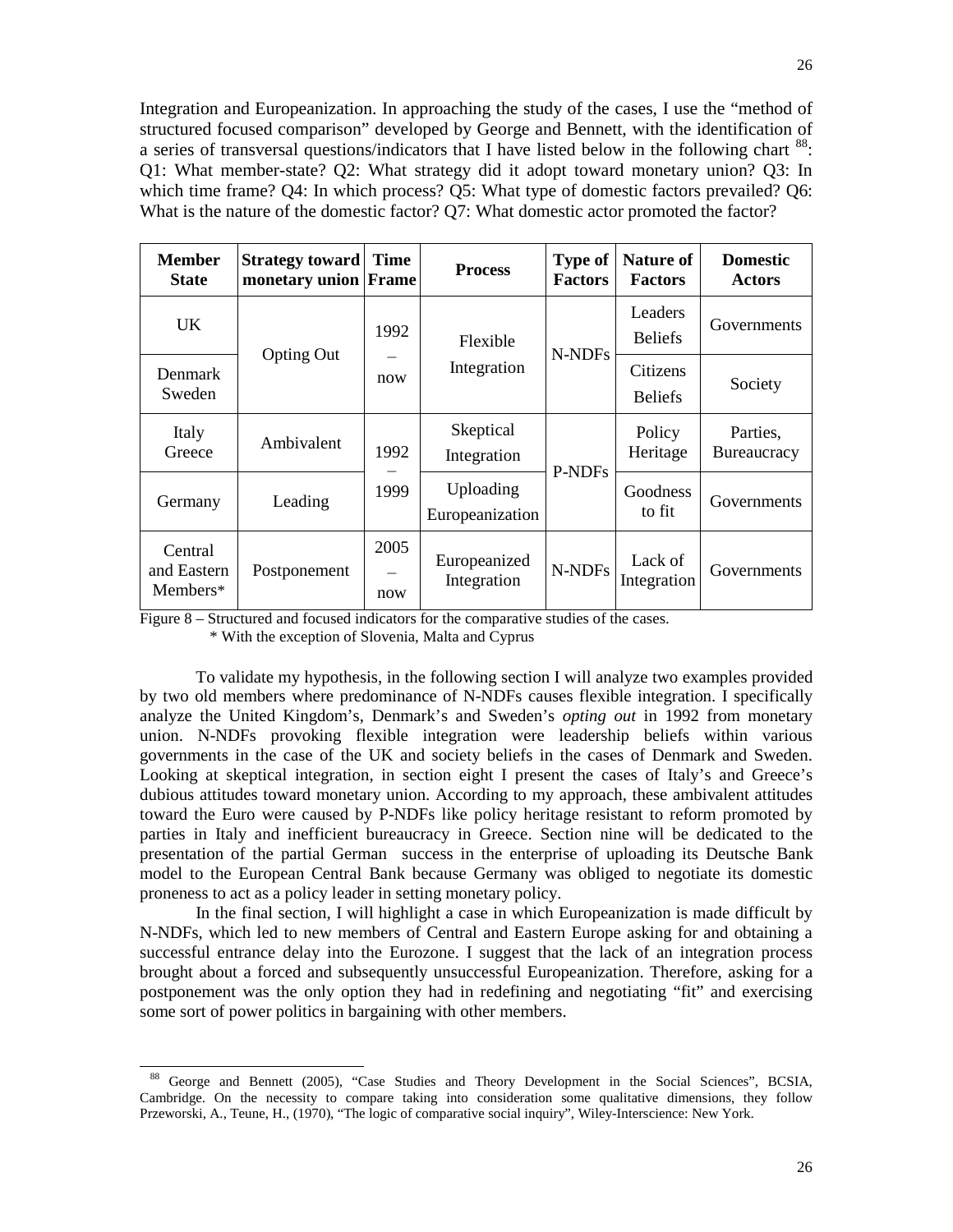# **7. When Non-Negotiable Domestic Factors Prevail in Flexible Integration: The Case of**

# **UK's, Denmark's and Sweden's "Opting Out" from the EMU**



Figure 9 – Actors, N-NDFs and dynamics in flexible integration.

During the definition of the rules in monetary union, the UK, Denmark and Sweden made a political decision not to join the Euro at its launch. Denmark and the UK invoked their opt-outs under the Maastricht Treaty, while Sweden decided just not to join. These members decided to stay out, due to the obstinate prevalence of some different N-NDFs. In opting out, N-NDFs provoking flexible integration and impeding subsequent downloading Europeanization are leadership beliefs in the case of the UK and society beliefs in the cases of Denmark and Sweden. Thus, the nature of N-NDFs is dissimilar, but the result is the same.

The United Kingdom's *opting out* since 1992 from the European Monetary Union (EMU) is a case in which Non-Negotiable national leadership perceptions and ideologies were able to affect the EU in the delicate process of monetary integration. These Eurosceptic positions have historic roots that can be individuated in the European Monetary System (EMS) established in 1979. EMS had success in maintaining stability in the exchange rates of the system and reducing inflation within states. However, the United Kingdom, France and Italy criticized the centrality of the prominent position of the Deutschmark in the EMS, creating asymmetries within the EMS and constraints at the domestic level. They had good reasons, because the United Kingdom Sterling (and the French Franc indeed) especially was strong in the world

currency system and able to survive and compete independently. Despite these criticisms, a new debate started at the beginning of 1988, due to the intention to promote further monetary union. Especially in Great Britain, more tensions grew in June 1988 after the statement provided by German governmental elite reemphasizing the centrality of Deutschmark in the EMS $\frac{89}{ }$  $\frac{89}{ }$  $\frac{89}{ }$ .

At that time, Great Britain's conservative and "Eurosceptic" government led by Margaret Thatcher was experiencing an internal crisis caused by the opportunity to enjoy the monetary union because the launch of the EMU required new policy agendas in national government, the

<span id="page-26-0"></span><sup>&</sup>lt;sup>89</sup> Featherstone K., (1999), "The Political Dynamics of the Vincolo Esterno: the Emergence of EMU and the challenge to the European Social Model", Queen's Papers on Europeanisation N 6/2001.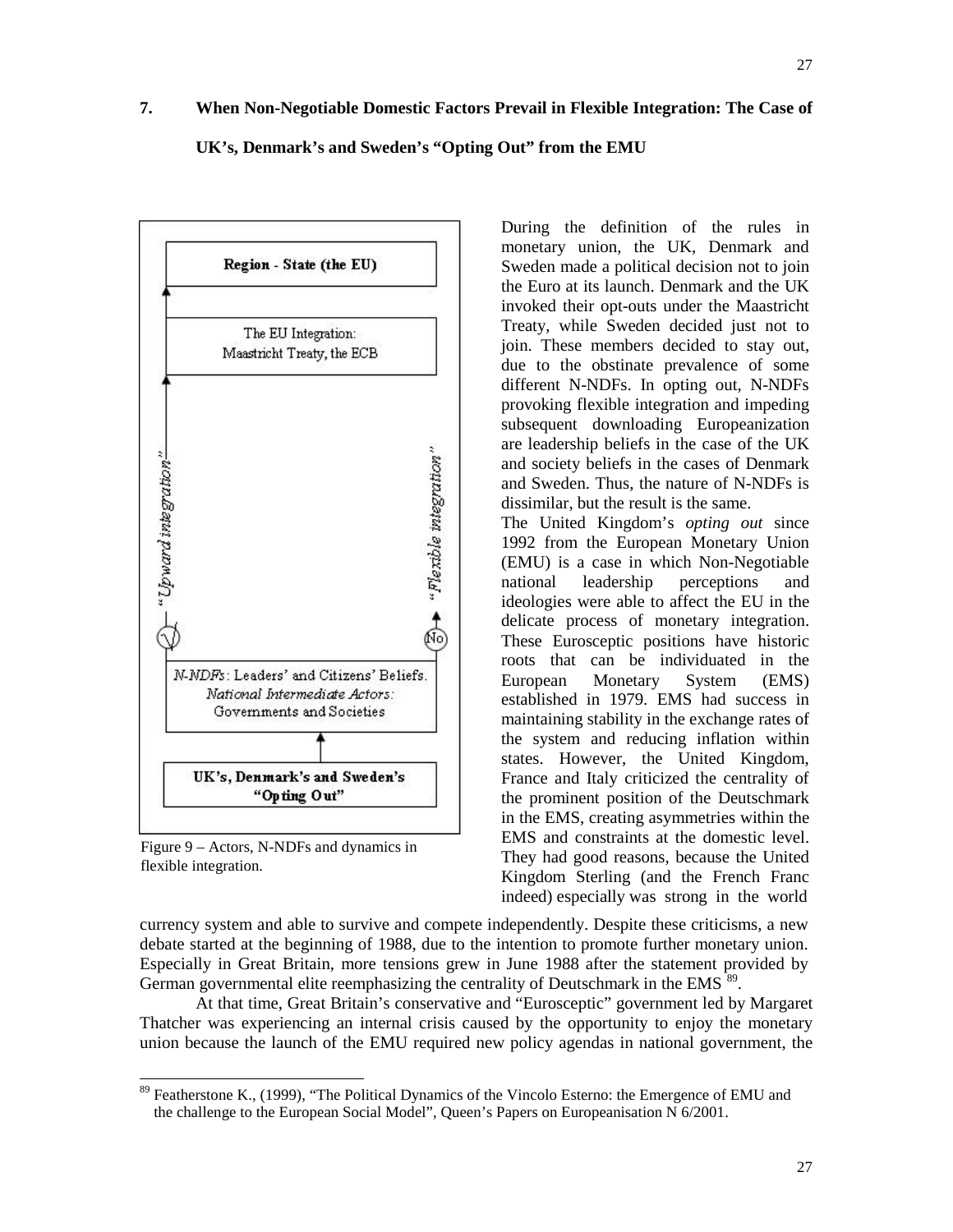promotion of some actors to the detriment of others, and a new institutional architecture for the states. Thatcher strongly disagreed with the EMU because it was considered premature  $90$ . Specifically, domestic pressures to stay out of the Eurozone were defined by the executive in terms of domestic "flexibility" on monetary policy and credibility of the government  $91$ . As a result, London in 1989 proposed a parallel monetary architecture with two currencies - one hard and one soft - that did not find any support among other states  $92$ . Then, in 1992 during the negotiation on the Maastricht treaty that the EMU proposed, her government secured the possibility to exercise *opt out* from the stage in which the single currency would be established  $93$ .

A number of studies examine the creation and negotiation of the 1991-2 Economic and Monetary Union agreement, looking particularly to the domestic policy-making of its leading members <sup>[94](#page-27-4)</sup>. Not surprisingly, John Major's Eurosceptic government that followed Thatcher decided to maintain this general orientation. However, the election of the Labour Government led by Tony Blair in 1997 renovated hopes for an opening of the UK to enjoy the EMU but his chancellor Gordon Brown declared that the government would "wait and see", following a politics of "catch-up", because the UK was not ready for the EMU  $^{95}$  $^{95}$  $^{95}$ . At the end of the Labour's second term, no referendum was held on this issue. As a result, the suspicion of leadership that extending powers to supranational institutions would lose political support at the domestic level caused Great Britain's conditional engagement in the EU <sup>[96](#page-27-6)</sup>. This implies that the UK policymakers had found a number of indirect means to influence monetary policy-making in the Eurozone but never wanted to get rid of their domestic currency, deliberately rejecting the Europeanization of UK's monetary policy.

The UK's *opt out* cannot be considered only an exception because other states such as Denmark and Sweden adhered to it, according to a mechanism named "spillover"<sup>[97](#page-27-7)</sup>. They decided to opt out after they held referenda on Euro membership in 2000 and 2003. Due to negative results in the referenda, they are unlikely to join the Euroclub in the near future. The Danish and Swedish citizens' refusal to ratify monetary union is a domestic input coming from society obstinately defending some N-NDFs. Swedish citizens in 2003 rejected membership despite an enthusiastic campaign promoted by its government, especially in rural areas, where voters were most unfavorable to the Euro<sup>[98](#page-27-8)</sup>. Sweden has gained a de facto opt-

<span id="page-27-0"></span> <sup>90</sup> Gamble, Andrew. Kelly, Gavin (2002), "Britain and EMU", in Dyson ed., *European States and the Euro*, Oxford: Oxford University Press.

<span id="page-27-1"></span> $91$  Kavanagh D., Richards D., Smith M., Geddes, A. (2006), op. cit.

<span id="page-27-2"></span> $92$  Featherstone, K. (1999), op. cit.

<span id="page-27-3"></span><sup>93</sup> **Bibliography on** *opt out* includes Geyer, R., Beverly S., (1998), "EU Social Policy after Maastricht: The Works Council Directive and the British Opt-Out", in Laurent, Maresceau eds, *The State of the European Union: Deepening and Widening*, London, Boulder; Larsen, H., (2002), "Denmark and the EU's Defense Dimension: Opt-Out Across the Board?", in eds Larsen, Graeger and Ojanen, *ESDP and the Nordic Countries: Four Variations on a Theme*, Helsinki and Berlin, The Finnish Institute of International Reforms; Sion, Maya (2004), "The Politics of Opt-Out in the European Union: Voluntary or Involuntary Defection?", in eds. Cashin and Jirsa, *Thinking Together*, Vienna, IWM Junionr Visiting Fellows' Conferences, Vol. 16.

<span id="page-27-4"></span>Dyson, K., (1994), "Elusive Union: The Process of Economic and Monetary Union in Europe", Longman, London; Johnson (1996), Featherstone, K., (1999), op. cit.; Kavanagh D., Richards D., Smith M., Geddes, A. (2006), "British Politics", Oxford University Press, Oxford.<br><sup>95</sup> Kavanagh D., Richards D., Smith M., Geddes, A. (2006), op. cit.

<span id="page-27-7"></span><span id="page-27-6"></span><span id="page-27-5"></span><sup>&</sup>lt;sup>96</sup> ibidem, 2006.<br><sup>97</sup> Then, opting out became a procedure that the EU was obliged to ban for future new members. Further, opting out has been used in immigration policy, such as in the Schengen treaty.

<span id="page-27-8"></span><sup>98</sup> See McNamara. Kathleen (2005). "Economic and Monetary Union", in Wallace et al. ed., *Policy-Making in the European Union,* Oxford: Oxford University Press. See also Hix, Simon(2005). "Economic and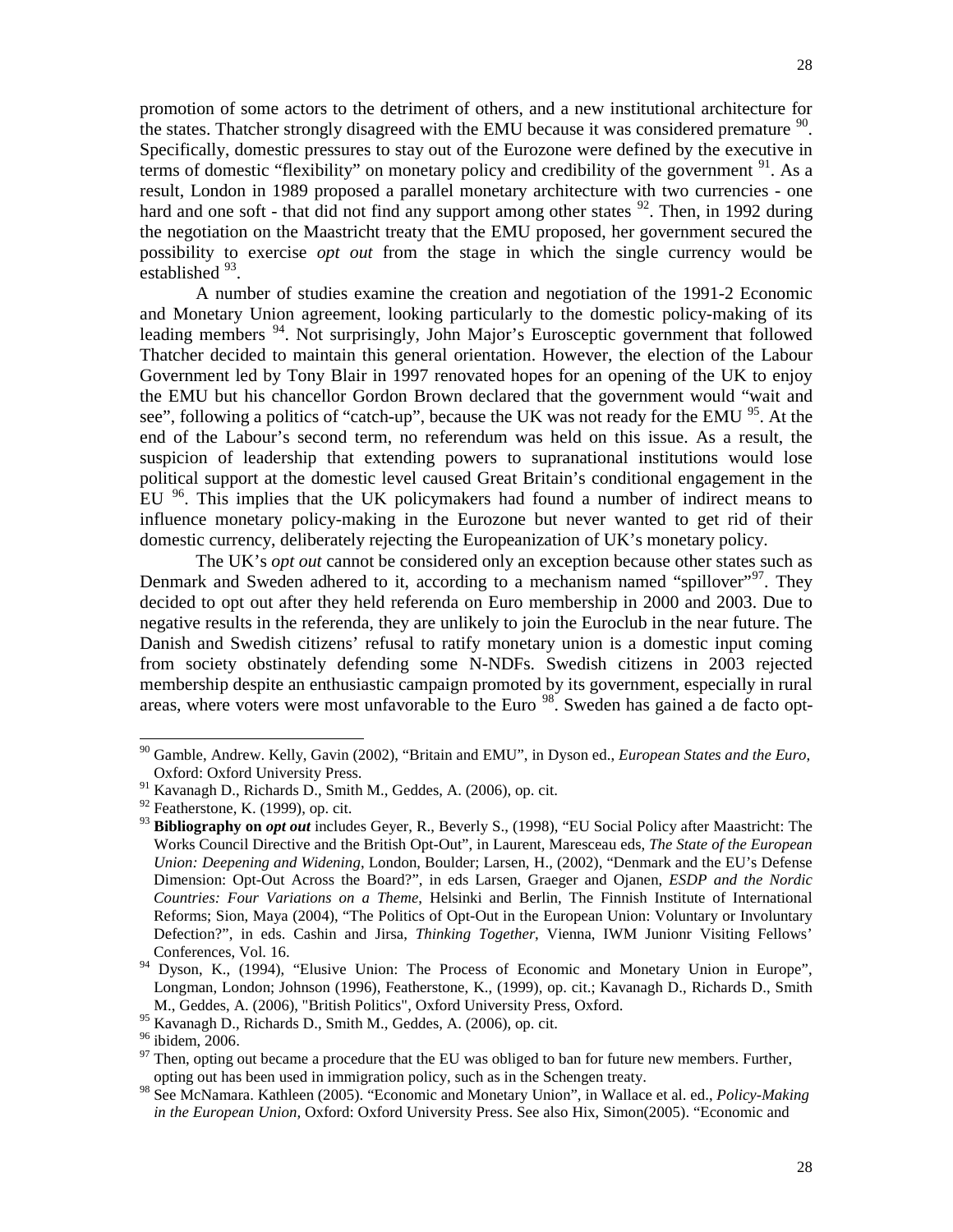out in exploiting a legal loophole by not working to meet the criteria to join, and hence not being able to adopt the currency, as it is obliged to  $99$ .

Also, the Danes voted narrowly in a referendum in 2000 to stay outside. Differently from the UK, in Denmark the political elite was firm in recommending entry, however the result was a resounding rejection. Danish society, in fact, was worried about the consequences of a common currency on social security with fear of cuts in social welfare. Furthermore, they wanted to protect their national identity and sovereignty against the prominent role of neighboring Germany in managing the Euro, not wanting to appear as a mere satellite state of it  $100$ .

# **8. P-NDFs Prevalence in Skeptical Integration: Italy and Greece Between the**

# **EMU as an "External Tie" and Lack of Structural Reform**

In the early 1990s, immediately after its creation, the EU was increasingly preoccupied with the capacity of the applicant to fulfill the accomplishment of its policies<sup>[101](#page-28-2)</sup>. The constraints imposed by the EU were particularly impervious for Italy and Greece due to their historical "lack of fit". As a result, Italy and Greece reacted ambivalently toward the monetary union. In effects, Italy's and Greece's uncertain implementation of provisions coming with the Euro, not followed by adequate structural reform, represent two examples of "skeptical integration". These dubious attitudes toward the Euro were caused by Partially-Negotiable Domestic Factors (P-NDFs) such as internal policy heritage promoted by powerful parties and oriented against reform. These constraints did not prevent the adoption of the Euro because other domestic actors intended monetary union as an endogenous pressure ("external tie") to decisively promote Euro adoption.

For Italy, the constraints imposed by the monetary union were particularly difficult for three reasons: an institutional "lack of fit", Italy's highest public debt among the members at that time and the presence of powerful parties against reforms  $102$ . On the EMU, Italy maintained a skeptical position essentially due to internal political institutions' resistance to any reform and because of a disastrous fiscal policy  $103$ . On the institutional side, Italian management of public finances has been conditioned more by coalition governments (the so

<span id="page-28-1"></span><sup>100</sup> See McNamara. Kathleen (2005). "Economic and Monetary Union", in Wallace et al. ed., *Policy*-*Making in the European Union,* Oxford: Oxford University Press. See also Hix, Simon(2005). "Economic and Monetary Union", ch. 10 in *The Political System of the European Union*, 2nd ed. New

-

Monetary Union", ch. 10 in *The Political System of the European Union*, 2nd ed. New York: St. Martin's Press, 2005.<br><sup>99</sup> Denmark and the United Kingdom obtained special derogations in the original Maastricht Treaty of the

<span id="page-28-0"></span>European Union. Both countries are not legally required to join the Eurozone unless their governments

<span id="page-28-2"></span>York: St. Martin's Press, 2005.<br><sup>101</sup> Nicolaïdis, K., "Regional Policy Externality and Market Governance: Why Recognize Foreign

<span id="page-28-3"></span>Standards?", in Journal Of European Public Policy, August 2001.<br><sup>102</sup>Sbragia, A., (2001), "Italy Pays for Europe: Political Leadership, Political Choice, and Institutional Adaptation", in eds Cowles, Risse, *Transforming Europe. Europeanization and Domestic Change*, Cornell University, Ithaca, pp. 79-98.<br><sup>103</sup>Ibidem.

<span id="page-28-4"></span>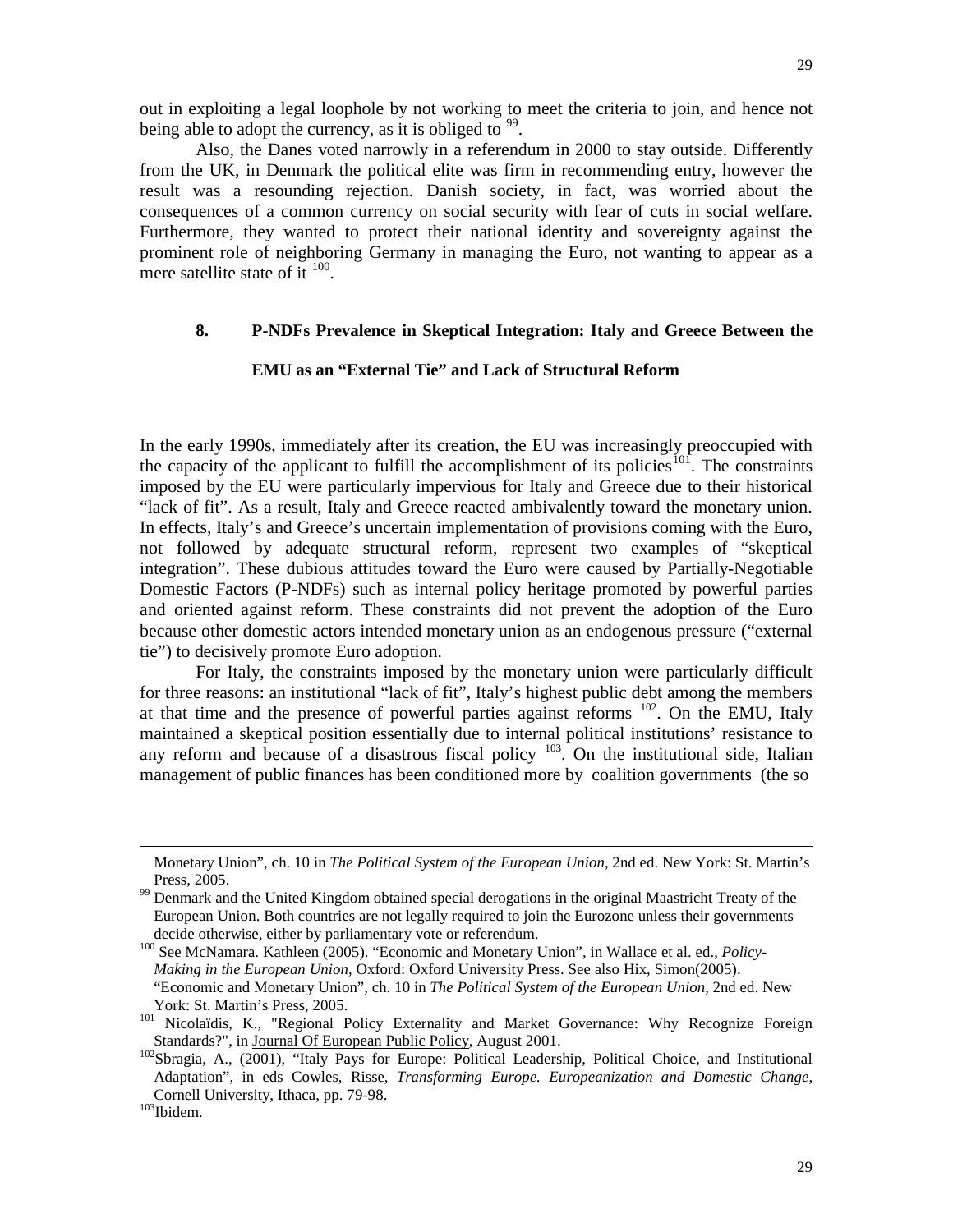

Figure 10 – Actors, N-NDFs and dynamics in skeptical integration.

called "partitocrazia", power to the parties)<sup>102</sup>. Parties showed little interest in limiting the deficit, ignoring any institutional opportunity to reduce the public debt  $103$ . In fact, in the Italian  $\lambda$ <sup>3</sup>. In fact, in the Italian parliamentary system, the Prime Minister is institutionally weak and could do little to enforce fiscal discipline  $^{104}$ .

As a result, Fabbrini says that Italy's path to the EMU has been paved by adjustment processes characterized by schizophrenic governments' turnover associated with the lack of fundamental institutional reforms and the adoption of a "copying mechanism" <sup>105</sup>.

Another school affirms that Italy was able to gain advantages by turning the risk to be excluded by the monetary union into the possibility to promote domestic reforms  $^{106}$ . In this sense, during the phase of bargaining rules of the EMU, Italy's fears of having little chances to maintain the rhythm of the other members toward a deeper integration has been strategically turned upside down by Italian technocratic leadership that interpreted the inevitability of the EMU as a stimulus to domestic reform and modernization, restraining the indiscipline of parties and their clientelism <sup>105</sup>. Basically, these actors were influential public-finance core decision-makers with no formal links to the parties but executing important macroeconomic strategies for the country  $106$ . In a state with little bargaining capabilities in the EMU due to a weak national currency (the Lira), the domestic

47/378: 657-72; and Fabbrini, Sergio (2000), "Parlamento, governo e capo del governo: quali

<span id="page-29-0"></span><sup>&</sup>lt;sup>104</sup>Fabbrini, S., (1995), "Italy: the Crisis of an Oligarchical State", in McCarthy ed, *Disintegration or* 1 *Transformation? The Crisis of the State in Advanced Industrial Societies"*, New York: St. Martin Press, pgs 65-84. 105Fabbrini, Sergio (1998). "Due anni di governo Prodi: un primo bilancio institutionale", Il Mulino,

cambiamenti?", in Di Palma, Freddi and Fabbrini (eds), *Condannata al successo? L'Italia nell'Europa* 

*integrata, Bologna: Il Mulino.* 106Dyson, K. and Featherstone, K. (1996), "Italy and EMU as a "Vincolo Esterno": Empowering the Technocrats, Transforming the State", in South European Society and Politics, 1, 272-299.

 $107}$ Radaelli, Claudio (2002). "The Italian State and the Euro: Institutions, Discourse, and Policy Regimes", in Dyson ed. European States and the Euro: Europeanization, Variation and Convergence, Oxford, Oxford University Press; and Radaelli, C., Franchino, F. (2004), "Analyzing political change in Italy", in Journal of European Public Policy, 11, 941-953. <sup>108</sup> Sbragia (2001), op. cit.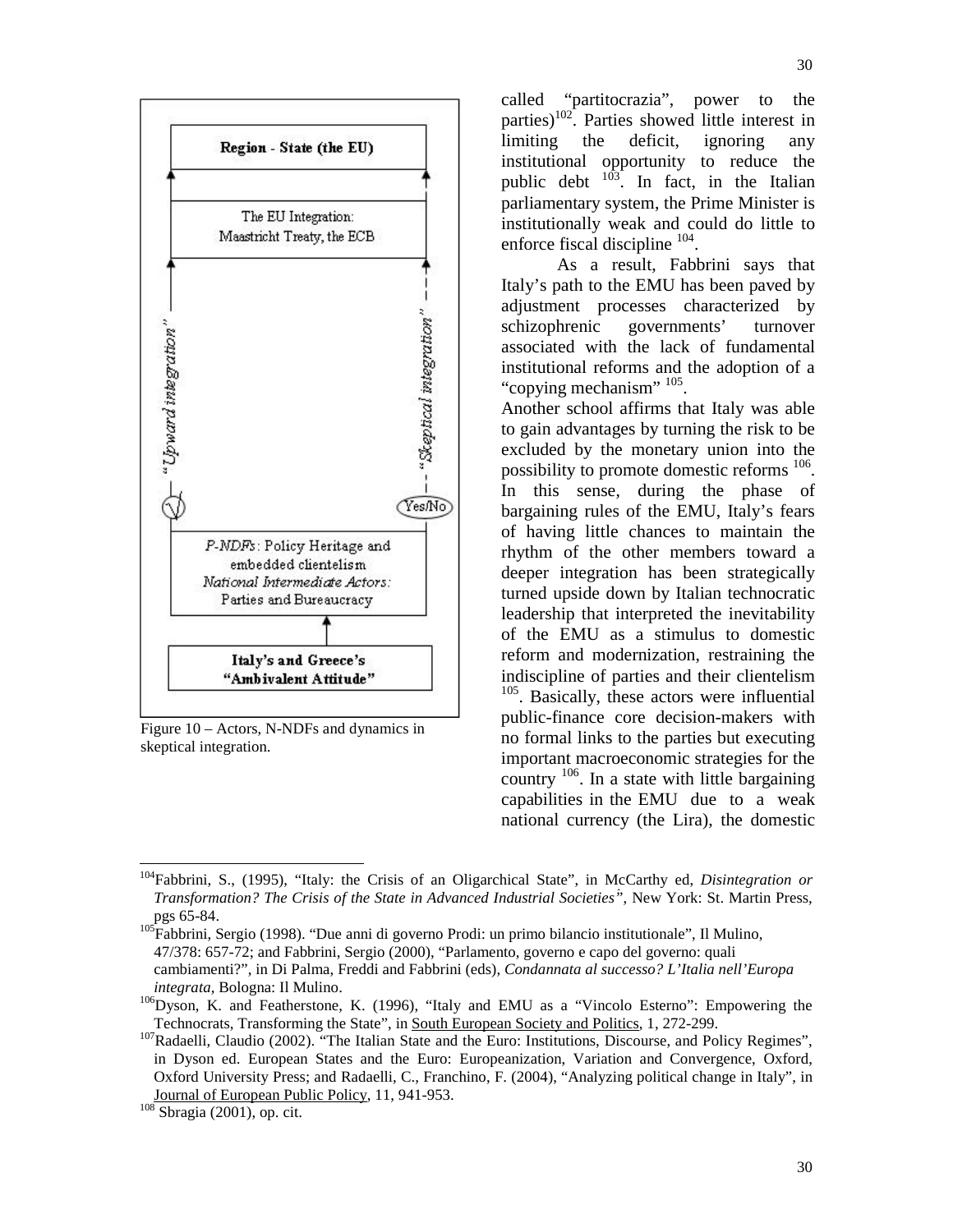interpretation of the EMU as an *external tie* enabled a better macroeconomic policy and regulatory reforms [109.](#page-30-0) *External tie* is considered by the integration scholarship as a case of external empowerment, because technocratic elites interpreted the EMU as an inevitable and endogenous source able to promote domestic reform. In sum, *external tie* worked as a strategic opportunity used by regime-dependent players such as technocrats to annihilate other domestic actors, i.e. powerful Italian parties were forced to negotiate and rectify their initial opposition <sup>[110](#page-30-1)</sup>. In a sentence, for Italy, reform-oriented technocracies and the concomitant resistance of P-NDFs accomplished a limited external empowerment with the formal adoption of the Euro within the allotted time frame but it was accompanied by a substantial lack of domestic reforms to cope with it.

Not only Italy but also Greece skeptically deal with the possibility of postponing its entrance into the EMU, due to lack of prerequisites. After an initial decision to opt out, in 1999 Greece in fact adhered to ERM II, in 2000 it qualified for the monetary union and finally it has been part of the Euroarea since 2001. However, using rational choice institutionalism, Featherstone, Kazamias, and Papadimitriou emphasize that Greek technocrats' attempted to use the EMU as a strategy for domestic reform but failed especially because of bureaucratic fragmentation, weakness of supporting "advocacy coalition" and embedded clientelism<sup>[111](#page-30-2)</sup>. These domestic actors acted following some P-NDFs leading to a slow adaptation process toward the Euro. Italy experienced a similar outcome, therefore skeptical integration might be depicted as the Southern European countries way to cope with the EMU.

# **9 When Partially-Negotiable Domestic Factors Prevail in Uploading**

# **Europeanization: Germany's Leadership Ambitions on the EMU**

During this negotiation step, in monetary union there was room for a unique case of "Uploading" Europeanization, referring to the German success to transfer the model of its central bank to the European Central Bank (ECB). Germany, a leading member supporting the EMU, uploaded its Bundesbank system in terms of emulating its constitutional designs to the EU level. However, negotiations between Germany, France and other members show that Germany was successful only in part in this enterprise because it was obliged to partially negotiate its domestic proneness to play as a policy leader in setting monetary policy.

There are some reasons according to which Germany promoted its central bank system as a model for the EU. Firstly, Germany did not want to lose the advantages of having a strong currency like its Mark searching for monetary adventures in the EU  $^{112}$  $^{112}$  $^{112}$ . Secondly, the EMU is almost contemporary to two other parallel processes: the delicate reunification of Germany in 1989-90 and the decisive evolution from the European Community (EC) to the

<span id="page-30-0"></span><sup>&</sup>lt;sup>109</sup>Della Sala, V. (1997), "Hollowing out and hardening the state: European integration and the Italian economy", in West European Politics, 20, 14-33.

<span id="page-30-2"></span><span id="page-30-1"></span><sup>&</sup>lt;sup>110</sup> Dyson, K. and Featherstone, K. (1996), op. cit.<br><sup>111</sup> Featherstone, K., Kazamias, G., Papadimitriou, D., (2001). "The Limits of External Empowerment:<br>EMU; Technocracy and Reform of the Greek Pension System", in Poli

<span id="page-30-3"></span><sup>&</sup>lt;sup>112</sup>Bulmer, Simon. Paterson, William (1996). "Germany in European Union: Gentle Giant or Emergent Leader?", in International Affairs, Vol. 72, No.1 (January), pp. 9-32.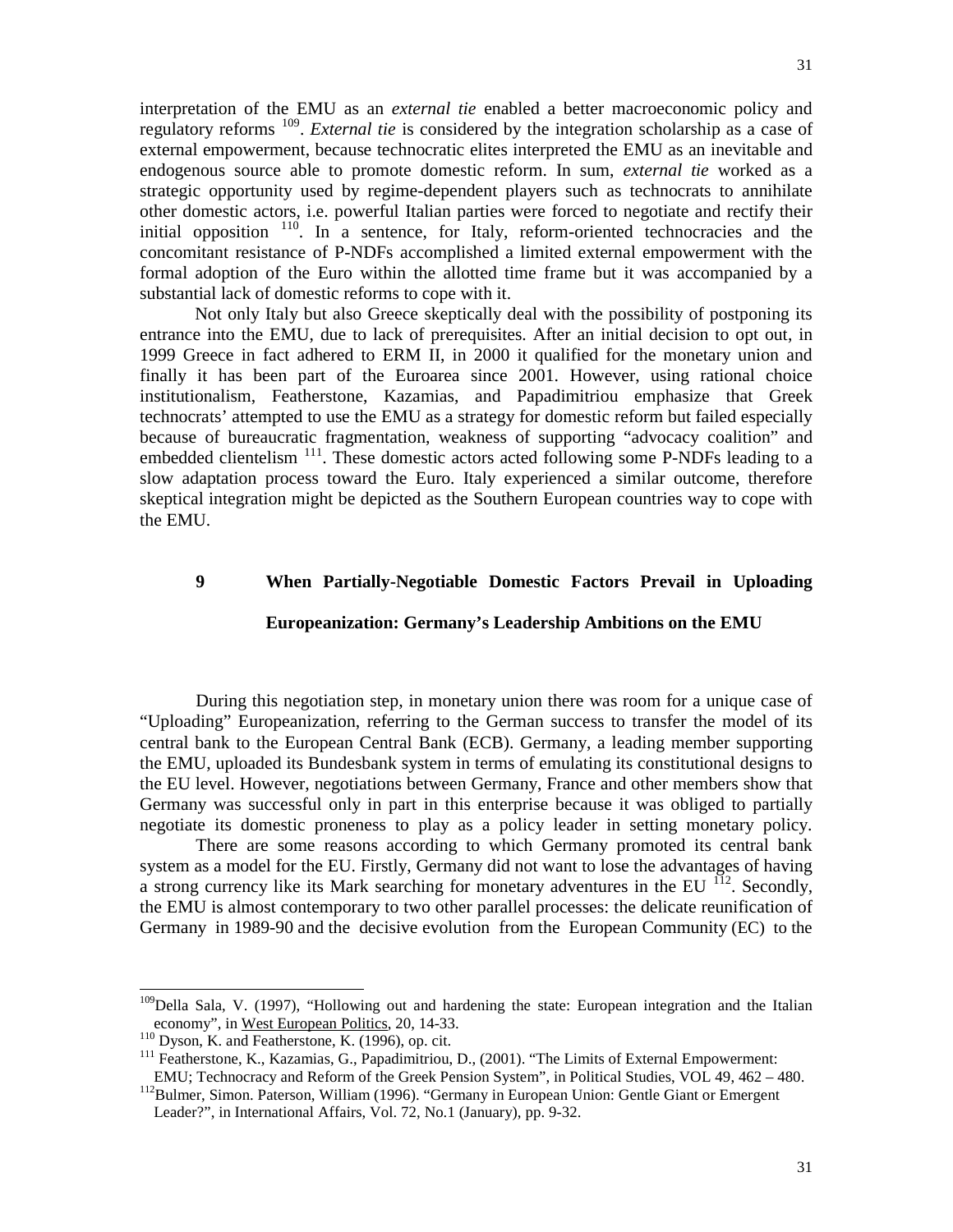

Figure 11 – Actors, P-NDFs and dynamics in Uploading Europeanization.

European Union (EU) in 1992, with the Maastricht treaty. Therefore, the EMU offered to a recently reunified Germany in the recently born EU the possibility to play a role of regional leader in economic and political realms. Thirdly, another institutional explanation refers to the "goodness to fit" approach elaborated by Börzel and Risse to explain successful policy implementation, a situation that occurs when there is homogeneity between the domestic institutional framework and the European one 111. Under the EMU, this approach works better in the German and French cases, when the two countries tried to upload their respective central bank models to the EU level.

For Bulmer and Padgett, although the EU is an optimal platform for policy transfer, in reality stronger forms of policy transfer occur in more highly institutionalized governance regimes, like Germany  $112$ . Looking at cultural explanations and policy inheritance, Dyson stresses the importance of Ordo-liberal domestic ideology, that promoted the EMU as a convergence process, i.e. the Europeanization of the German model of economic stability, while at the same time searching for a new role for the Bundesbank with less powers  $^{113}$ .

France acted willingly to share monetary power with Germany, challenging the idea of a Germany-driven ECB and showing its reluctance to lose its domestic sovereignty in monetary policy  $114$ .

<span id="page-31-0"></span><sup>&</sup>lt;sup>113</sup>Goodness to fit has been elaborated in two separated articles. Börzel, T. and Risse, T. (2000). "When Europe Hits Home: Europeanization and Domestic Change", in European Integration online Papers (EIoP), 4, 015; and Börzel, T. and Risse, T. (2003). "Conceptualizing the Domestic Impact of Europe", in

Featherstone and Radaelli eds., The Politics of Europeanization, Oxford University Press.<br><sup>114</sup>Bulmer and Padgett (2004), "Policy Transfer in the European Union: An Institutionalist Perspective", in British Journal of Political Science, 35, 103-126;<br><sup>115</sup>Dyson, Kenneth (2002). "Germany and the Euro: Redefining EMU, Handling Paradox, and Managing

Uncertainly and Contingency", in Dyson ed. *European States and the Euro: Europeanization, Variation* 

*and Convergence*, Oxford, Oxford University Press, 2002.<br><sup>116</sup>Howarth, David (2002) "The French State in the Euro-Zone: 'Modernization' and Legitimizing Dirigisme" in Kenneth Dyson, European States and Euro: Europeanization, Variation, and Convergence, Oxford: oxford University Press.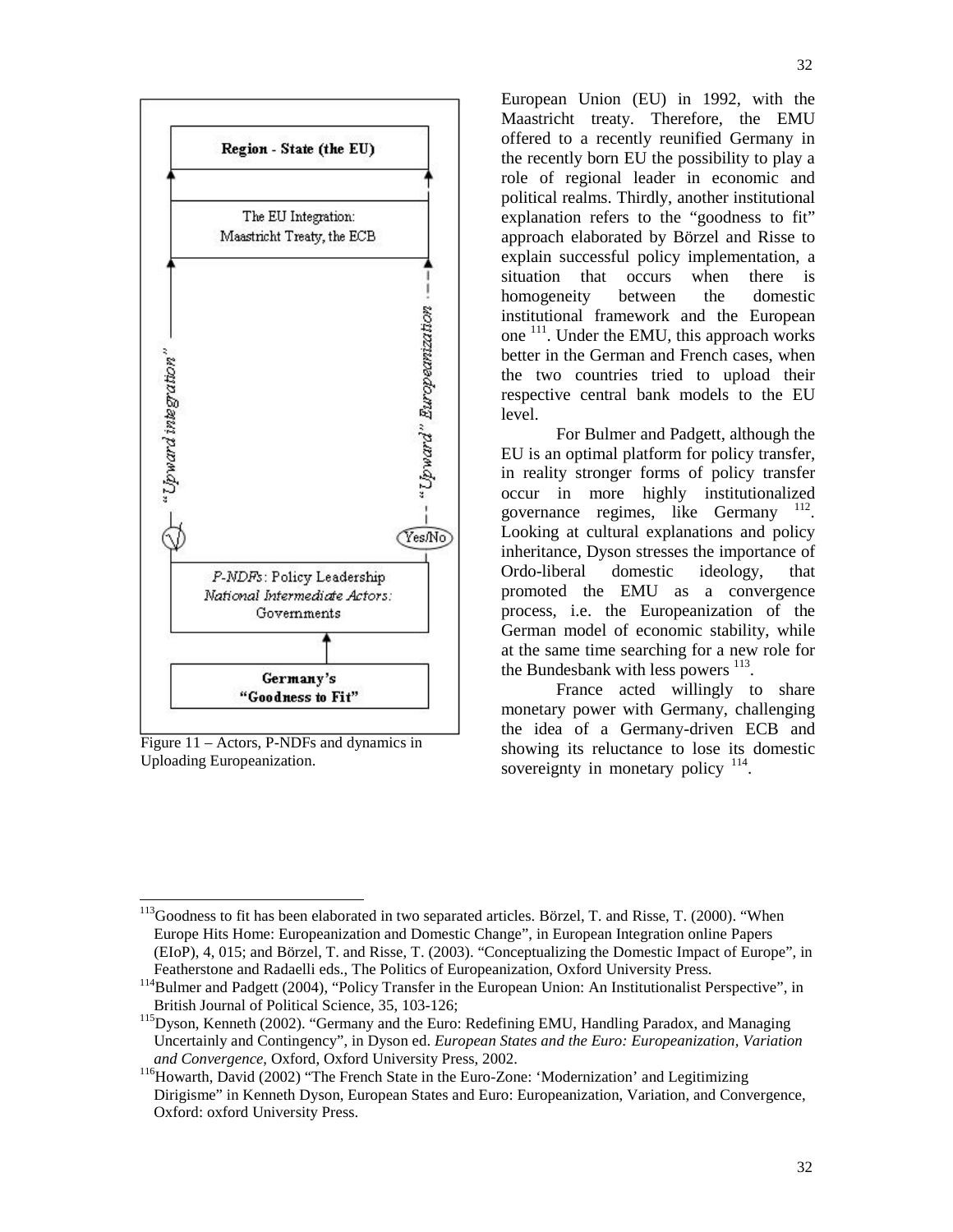Since the beginning, in fact, the creation of the European Monetary System (EMS) was due to the political initiative of the French and German governments that defined it as a "scheme for the creation of closer monetary cooperation leading to a zone of monetary stability in Europe" <sup>117</sup>. More recently, France also took advantage of the German call to collaborate toward a monetary union, because otherwise, for German Chancellor Helmut Kohl an EMU without France would not make sense <sup>118</sup>. Consequently, Dyson notes that the negotiation ability of French policymakers asking for extra conditions in the negotiation process occurred along the three steps. Another reason explaining France's predominant resistance in opposing Germany is that in the EMU, the "goodness to fit" worked well in France too  $119$ . In this sense, Howarth notes that French governments tended to interpret the EMU as an extension of French state activity at the EU level together with the defense of its domestic monetary interests  $120$ . Finally, France could also count on the support of other members like the UK and Italy, which were not particularly enthusiastic about the idea of a "Bundesbank-cloned" monetary regime.

In conclusion**,** the pressure from France and other members was able to dilute the predominance of Germany in monetary policy-making  $121$ . In effect, the negotiations among them show that domestic factors – in this case partially negotiable – play a major role in "Uploading" Europeanization. As a result, Germany represents the unique case of "Uploading" Europeanization in monetary union, but its success to "copy-paste" the model of its central bank system to the European Central Bank has been constrained by negotiations with other members, especially France. For Jones, the EMU reflects a change in the Franco-German relationship, notwithstanding difficult negotiations during and after the EMU implementation  $122$ . In fact, according to Van Oudenaren, the Maastricht treaty reflects French preferences about timing and German preferences about the conditions <sup>[123](#page-32-6)</sup>.

# **10. N-NDFs Prevalence in Europeanized Integration: New Central and Eastern**

#### **European Members and their postponement of Entrance into the Eurozone**

"Euro Fatigue Takes Hold" headlined the Wall Street Journal in 2007, underlining that the "[c]ommon currency offers few incentives for new EU members [and] membership in the euro zone has failed to generate significant level of popular enthusiasm<sup> $n^{124}$ </sup>. The newspaper also reported a statement released by the International Monetary Fund arguing that "growing skepticism about benefits from euro adoption and reform fatigue [...] contributed to a weakening of political support for euro adoption"  $^{125}$  $^{125}$  $^{125}$ .

As a result, several new Central and Eastern members have abandoned their entry dates for adopting the Euro. More precisely, in 2004, with the entrance into the EU of ten new members from Central and Eastern Europe, negotiations between the domestic and EU levels aimed at

<span id="page-32-0"></span><sup>&</sup>lt;sup>117</sup>Resolution of the European Council of 5 December 1978 on the establishment of the European Monetary System (EMS) and related matters.

<span id="page-32-1"></span> $118$  Dyson (2002), op. cit.

<span id="page-32-2"></span><sup>&</sup>lt;sup>119</sup> See Börzel, T. and Risse, T. (2000). "When Europe Hits Home: Europeanization and Domestic Change", in European Integration online Papers (EIoP), 4, 015; and Börzel, T. and Risse, T. (2003). "Conceptualizing the Domestic Impact of Europe", in Featherstone and Radaelli eds., The Politics of

<span id="page-32-4"></span>

<span id="page-32-3"></span>Europeanization, Oxford University Press.<br><sup>120</sup> Horwarth, (2002), op. cit.<br><sup>121</sup> Ladrech, Robert (1994). "Europeanization of Domestic Policies and Institutions: The Case of France", in Journal of Common Market Studies, Vol. 32, N. 1, March.<br><sup>122</sup> Jones, Erik (2002). "The Politics of Economic and Monetary Union", Rowman and Littlefield, Lanham.<br><sup>123</sup> Van Oudenaren, John (2005). "Uniting Europe". 2nd ed. L

<span id="page-32-5"></span>

<span id="page-32-7"></span><span id="page-32-6"></span>

<span id="page-32-8"></span>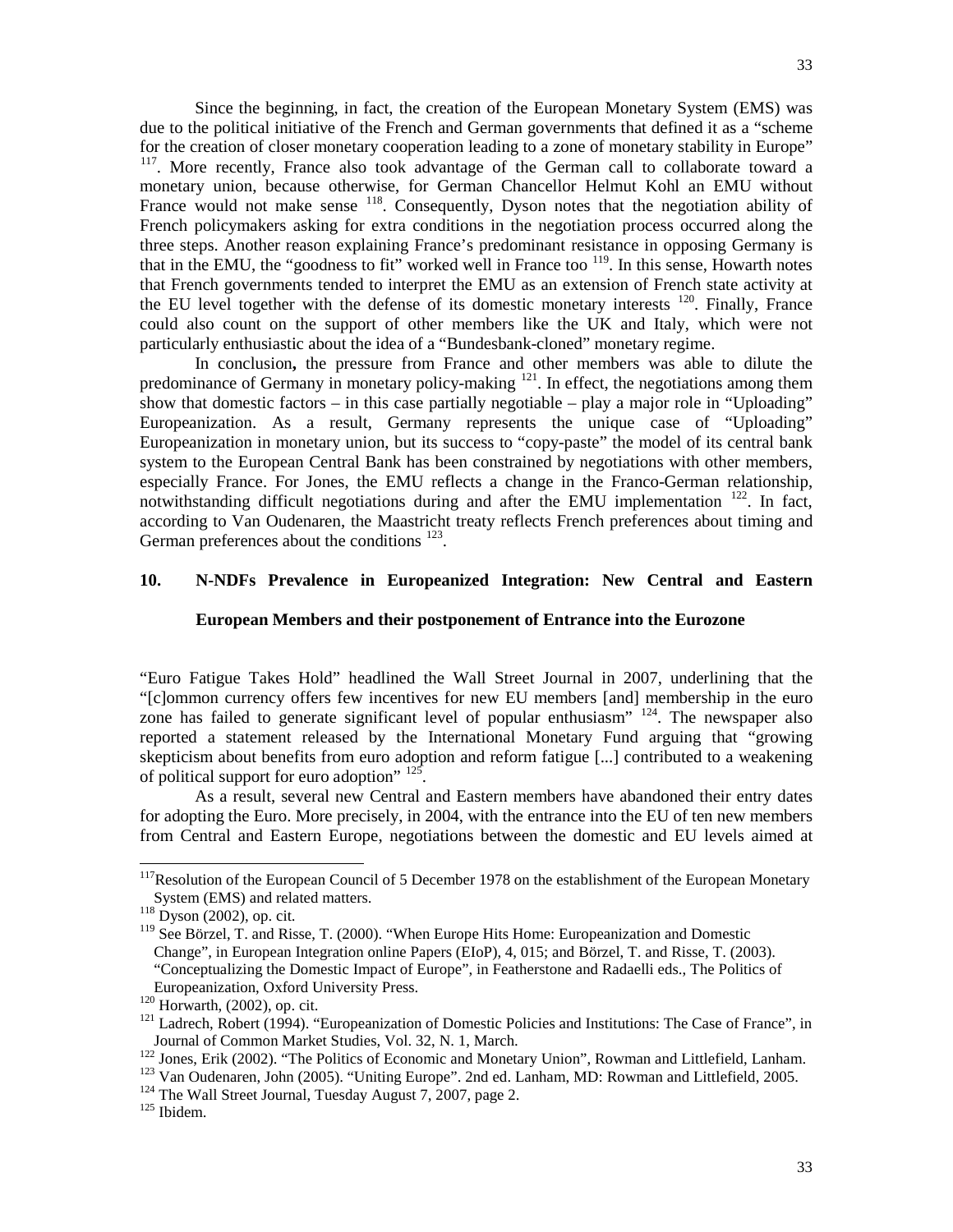postponing their entrance into the Eurozone took place. In effect, despite the fact that adoption of the Euro was mandatory and the impossibility to "opt out" was precluded, of the new ten members, only Slovenia had adopted the Euro in 2007, followed by small members Malta and Cyprus in 2008. The absence of big names such as Poland, the Czech Republic and Hungary in the Euroclub confirms that convergence and downloading Europeanization are far from being completely accomplished. Romania and Bulgaria, new members from 2007, are even expected to convert to the Euro without a definite timetable.



Figure 12 – Actors, N-NDFs and dynamics in Europeanized integration.

\* With the exception of Slovenia, Malta and Cyprus

Therefore, another case in which Europeanization is made difficult by N-NDFs is epitomized by new members of Central and Eastern Europe who obtained a successful entrance delay in the European Monetary Union (EMU). In these cases, I suggest that a lack of integration process brought about a forced and subsequently unsuccessful Europeanization, thus causing almost all the new members to ask for a postponement of the Euro adoption. Lack of integration means that new members are required "to play the game" without participating in defining its rules during the 1990s, when they were outside the Union. It means that downloading Europeanization forces new members to integrate in an already Europeanized context where the rules have been previously decided by other actors. In fact, they did not take part in "uploading" European integration that was managed solely by the old EU members. Therefore, asking for a postponement was the only option they had in redefining and negotiating "fit" and exercising some sort of power politics in bargaining with other members. The whole process can be defined as "Europeanized Integration".

Europeanized Integration confirms the more attractive before entering but elusive after the admissiontlat. Considering uthat the the U Holsess its coercive power after the accession, "coercive Europeanization" fails. This hypothesis partially confirms Dyson's theory on the discrepancy between the projected enlargement of the EMU to new member states and real events <sup>[127](#page-33-0)</sup>. Europeanized Integration also intercepts the idea of paradoxical Europeanization. For Dyson, Europeanization as an explanatory variable for the Euro adoption in Eastern and Central Europe has an ambivalent effect: on one hand, limited Europeanization; on the other hand, the compulsory adoption of the Euro. Then, Eastern and Central governments have evolved political strategies to cope with this forced convergence, which Dyson defines as "paradoxical Europeanization" and "clustered convergence". For Dyson, Europeanization is paradoxical because for new members, it is persuasive before, but elusive after. Further, clustered convergence means that in the EMU, convergence is visible only in

<span id="page-33-0"></span><sup>&</sup>lt;sup>126</sup> Dyson, op. cit.<br><sup>127</sup> Dyson, K. (2007). "Euro Area entry in East-Central Europe: Paradoxical Europeanisation and Clustered convergence", West European Politics, Vol. 30, No. 3, 417 – 442, May.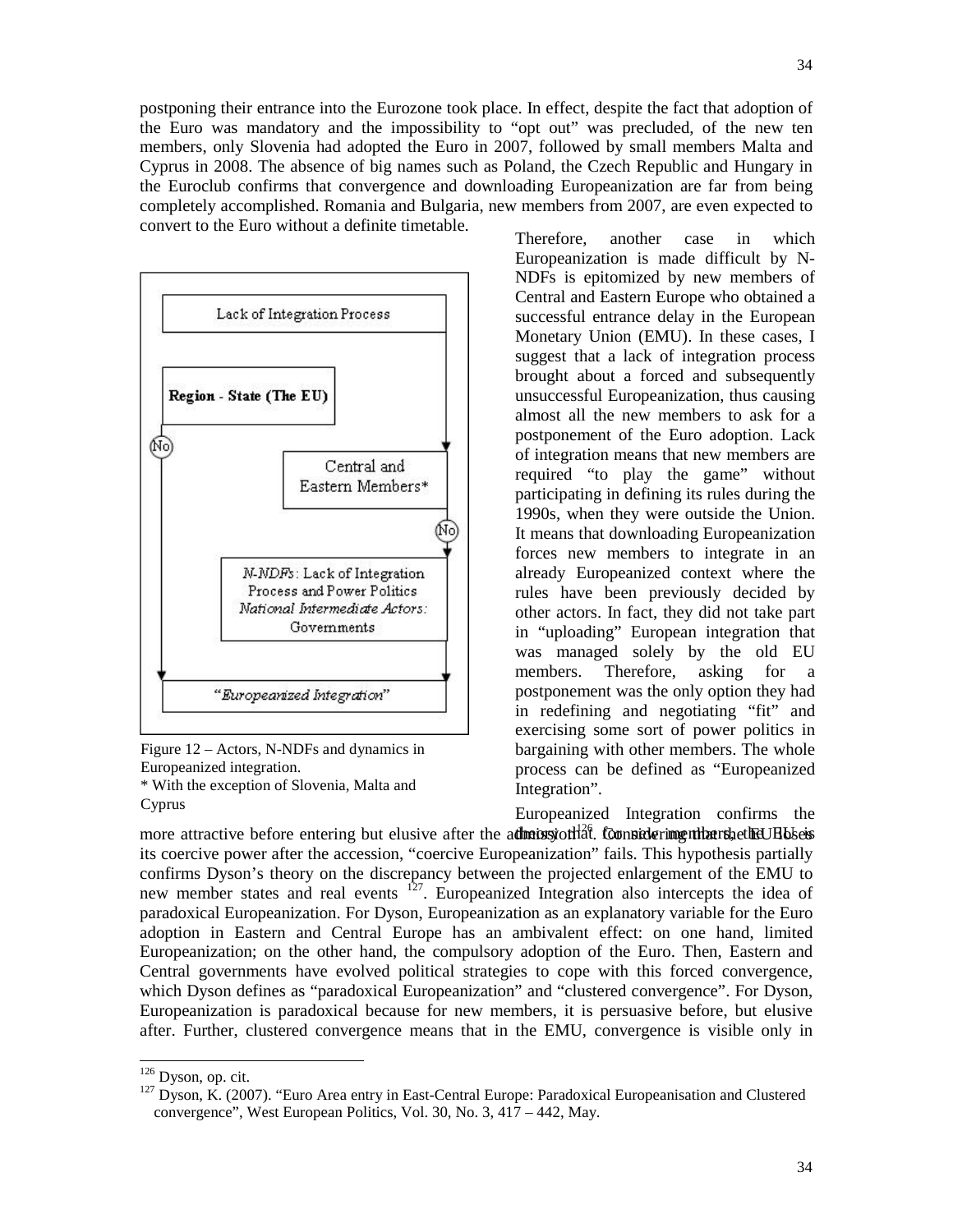groups of countries, such as the Baltic states (with a pacesetting attitude toward the EMU), the Visegrad States (with clustered convergence in business cycle but nominal divergence in the Euro accession) and Slovenia (the first and the only entrant at the time of the study)  $^{128}$ . Europeanized Integration moves also in the direction depicted by Grabbe when he argues that Europeanization operating in applicant countries is characterized by an asymmetry of power, because they are subject to external pressures without the possibility of influencing EU policy-making from the inside  $^{129}$  $^{129}$  $^{129}$ .

Considering that the aim of this paper is to analize the politics of the Euro dynamics, I assume that Europeanized Integration is the main political explanation for creating a delay in the Euro adoption. However, the literature also analyzes macroeconomic reasons for delaying that are only briefly discussed here. To this regard, Tumple-Gugerell and Mooslechner underline the risk that policy convergence in a geopolitical periphery like Central and Eastern Europe, where countries have to economically catch up with respect to the core members, might become a divergence, or, at least, a nominal convergence <sup>[130](#page-34-2)</sup>.

Finally, a mention of the attitude of the European Commission is needed. The EU institutions tolerated the UK's, Denmark's and Sweden's refusal to join the Euro but the Commission has stated it would not be indulgent on any future members attempting the same path. Therefore, "opting out" has become a procedure that the EU was obliged to ban for new future members. However, in Europeanized Integration, N-NDFs provoked a prudent reaction by the Commission that is now calling for a reevaluation of its attitude toward implementation of mandatory accomplishments, such as monetary union. The Commission, in fact, usually promotes the EU interests but in this case, it had to retrench and play a moderate role in promoting monetary union among its new Central and Eastern members.

## **Conclusion**

The prominent role of member-states is unquestioned in integration, because the first *raison d'etre* of the EU can be identified in state dynamics to create supranational institutions, rules and procedures through an intergovernmental method. Old members took more than ten years to define the path to monetary union in order to define a true regional integration process. For the old members, the supposedly equilibrated evolution of the EU followed the apparent clear and logical path defined by the shift from integration to Europeanization. However, the bargaining typical of the integration phase showed discomfort of some states (especially the United Kingdom, Denmark, Sweden, Italy and Greece) toward the adoption of a common currency, this leading to the tolerance of some exceptional cases where some countries were allowed to opt out while others were allowed to be ambivalent. In this sense, I explained Flexible Integration, Skeptical Integration, Upward Europeanization and Europeanized Integration as an effect of Non-Negotiable Domestic Factors and Partially-Negotiable Domestic Factors. I made the reason for this prominence more explicit. Those processes can be depicted as critical theories on European Integration and Europeanization that better encompass and normatively synthesize the problems in convergence and MLG toward EMU as a response coming from the domestic

<span id="page-34-0"></span> <sup>128</sup> Dyson, K. (2007). "Euro Area entry in East-Central Europe: Paradoxical Europeanisation and Clustered convergence", West European Politics, Vol. 30, No. 3, 417 – 442, May; and K. Dyson (ed.), "Enlarging the Euro Area: External Empowerment and

Domestic Transformation in East Central Europe", Oxford: Oxford University Press.

<span id="page-34-1"></span><sup>&</sup>lt;sup>129</sup>Grabbe, Heather (2002), "Europeanisation Goes East: Power and Uncertainly in the EU Accession Process", paper for the ECPR Joint Sessions of Workshops, Turin 22 – 27 March.

<span id="page-34-2"></span><sup>&</sup>lt;sup>130</sup> Tumple-Gugerell, Gertrude and Mooslechner, Peter (2003), "Economic Convergence and Divergence in Europe: Growth and Regional Development in an Enlarged European Union", Edward Elgar Editor: Cheltenham.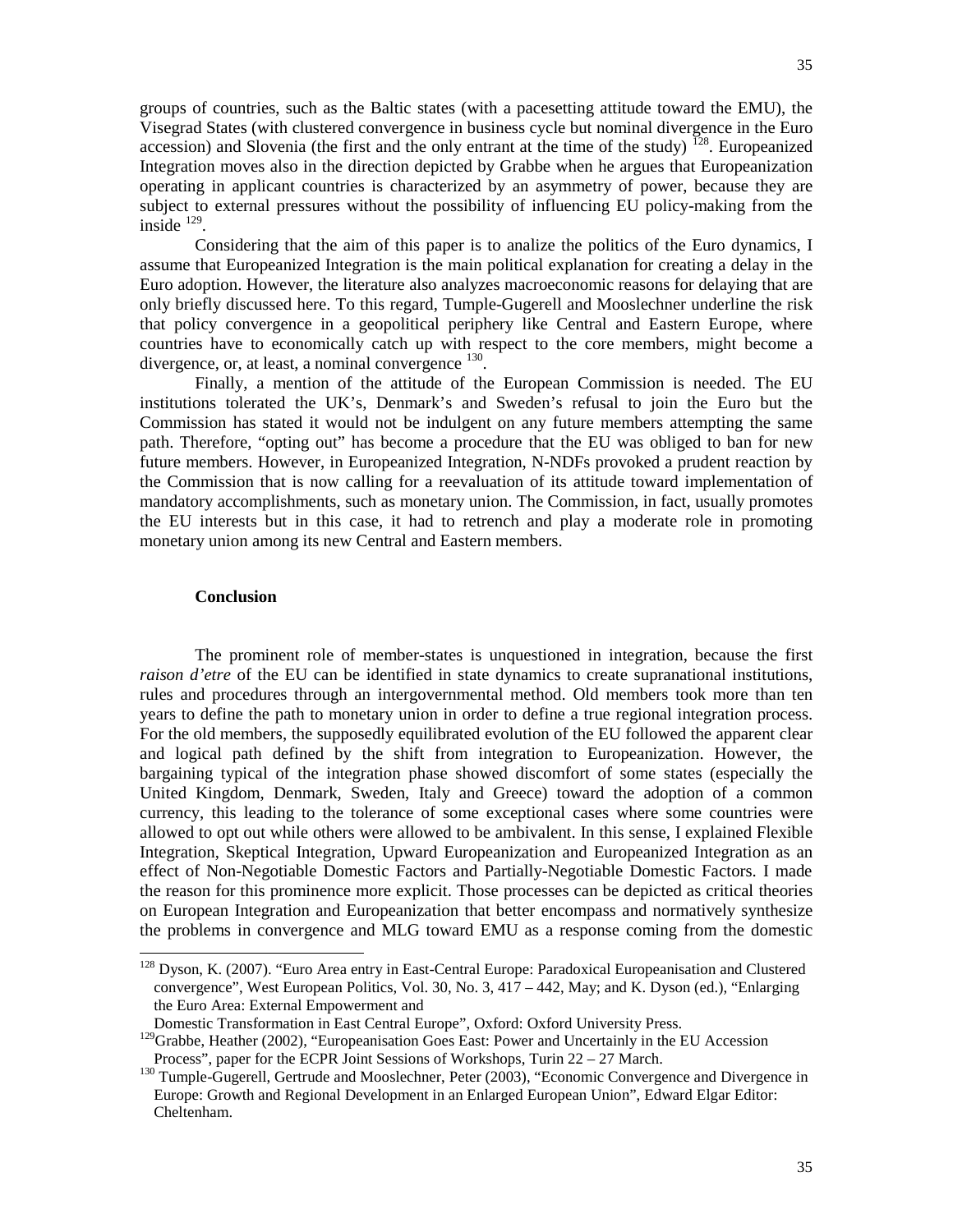realms. I proved, then, that problems with integration and Europeanization are not exceptional, because their empirical manifestation shows that they have become ordinary.

I showed that states have much to say about both Integration and Europeanization processes because some N-NDFs or P-NDFs prevail. In the cases analyzed here, these factors are leaders' beliefs in the case of the UK, citizens' beliefs in Denmark and Sweden, goodness of fit in Germany, and policy heritage in Italy and Greece. Regarding almost all new Central and Eastern member states - with the exceptions of Slovenia, Malta and Cyprus - lack of integration can be considered a N-NDFs leading them to ask for an entrance postponement into the Euroarea. New members experienced a path to move toward the membership (in terms of potential candidates, official candidates and effective members) but they did not negotiate the rules of the games as the old members did in the 1990s. This means that for them, Europeanization took place without the logic of the previous regional integration process. Therefore, asking for a postponement was the only option they had in redefining and negotiating "fit" and exercising some sort of power politics in bargaining with other members. This process, which I defined as "Europeanized Integration", expresses the idea that new members are in a different epistemological situation than the old ones, because they have to accept all the provisions that come with the entrance into the EU, including the adoption of the Euro. However, new members also found room for negotiation, especially with the aim to delay their entrance in the Eurozone.

Furthermore, the problems of member-states' ability to lead Europeanization, instead of the EU, create a paradoxical situation that deserves to be solved theoretically. While member nation-states generally have had to adapt to Europe, it is true that the EU in fundamental policy areas have had to adapt to members' input in Europeanization. This paradox makes the underpinned relationships in traditional models more complicated. In this sense, the new memberstates' postponement of monetary union in Europeanization is an emblematic case for two reasons. The first is the inversion of the roles in a policy area that is supposed to be exclusively managed by the EU. Secondly, it happened in Europeanization, a process which members should follow, and not precede, the EU. Therefore, especially in Europeanization, overestimating the role of the EU and underestimating the role of member states is a risk. To avoid this, I refused to assume a strict, deterministic, unidirectional causation between entities in European Integration and Europeanization, by analyzing cases of N-NDFs and P-NDFs in pivotal policy areas such as the European monetary union.

Looking at the conceptual triangle among European integration ("the setting of the rules of the game") Europeanization (to "play the EU game") and MLG ("where the game is played") the broad picture is not easy to describe, due to the multiple and contemporary interconnections between the rules of the game, how the game is played and where it is played. In particular, critical examples of Europeanization such as Europeanized integration, might contribute to a different theory explaining the distribution of competences than the one currently believed, redirecting relationships, and the role of the actors involved in sharing policy attributions. It is not easy to detect the problems in MLG and new studies should address this area especially by looking at how new members might contribute to redefining it. To this regard, it might be appropriate to look at how the plural set of institutions involved in relevant policy fields, like monetary union, modify the issue of the patterns of collaboration among actors in both integration and Europeanization. Further, the EMU was intended to be a process of policy convergence and institutional reform. However, convergence represented a problematic step in both old and new members. It can be said that for old members, Europeanization represents a second phase logically following the first one, which is the regional integration. As a result, EMU in old and new members provides great examples of the repercussions of integration and Europeanization on convergence that need to be studied more deeply.

Among the limits of this paper, one might note an absence of measurements of the effects provoked by N-NDFs and P-NDFs in European integration and Europeanization. In this sense, it might be interesting to create a methodology capable of quantitatively measuring these effects. Further, the analysis on the cases that support my theory could be deepened. As a result, concepts